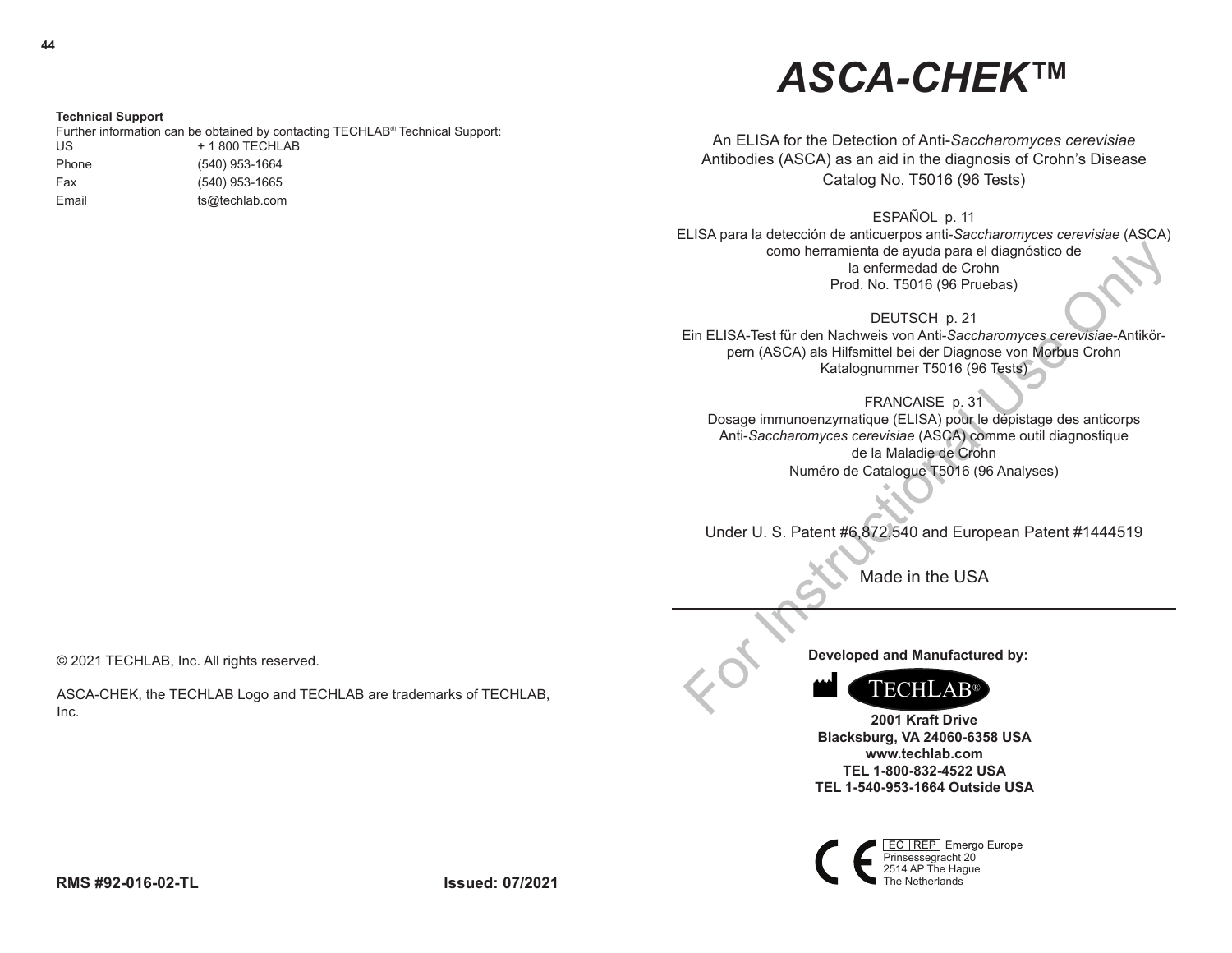#### **INTENDED USE**

The *ASCA-CHEK*™ test is an enzyme-linked immunosorbent assay (ELISA) for the qualitative detection of human anti-*S. cerevisiae* antibodies (ASCA) in feces and serum. The test result is used as an aid in the diagnosis of Crohn's disease in combination with clinical and other laboratory findings. *FOR IN VITRO DIAGNOSTIC USE*.

#### **Caution: U.S. Federal Law restricts this device to sale by or on the order of a physician.**

### **EXPLANATION**

An estimated 1 million Americans suffer from inflammatory bowel disease (IBD) that is comprised of Crohn's disease and ulcerative colitis (1). IBD is characterized by a chronic inflammatory response that results in histologic damage to the intestinal lining. Crohn's disease may involve the entire gastrointestinal tract and include inflammation extending into the transmural mucosa, whereas ulcerative colitis only affects the large bowel and includes inflammation of the mucosal lining. These two distinct diseases require a rapid differential diagnosis for optimal treatment. Conventional methods utilizing multiple endoscopy examinations and histological analysis may take years to confirm a diagnosis (2). Test methods for determining the presence of serum ASCA as a marker of Crohn's disease are currently available, with sensitivities ranging from 35 - 70% (3-6).

The *ASCA*-*CHEK™* test is an ELISA for detecting ASCA in human feces and serum. The test provides a method utilizing antigens of *Saccharomyces cerevisiae* for measuring total fecal and serum ASCA as an aid to distinguish Crohn's disease from other gastrointestinal illnesses such as ulcerative colitis and irritable bowel syndrome.

#### **PRINCIPLE OF THE TEST**

The *ASCA-CHEK™* test detects anti-*Saccharomyces cerevisiae* antibodies (ASCA). The microassay wells supplied with the kit contain immobilized antigens of *Saccharomyces cerevisiae*. The *Conjugate* consists of anti-human immunoglobulin antibody conjugated to horseradish peroxidase. In the assay, an aliquot of either fecal or serum specimen is emulsified in the *Diluent* and the diluted specimen is transferred to the microassay well. If ASCA are present in the specimen, they will bind to the immobilized antigens. After incubation, the wells are washed and the *Conjugate* is added. The *Conjugate* binds to the ASCA captured by the immobilized antigens. A second series of wash steps removes any unbound material. Following the addition of *Substrate*, a color is detected due to the enzyme-antibody-antigen complexes that form in the presence of ASCA. mpresed of Cronin's disease and ulcerative colities (15). Use characterized by a chronine term and the entire gaster may involve the entire and include inflamention of the murosal liming. These two distinct distinct and i

# **REAGENTS**

| 10X<br>DIL       | 10X Diluent, 40 mL (10X concentrate of a phosphate buffered protein solution |
|------------------|------------------------------------------------------------------------------|
|                  | containing 0.2% thimerosal*). The 1X Diluent is also to be used as the       |
|                  | negative control (see TEST PROCEDURE).                                       |
|                  | Signal Word: Warning                                                         |
|                  | H373: May cause damage to organs through prolonged                           |
|                  | or repeated exposure                                                         |
|                  | H411: Toxic to aquatic life with long lasting effects                        |
|                  | P260, P273, P314, P391, P501                                                 |
| ENZ              | <b>Conjugate, 7</b> mL (goat anti-human polyclonal immunoglobulin-HRP in a   |
|                  | buffered solution containing 0.02% thimerosal*)                              |
| <b>SUBS REAG</b> | <b>Substrate, 14 mL</b> (tetramethylbenzidine substrate and peroxide)        |
| <b>CONTROL</b>   | Positive Control, 3.5 mL (human ASCA in a buffered protein solution          |
|                  | containing 0.02% thimerosal*)                                                |
| <b>WASHBUF</b>   | Wash Buffer Concentrate, 50 mL (20X concentrate containing phosphate-        |
|                  | buffered saline, detergent and 0.2% thimerosal*)                             |
|                  | Signal Word: Warning                                                         |
|                  | H373: May cause damage to organs through prolonged                           |
|                  | or repeated exposure                                                         |
|                  |                                                                              |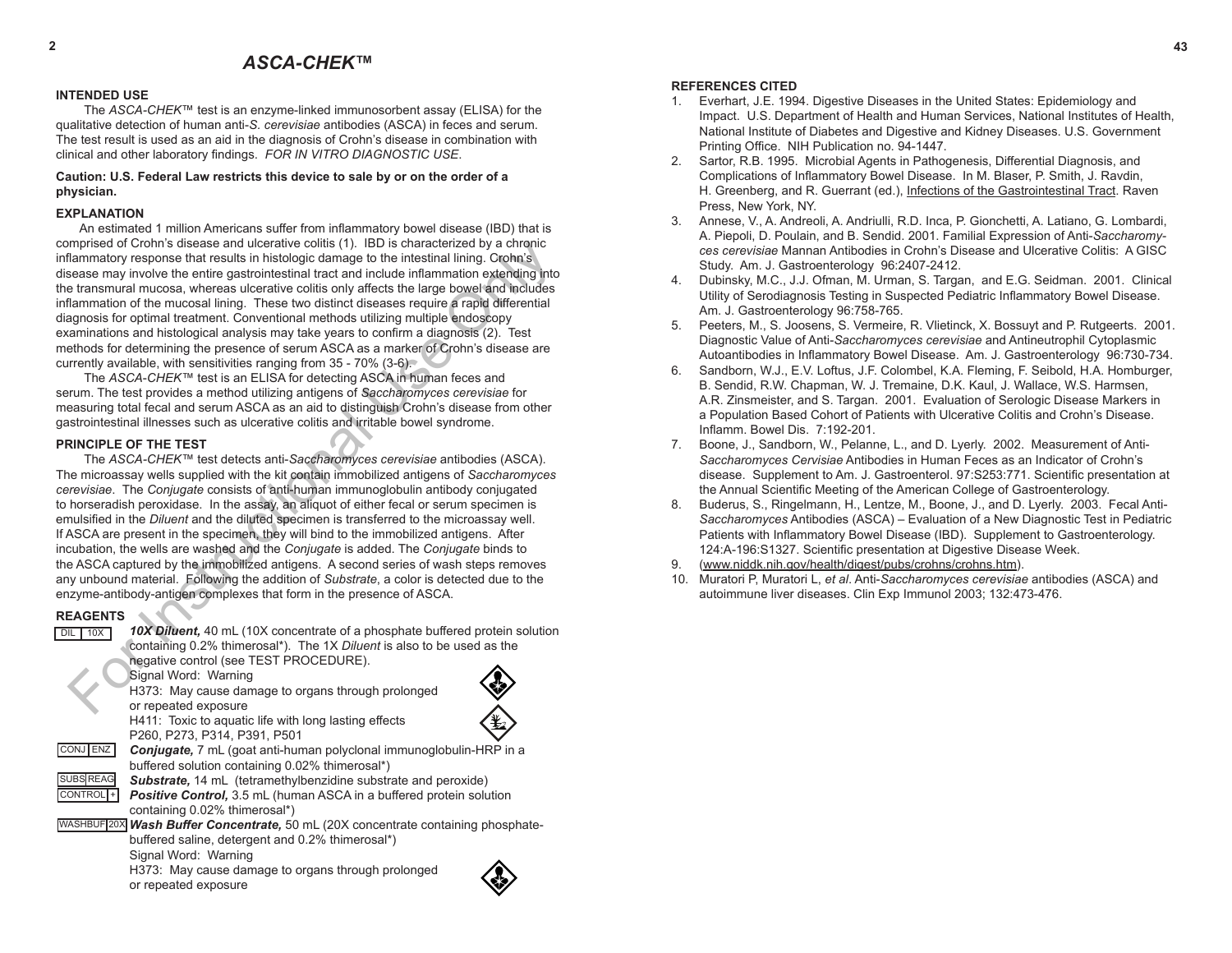

### **PRECAUTIONS**

- 1. Rx Only Prescription Only
- 2. For professional use only.
- 3. Reagents from different kits should not be mixed. Do not use the kit past the expiration date.
- 4. Do not freeze the reagents. Store the kit between 2° and 8°C.
- 5. Reagents should be at room temperature before use.
- 6. Gently mix all reagents before use.
- 7. Caps and tips are color coded; do not mix!
- 8. When handling the microassay wells, avoid scratching the bottom of the wells because this may result in elevated absorbance readings.
- 9. Hold dropper bottles vertically when dispensing reagent to ensure proper drop size.
- 10. Unused microassay wells must be placed inside the resealable pouch immediately with the desiccant to protect them from moisture.
- 11. Perform the washing procedure as directed to avoid high background reactions.
- 12. Use fecal and serum specimens within 48 hours and 7 days, respectively, of collection to obtain optimal results. Even though a single freeze-thaw is acceptable, frozen specimens (-20°C or lower) may lose activity due to multiple freezing and thawing.
- 13. The *Substrate* is light sensitive and should be protected from direct sunlight or UV sources. If the *Substrate* is exposed to light and develops a color, it must be discarded.
- 14. Microbial contamination of reagents may decrease the accuracy of the assay. Avoid microbial contamination of reagents by using sterile disposable pipettes if removing aliquots from reagent bottles.
- 15. Optimal results are obtained by following the specified test procedure. The concentrations, incubation conditions, and processing specifications have been optimized for sensitivity and specificity. Alterations of the specified procedure and/or test conditions may affect the sensitivity and specificity of the test.
- 16. The *Positive Control* contains ASCA that is a human derived material. Material has been tested and found negative for antibody to HIV-1, HIV-2, HCV, and HbsAg. No known test method can offer complete assurance that infectious agents are absent. ALL HUMAN SOURCE PRODUCTS SHOULD BE HANDLED AS POTENTIALLY INFECTIOUS MATERIAL. A procedure for handling biohazards is published in the CDC/NIH Manual of Biosafety in Microbiology & Biomedical Laboratories.
- 17. Handle specimens and used microassay wells as if capable of transmitting infectious agents. Wear disposable gloves when doing the test.
- 18. The *10X Diluent* and the *20X Wash Buffer Concentrate* contain 0.2% thimerosal as a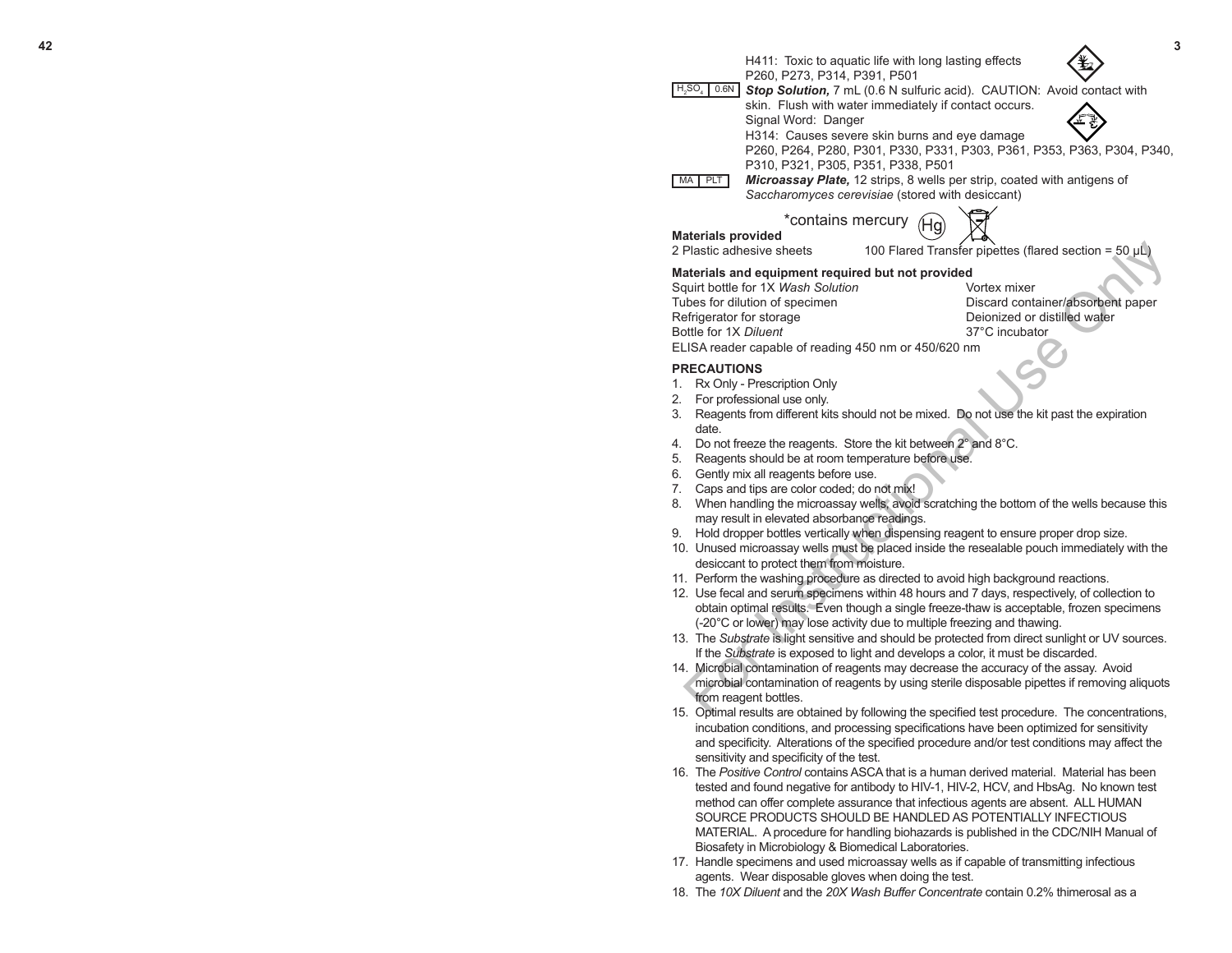preservative. Once diluted to normal use concentration these solutions are classified as nonhazardous. The *Stop Solution* contains 0.6 N sulfuric acid. Flush with water immediately if contact occurs. Take off contaminated clothing and wash it before reuse. Handle reagents according to existing regulations for laboratory safety and good laboratory practice. Safety Data Sheets for this product are available upon request, contact technical support.

19. Follow your national, regional, and local ordinances accordingly for waste disposal regulations. Do not place in trash, dispose of as hazardous waste.

#### **PRELIMINARY PREPARATIONS**

- 1. All reagents must be at room temperature prior to use in the assay.
- 2. **Prepare 1X** *Wash Solution.* The *Wash Solution* is supplied as a 20X concentrate (a precipitate may be noticed and is acceptable). Dilute to a total volume of 1 liter by adding 50 mL of the concentrate to 950 mL of deionized water. Label the bottle. Store any unused 1X *Wash Solution* between 2° and 8°C.
- 3. **Prepare 1X** *Diluent***.** The *Diluent* is supplied as a 10X concentrate (a precipitate may be noticed and is acceptable). Dilute to a total volume of 400 mL by adding 40 mL of the concentrate to 360 mL of deionized water. Label the bottle. Store any unused 1X *Diluent* between 2° and 8°C.
- 4. *Microassay Plate preparation***.** Each strip contains 8 microassay wells coated with antigens of *Saccharomyces cerevisiae*. Each specimen or control will require one of these coated wells. Avoid contact with the bottom of the wells because this is the optical window for ELISA readers. Microassay wells not used must be immediately returned to the plastic bag and carefully resealed with desiccant.
- 5. All reagents, with the exception of the *Wash Buffer Concentrate* and the *10X Diluent*, are supplied in ready-to-use bottles. Reagents can be dispensed directly from the dropper bottles or decanted for use with multichannel pipettes. If excess reagent has been decanted, the excess should be discarded. Do not pour back into the bottle. The *Substrate* should be stored in and used from the light protected bottle in which it is supplied. If an aliquot is removed from the original bottle for any reason, do not return unused *Substrate* to the original bottle.

# **COLLECTION OF FECAL SPECIMENS AND PREPARATION OF DILUTIONS**

**NOTE**: Standard collection and handling procedures used in-house for fecal specimens for culture are appropriate. Do not use specimens that have been collected or stored in 10% Formalin, Merthiolate Formalin, Sodium Acetate Formalin, or Polyvinyl Alcohol. Store specimens at -20°C, or lower, if the test cannot be performed within 48 hours of collection. Thaw specimens at room temperature and mix well prior to sample preparation. Store diluted specimens between 2° and 8°C up to 48 hours. Whenever possible, test fecal specimens that are less than 48 hours old. **Mix (vortex) specimens thoroughly prior to performing the assay. This includes complete mixing of the specimen prior to transfer to 1X** *Diluent* **as well as complete mixing of the diluted specimen prior to performing the assay.**  adding but of the concentrate to the use of the concentrate of the specifical map<br>and y unused 1X Wash Solution between 2<sup>3</sup> and 8<sup>°C</sup>.<br>**Prepare 1X** Dilute to 400 mL of decinating and y concentrate (a precipital enay<br>**Prep** 

# 1. **Prepare Diluted Specimens:**

**For Liquid Fecal Specimens**: Set up a plastic tube for each specimen to be tested. For each specimen, add 450 µL of 1X *Diluent* to each tube. Use a transfer pipette to add 50 µL (flared section) of liquid fecal specimen to the tube containing 1X *Diluent* for a 1:10 dilution and mix well using a vortex mixer.

**For Formed/Solid Fecal Specimens:** Set up a plastic tube for each specimen to be tested. For each specimen, add 450 µL of 1X *Diluent* to each tube. Add 0.05 g (flared section) or weigh 0.05 g of solid fecal specimen to the tube containing 1X *Diluent* for a 1:10 dilution and mix well using a vortex mixer.

2. Vortex the tubes for 10 seconds and store between 2° and 8°C until the test is performed. Vortex again before transferring diluted specimen to the microassay well. This ensures thorough mixing of the specimen.

**4 41**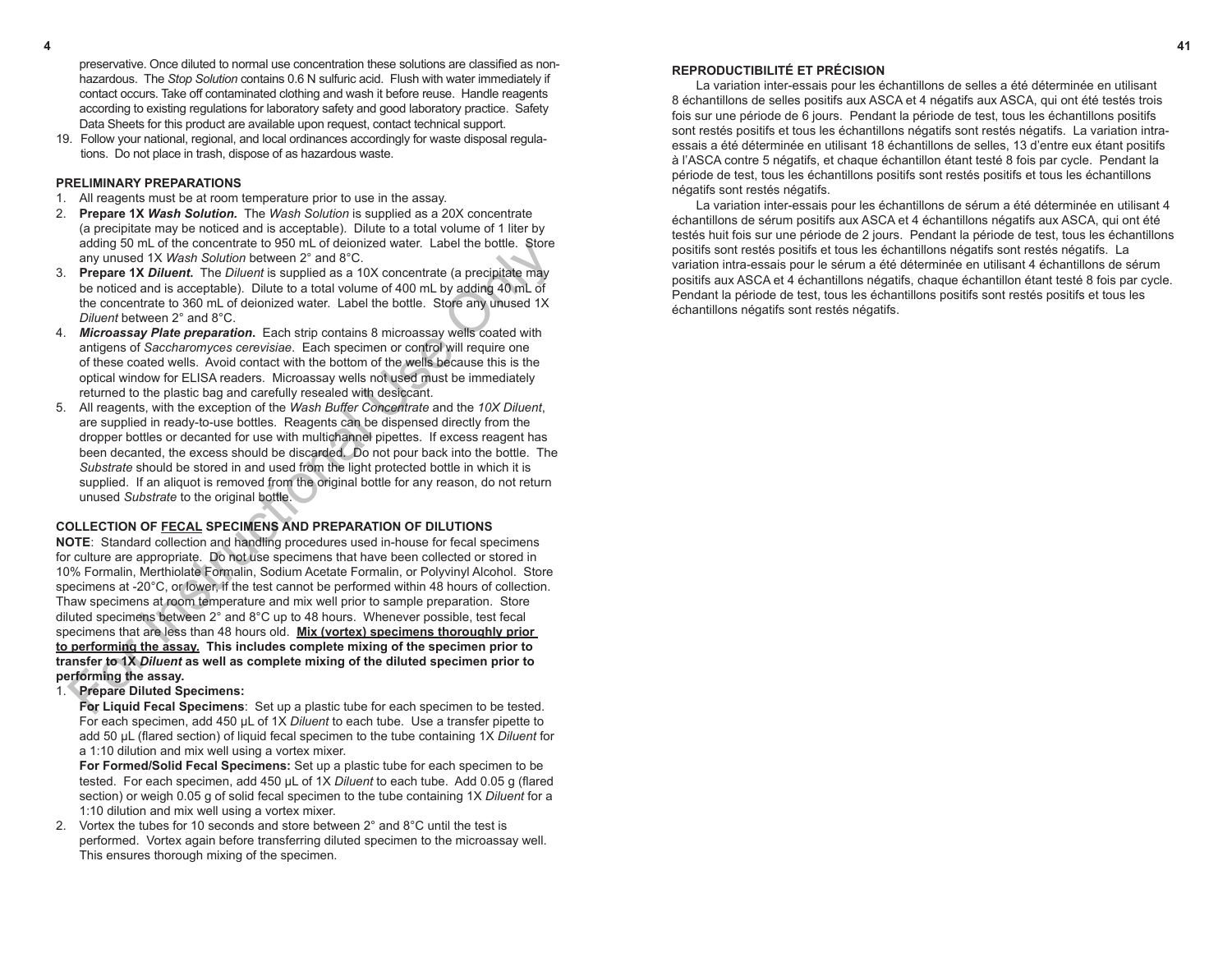#### **40 5 COLLECTION OF SERUM SPECIMENS AND PREPARATION OF DILUTIONS**

**NOTE**: Blood samples should be collected by venipuncture and allowed to clot naturally. Serum should be separated from the clot. Store undiluted specimens at -20°C, or lower, if the test cannot be performed within 7 days of collection. Thaw specimens at room temperature and mix well prior to sample preparation. Diluted specimens may be stored between 2° and 8°C for up to 7 days. Whenever possible, test serum specimens that are less than 7 days old. **Mix (vortex) specimens thoroughly prior to performing the assay. This includes complete mixing of the specimen prior to transfer to 1X** *Diluent*  **as well as complete mixing of the diluted specimen prior to performing the assay.** 

- 1. **Prepare Diluted Specimens: For Serum Specimens**: Set up and label 3 plastic tubes for each serum specimen to be tested. For each specimen, add 450 µL of 1X *Diluent* to each of the 3 tubes. Use a transfer pipette to add 50 µL (flared section) of serum specimen to the first tube containing 1X *Diluent* for a 1:10 dilution and mix well using a vortex mixer.
- 2. Next, transfer 50 µL (flared section) from the 1:10 dilution into the second tube containing *Diluent* for a 1:100 dilution and mix well using a vortex mixer.
- 3. Next, transfer 50 µL from the tube containing the 1:100 dilution into the third tube containing *Diluent* for a 1:1000 dilution and mix well using a vortex mixer. Vortex the tubes for 10 seconds and store between 2° and 8°C until the test is performed. Vortex again before transferring diluted specimen to the microassay well. This ensures thorough mixing of the specimen.

### **TEST PROCEDURE**

1. Determine the number of wells to be used. Add 1 drop of *Positive Control* (black cap) to a positive control well. Add 50 µL (flared section) of 1X *Diluent* to a negative control well. Add 100 µL (first mark past flared section) of diluted specimen to one well.



- 2. Incubate the wells at  $37^{\circ}$ C  $\pm$  2 $^{\circ}$ C for 30 minutes.
- 3. Shake out the contents of the microassay wells into a discard pan.
- 4. Wash each well using the 1X *Wash Solution* in a squirt bottle with a fine-tipped nozzle, directing the 1X *Wash Solution* to the bottom of the well with force. Fill the wells (approximately 400 µL when filled), then shake the 1X *Wash Solution* out of the well into a discard pan. Slap the inverted plate on a dry paper towel and repeat wash steps **four times** using a dry paper towel each time. If any particulate matter is seen in the wells, continue washing until all the matter is removed. So a valuative proper to associate that the method is the reactor of the section of the section of the reaction from the 1:10 dilution and mix well using a vortex mixer.<br>Next, transfers 50  $\mu$  (flared section) from the 1
- 5. Add 1 drop of *Conjugate* (red cap) to each well. Incubate the wells at 37°C ± 2°C for 30 minutes.
- 6. Repeat Steps #3 and #4. Dispose of all paper towels and specimen containers properly.
- 7.Add 2 drops of *Substrate* (blue cap) to each well. Gently tap the wells to mix the contents. Incubate the wells at room temperature for 15 minutes. Gently tap the wells 1 or 2 times during the incubation period.
- 8. Add 1 drop of *Stop Solution* (yellow cap) to each well. Gently tap the wells and wait 2 minutes before reading. The addition of *Stop Solution* converts the blue color to a yellow color, which is detected by measuring the optical density at 450 nm on an ELISA reader. Wipe the underside of each well to remove moisture before measuring the optical density. If a dual reader is used, read at 450 nm and reference 620 nm. Read within two to ten minutes after adding *Stop Solution.*
- 9. Record absorbance values for the positive control, negative control, and each specimen tested.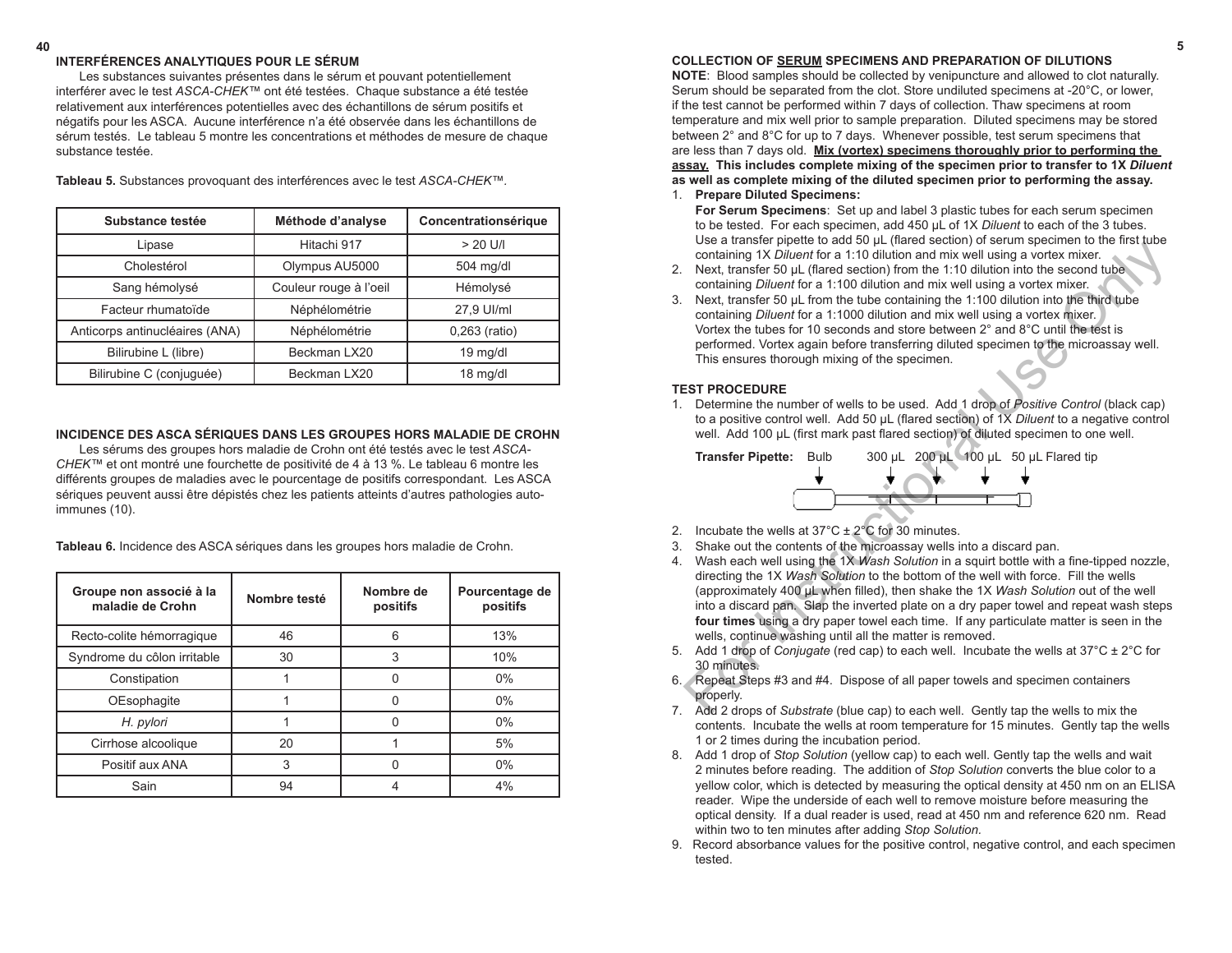#### **6 39 QUALITY CONTROL**

The positive and negative control must meet the following criteria or the test is invalid. The positive control well must be a visible yellow color. When read on a spectrophotometer, it must have an OD<sub>450</sub> and OD<sub>450/620</sub> >0.500. The negative control must have an OD<sub>450</sub> <0.110 or an OD<sub>450/620</sub> <0.080. To ensure that carryover did not occur, repeat testing if a sample gives a weak positive result (i.e., <0.400) and is adjacent to a strong positive well.

# **INTERPRETATION OF TEST RESULTS**

Measurements should be determined at 450 nm on a single wavelength spectrophotometer or at 450/620 nm on a dual wavelength spectrophotometer.

|                                                                                                                                                                                                                                                                                                                                                                                                                                                                                                                                                                                                                                                                                                                                                                                                                                                                                                                                                                                                                                                                                                                                                                                                              | <b>Spectrophotometric Reading</b> |                                  |  |
|--------------------------------------------------------------------------------------------------------------------------------------------------------------------------------------------------------------------------------------------------------------------------------------------------------------------------------------------------------------------------------------------------------------------------------------------------------------------------------------------------------------------------------------------------------------------------------------------------------------------------------------------------------------------------------------------------------------------------------------------------------------------------------------------------------------------------------------------------------------------------------------------------------------------------------------------------------------------------------------------------------------------------------------------------------------------------------------------------------------------------------------------------------------------------------------------------------------|-----------------------------------|----------------------------------|--|
|                                                                                                                                                                                                                                                                                                                                                                                                                                                                                                                                                                                                                                                                                                                                                                                                                                                                                                                                                                                                                                                                                                                                                                                                              | Single Wavelength at<br>450 nm    | Dual Wavelength at<br>450/620 nm |  |
| Negative for fecal specimens                                                                                                                                                                                                                                                                                                                                                                                                                                                                                                                                                                                                                                                                                                                                                                                                                                                                                                                                                                                                                                                                                                                                                                                 | OD < 0.150                        | < 0.110                          |  |
| Positive for fecal specimens                                                                                                                                                                                                                                                                                                                                                                                                                                                                                                                                                                                                                                                                                                                                                                                                                                                                                                                                                                                                                                                                                                                                                                                 | $OD \ge 0.150$                    | ≥0.110                           |  |
| Negative for serum specimens                                                                                                                                                                                                                                                                                                                                                                                                                                                                                                                                                                                                                                                                                                                                                                                                                                                                                                                                                                                                                                                                                                                                                                                 | OD < 0.110                        | < 0.080                          |  |
| Positive for serum specimens                                                                                                                                                                                                                                                                                                                                                                                                                                                                                                                                                                                                                                                                                                                                                                                                                                                                                                                                                                                                                                                                                                                                                                                 | $OD \ge 0.110$                    | ≥0.080                           |  |
| A positive test result indicates the specimen contains ASCA.<br>A negative test result indicates the specimen does not contain detectable levels of<br>ASCA.<br><b>EXPECTED VALUES</b><br>The prevalence of Crohn's disease is estimated from 10 to 198 people/100,000 and<br>appears to be increasing. Crohn's disease is most common in northern Europe and North<br>American populations (9). It affects men and women approximately equally.<br>In 2 separate groups of healthy subjects, a total of 98% (57/58) and 96% (90/94)<br>tested negative for fecal and serum ASCA, respectively. There were 2 specimen panels<br>consisting of feces (211) and serum (186) collected from non-Crohn's disease patients and<br>healthy subjects from Virginia, Indiana, Minnesota, Massachusetts, and Germany that were<br>tested with the ASCA-CHEK™ test. The age of the population ranged from 1 to 79 years<br>old. For the 5 regional populations, the specificity for fecal specimens was 90% with a 95%<br>Confidence Interval of 85 - 94%. For the 5 regional populations, the specificity for serum<br>specimens was 93% with a 95% Confidence Interval of 88 - 96%.<br><b>SHELF-LIFE AND STORAGE</b> |                                   |                                  |  |
| The expiration date of the kit is given on the outside label. Expiration dates for<br>each component are listed on the individual labels. The kit containing the reagents with<br>designated shelf life should be stored between 2° and 8°C and should be returned to the<br>refrigerator as soon as possible after use.                                                                                                                                                                                                                                                                                                                                                                                                                                                                                                                                                                                                                                                                                                                                                                                                                                                                                     |                                   |                                  |  |

#### **EXPECTED VALUES**

# **SHELF-LIFE AND STORAGE**

# **PERFORMANCE CHARACTERISTICS**

In the clinical evaluation of the *ASCA-CHEK™* test using fecal specimens, there were 250 patients with IBD, 45 IBS/non-Crohn's disease patients and 58 healthy control persons enrolled at 5 separate study sites (4 clinical sites and 1 in-house site). In the IBD group, there were 142 patients with Crohn's disease and 108 with ulcerative colitis. The male to female ratio was approximately 1:1 and a total of 40% of patients was less than 18 years old. Fecal consistency ranged from solid to liquid and all specimens showed acceptable reactivity in the assay. A total of 57% of the patients with Crohn's disease were positive by the *ASCA-CHEK™* test. The combined analysis for all 5 sites showed a sensitivity and specificity of 57% and 91%, respectively, with an overall correlation of 77% to clinically confirmed Crohn's disease. Table 1 shows the test results for the combined analysis of all 4 study sites and the single in-house site.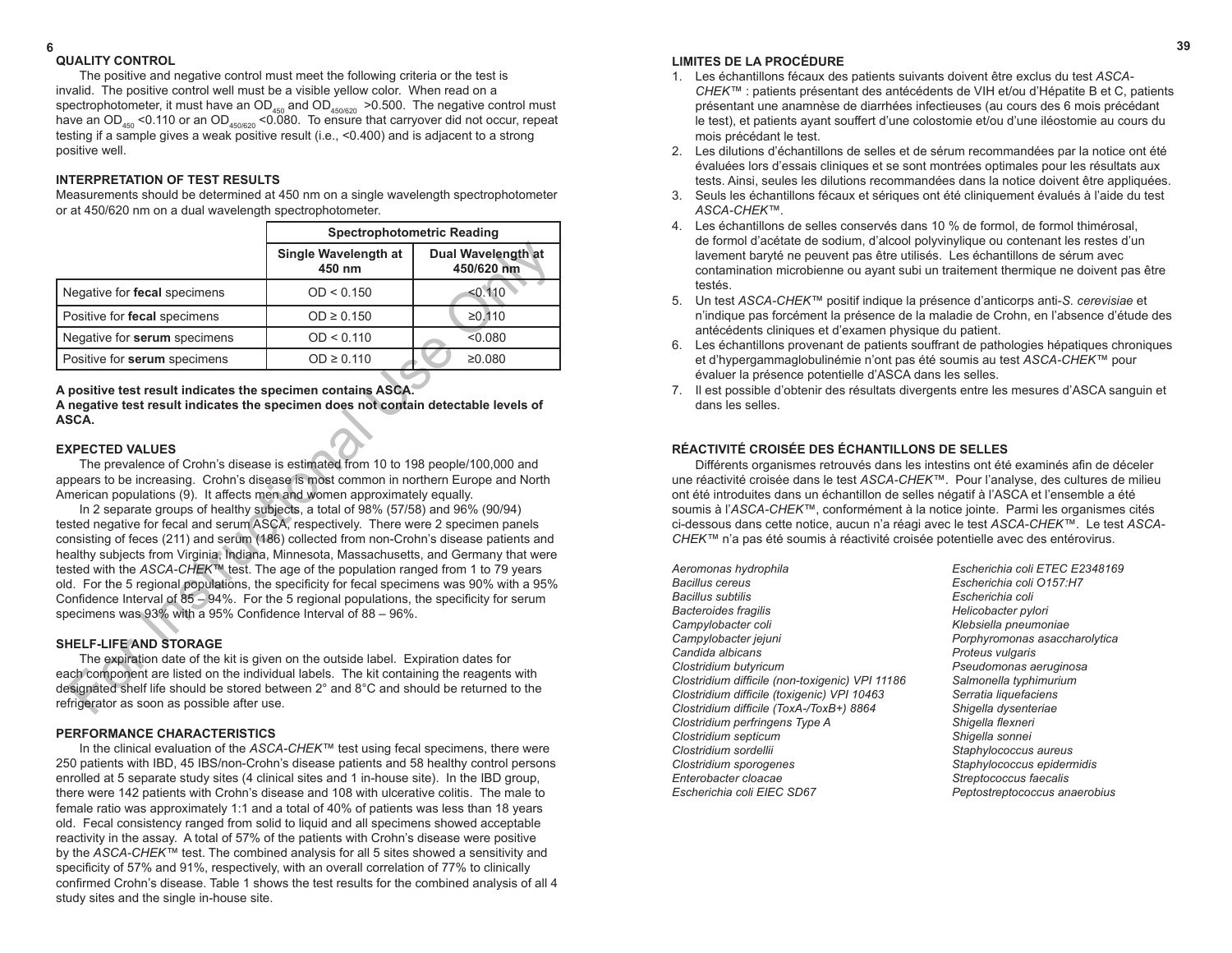**38 7 Table 1.** *ASCA-CHEK***™ test results of 4 clinical study sites and 1 in-house site for distinguishing Crohn's disease from non-Crohn's disease using feces.**

| Feces $N = 353$                 | Crohn's disease | Ulcerative colitis, IBS and<br>Non-IBD |
|---------------------------------|-----------------|----------------------------------------|
| <b>ASCA-CHEK™ test Positive</b> | 81              | 20                                     |
| ASCA-CHEK™ test Negative        | 61              | 191                                    |

|             |            | 95% Confidence Intervals |  |
|-------------|------------|--------------------------|--|
| Sensitivity | 57%        | $49 - 65%$               |  |
| Specificity | 91%        | $86 - 94\%$              |  |
| Correlation | <b>77%</b> | 73 - 81%                 |  |

In a separate clinical evaluation of the *ASCA-CHEK™* test using serum specimens, there were 218 patients with IBD, 39 IBS/non-Crohn's disease patients and 94 healthy control persons enrolled at 5 separate study sites (4 clinical sites and 1 in-house site). In the IBD group, there were 172 patients with Crohn's disease and 46 with ulcerative colitis. The male to female ratio was approximately 1:1 and a total of 40% of patients was less than 19 years old. A total of 62% of the patients with Crohn's disease was positive by the *ASCA-CHEK™* test. The combined analysis for all 5 sites showed a sensitivity and specificity of 62% and 93%, respectively with an overall correlation of 78% to clinically confirmed Crohn's disease. Tables 2 and 3 show results with the *ASCA-CHEK™* test and a commercial ASCA test compared to clinical assessments. Formulation<br>
Correlation Travel 197% 1981<br>
a separate clinical evaluation of the ASCA-CHEK<sup>m</sup> test using serum specificers. Here<br>
tere 218 patients with IBD, 39 IBS/non-Crohn's disease patients and 94 healthy control<br>
D g

**Table 2.** *ASCA-CHEK***™ test results of 4 clinical study sites and 1 in-house site for distinguishing Crohn's disease from non-Crohn's disease using serum.**

| Serum $N = 351$                    | <b>Crohn's disease</b> | Ulcerative colitis, IBS and<br>Non-IBD |
|------------------------------------|------------------------|----------------------------------------|
| l <i>ASCA-CHEK</i> ™ test Positive | 107                    | 13                                     |
| ASCA-CHEK™ test Negative           | 65                     | 166                                    |

|             |     | 95% Confidence Intervals |
|-------------|-----|--------------------------|
| Sensitivity | 62% | $55 - 69%$               |
| Specificity | 93% | $88 - 96%$               |
| Correlation | 78% | 73 - 82%                 |

### **Table 3. Commercial ASCA test results of 4 clinical study sites and 1 in-house site for distinguishing Crohn's disease from non-Crohn's disease using serum.**

| Serum $N = 274$               | Crohn's disease | Ulcerative colitis, IBS and<br>Non-IBD |  |
|-------------------------------|-----------------|----------------------------------------|--|
| Commercial ASCA test Positive | 89              |                                        |  |
| Commercial ASCA test Negative | 51              | 127                                    |  |

|             |     | 95% Confidence Intervals |
|-------------|-----|--------------------------|
| Sensitivity | 64% | $55 - 71%$               |
| Specificity | 95% | $89 - 98%$               |
| Correlation | 79% | 74 - 83%                 |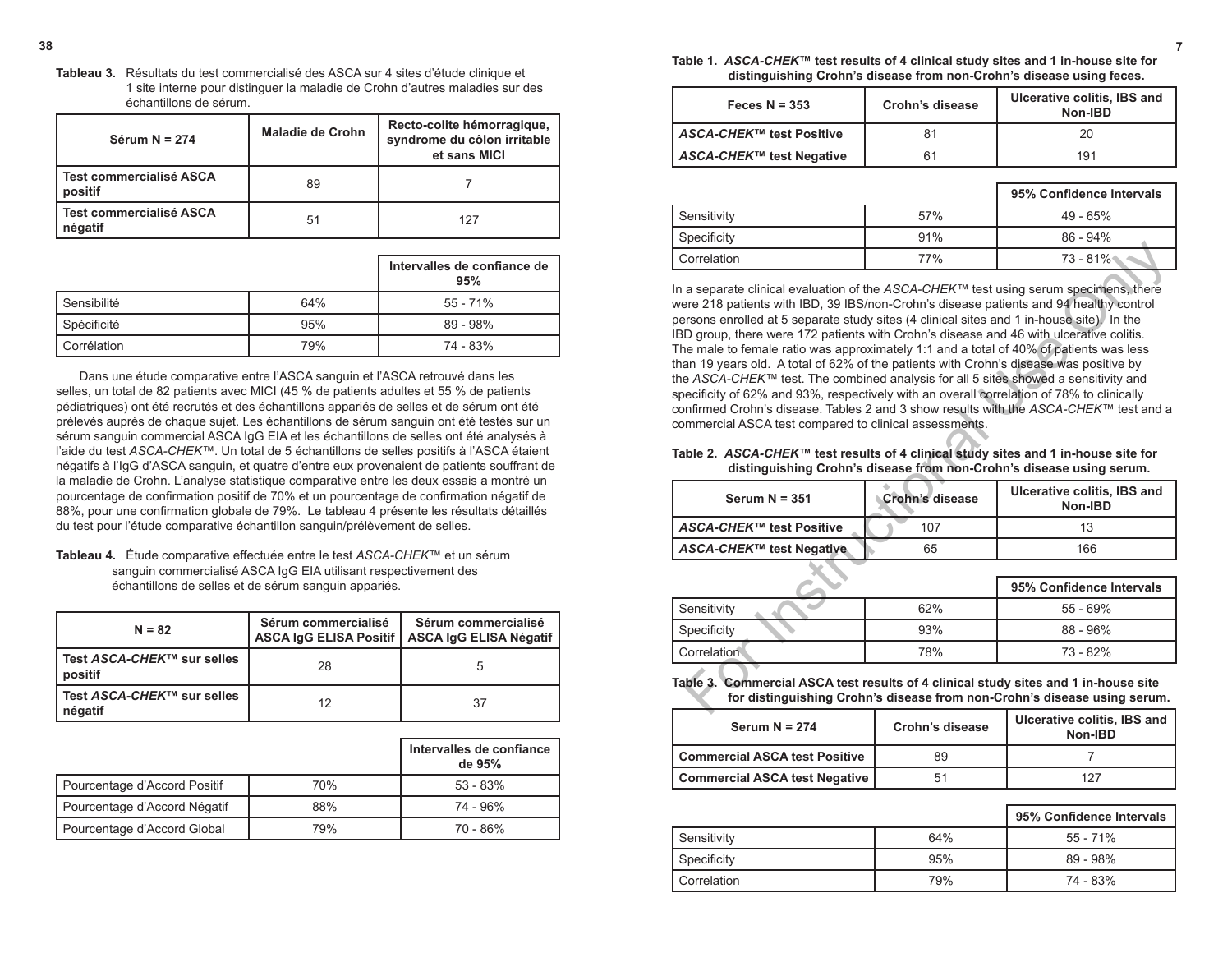In a comparative study between serum ASCA and fecal ASCA, a total of 82 IBD patients (45% adult and 55% pediatric) were enrolled and paired fecal and serum specimens were collected from each enrolled subject. The serum specimens were tested on a commercial serum ASCA IgG EIA and the fecal specimens were analyzed by the *ASCA-CHEK™* test. There were a total of 5 fecal ASCA-positive specimens that were serum ASCA IgG-negative of which 4 were from patients with Crohn's disease. The comparative statistical analysis between the two assays showed a percent positive agreement of 70% and a percent negative agreement of 88% with an overall agreement of 79%. Table 4 shows the individual test results for the serum and fecal specimen comparative study.

**Table 4. Comparative study done between the** *ASCA-CHEK***™ test and a commercial serum ASCA IgG ELISA using paired fecal and serum specimens, respectively.**

| $N = 82$                               | <b>Commercial Serum</b><br><b>ASCA IgG ELISA</b><br><b>Positive</b> | <b>Commercial Serum</b><br><b>ASCA IgG ELISA</b><br>Negative |  |
|----------------------------------------|---------------------------------------------------------------------|--------------------------------------------------------------|--|
| Fecal <i>ASCA-CHEK</i> ™ test Positive | 28                                                                  | b                                                            |  |
| Fecal ASCA-CHEK™ test Negative         | 12                                                                  | 37                                                           |  |

| Table 4. Comparative Study done between the ASCA-CHER Test and a commercial<br>serum ASCA IgG ELISA using paired fecal and serum specimens,<br>respectively.                                                                                                                                                                                                                                                                                                                                                                                                                                     |                                                                     |                                                                     |  |  |
|--------------------------------------------------------------------------------------------------------------------------------------------------------------------------------------------------------------------------------------------------------------------------------------------------------------------------------------------------------------------------------------------------------------------------------------------------------------------------------------------------------------------------------------------------------------------------------------------------|---------------------------------------------------------------------|---------------------------------------------------------------------|--|--|
| $N = 82$                                                                                                                                                                                                                                                                                                                                                                                                                                                                                                                                                                                         | <b>Commercial Serum</b><br><b>ASCA IgG ELISA</b><br><b>Positive</b> | <b>Commercial Serum</b><br><b>ASCA IgG ELISA</b><br><b>Negative</b> |  |  |
| Fecal ASCA-CHEK™ test Positive                                                                                                                                                                                                                                                                                                                                                                                                                                                                                                                                                                   | 28                                                                  | 5                                                                   |  |  |
| Fecal ASCA-CHEK™ test Negative                                                                                                                                                                                                                                                                                                                                                                                                                                                                                                                                                                   | 12                                                                  | 37                                                                  |  |  |
| 95% Confidence<br><b>Intervals</b>                                                                                                                                                                                                                                                                                                                                                                                                                                                                                                                                                               |                                                                     |                                                                     |  |  |
| <b>Percent Positive Agreement</b>                                                                                                                                                                                                                                                                                                                                                                                                                                                                                                                                                                | 70%                                                                 | $53 - 83%$                                                          |  |  |
| Percent Negative Agreement                                                                                                                                                                                                                                                                                                                                                                                                                                                                                                                                                                       | 88%                                                                 | 74 - 96%                                                            |  |  |
| <b>Overall Percent Agreement</b>                                                                                                                                                                                                                                                                                                                                                                                                                                                                                                                                                                 | 79%                                                                 | 70 - 86%                                                            |  |  |
| <b>LIMITATIONS OF THE PROCEDURE</b><br>Fecal samples from the following patients should be excluded from use in the ASCA-<br>1.<br>CHEK™ test: patients with a history of HIV and/or Hepatitis B and C, patients with a                                                                                                                                                                                                                                                                                                                                                                          |                                                                     |                                                                     |  |  |
| history of infectious diarrhea (within 6 months), and patients having had a colostomy<br>and/or ileostomy within 1 month.<br>The dilutions recommended for fecal and serum specimens in the Package Insert have<br>2.<br>been evaluated in clinical trials and have been found to be optimal for test results.<br>Therefore, only the dilutions recommended in the Package Insert should be used.<br>Only fecal and serum specimens have been clinically evaluated using the ASCA-<br>3.<br>CHEK™ test.<br>Fecal specimens that have been preserved in 10% Formalin, Merthiolate Formalin,<br>4. |                                                                     |                                                                     |  |  |
| Codium Apotato Fermelin, Delveinul Alephal er sentain berium enema sennet be used                                                                                                                                                                                                                                                                                                                                                                                                                                                                                                                |                                                                     |                                                                     |  |  |

# **LIMITATIONS OF THE PROCEDURE**

- 1. Fecal samples from the following patients should be excluded from use in the *ASCA-CHEK™* test: patients with a history of HIV and/or Hepatitis B and C, patients with a history of infectious diarrhea (within 6 months), and patients having had a colostomy and/or ileostomy within 1 month.
- 2. The dilutions recommended for fecal and serum specimens in the Package Insert have been evaluated in clinical trials and have been found to be optimal for test results. Therefore, only the dilutions recommended in the Package Insert should be used.
- 3. Only fecal and serum specimens have been clinically evaluated using the *ASCA-CHEK™* test.
- 4. Fecal specimens that have been preserved in 10% Formalin, Merthiolate Formalin, Sodium Acetate Formalin, Polyvinyl Alcohol or contain barium enema cannot be used. Serum specimens with microbial contamination or that have been heat treated should not be tested.
- 5. A positive *ASCA-CHEK™* test indicates the presence of antibody to *S. cerevisiae* and without consideration of a patient's clinical history or physical examination does not necessarily indicate the presence of Crohn's disease.
- 6. Samples from patients with chronic liver disease and hypergammaglobulinemia were not evaluated by the *ASCA-CHEK™* test for potential presence of fecal ASCA.
- 7. It is possible that the fecal and serum ASCA results may not agree.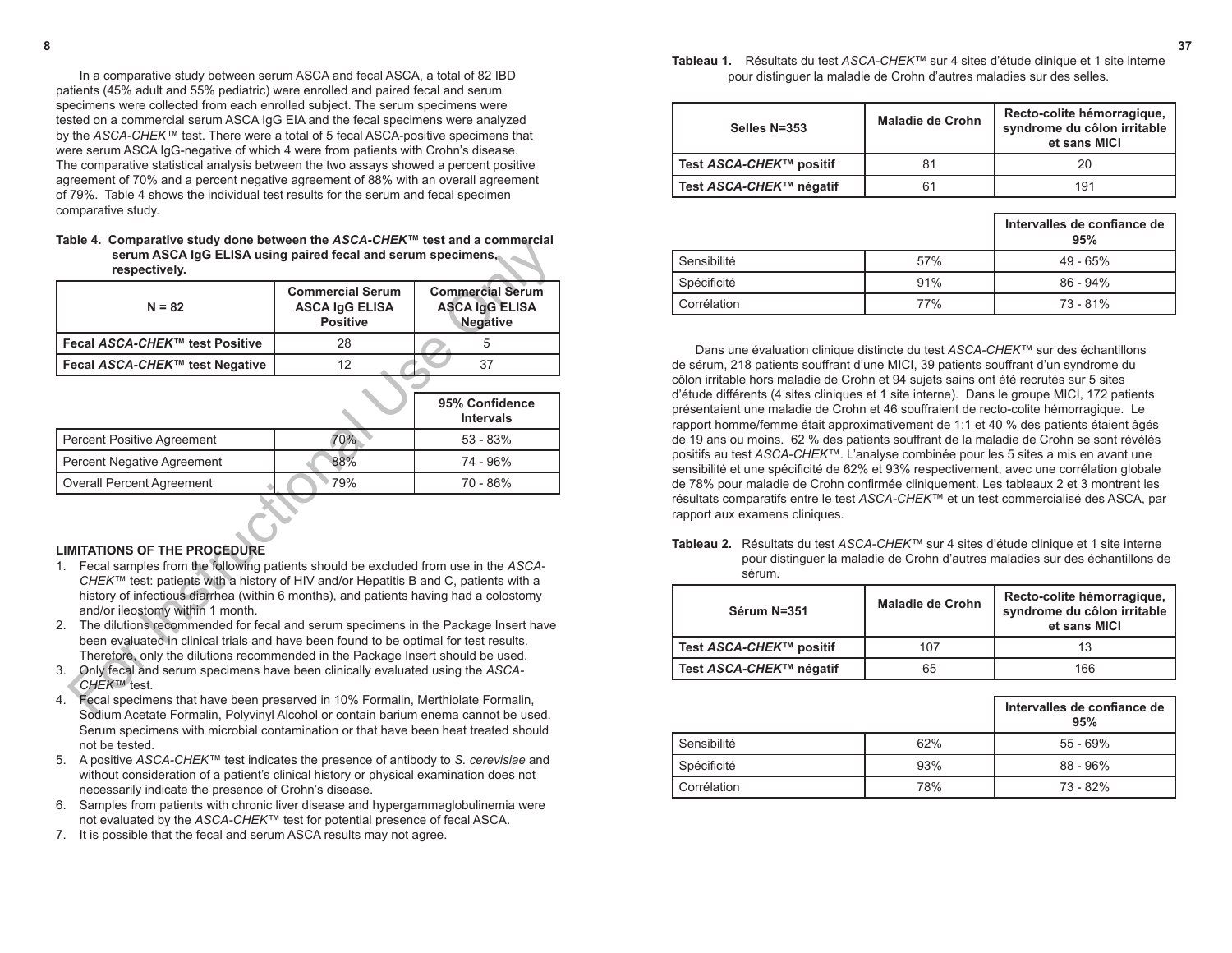#### **CROSS-REACTIVITY FOR FECAL SPECIMENS**

Various intestinal organisms were examined for cross-reactivity in the *ASCA-CHEK™*  test. For the analysis, media cultures were spiked into a ASCA-negative fecal specimen and tested in the *ASCA-CHEK™* according to the Package Insert. None of the organisms below reacted in the *ASCA-CHEK™* are listed in this Package Insert. The *ASCA-CHEK™* test was not evaluated for potential cross-reactivity with enteric viruses.

- *Aeromonas hydrophila Escherichia coli ETEC E2348169 Bacillus cereus Escherichia coli O157:H7 Bacillus subtilis Escherichia coli Bacteroides fragilis Helicobacter pylori Campylobacter coli Klebsiella pneumoniae Campylobacter jejuni Porphyromonas asaccharolytica Candida albicans Proteus vulgaris Clostridium butyricum Pseudomonas aeruginosa Clostridium difficile (non-toxigenic) VPI 11186 Salmonella typhimurium Clostridium difficile (toxigenic) VPI 10463 Serratia liquefaciens Clostridium difficile (ToxA-/ToxB+) 8864 Shigella dysenteriae Clostridium perfringens Type A Shigella flexneri Clostridium septicum Shigella sonnei Clostridium sordellii Staphylococcus aureus Clostridium sporogenes Staphylococcus epidermidis Enterobacter cloacae Streptococcus faecalis Escherichia coli EIEC SD67 Peptostreptococcus anaerobius*
- 

#### **INTERFERING SUBSTANCES FOR SERUM**

| Candida albicans<br>Clostridium butyricum<br>Clostridium difficile (non-toxigenic) VPI 11186<br>Clostridium difficile (toxigenic) VPI 10463                                                                                                                                                                                                                                                                                                                                |                      | Proteus vulgaris<br>Pseudomonas aeruginosa<br>Salmonella typhimurium<br>Serratia liquefaciens |  |
|----------------------------------------------------------------------------------------------------------------------------------------------------------------------------------------------------------------------------------------------------------------------------------------------------------------------------------------------------------------------------------------------------------------------------------------------------------------------------|----------------------|-----------------------------------------------------------------------------------------------|--|
| Clostridium difficile (ToxA-/ToxB+) 8864                                                                                                                                                                                                                                                                                                                                                                                                                                   | Shigella dysenteriae |                                                                                               |  |
| Clostridium perfringens Type A                                                                                                                                                                                                                                                                                                                                                                                                                                             | Shigella flexneri    |                                                                                               |  |
| Clostridium septicum                                                                                                                                                                                                                                                                                                                                                                                                                                                       |                      | Shigella sonnei                                                                               |  |
| Clostridium sordellii                                                                                                                                                                                                                                                                                                                                                                                                                                                      |                      | Staphylococcus aureus                                                                         |  |
| Clostridium sporogenes<br>Enterobacter cloacae                                                                                                                                                                                                                                                                                                                                                                                                                             |                      | Staphylococcus epidermidis<br>Streptococcus faecalis                                          |  |
| Escherichia coli EIEC SD67                                                                                                                                                                                                                                                                                                                                                                                                                                                 |                      | Peptostreptococcus anaerobius                                                                 |  |
|                                                                                                                                                                                                                                                                                                                                                                                                                                                                            |                      |                                                                                               |  |
| <b>INTERFERING SUBSTANCES FOR SERUM</b><br>Potential interfering substances present in serum were tested in the ASCA-CHEK™<br>test. Each substance was tested for potential interference with ASCA-positive and ASCA-<br>negative serum specimens. No interference was observed in the serum specimens tested.<br>Table 5 shows the concentrations and methods of measurement for each substance tested.<br>Table 5. Interfering substances tested in the ASCA-CHEK™ test. |                      |                                                                                               |  |
| <b>Test Substance</b>                                                                                                                                                                                                                                                                                                                                                                                                                                                      | Method of analysis   | Serum Concentration                                                                           |  |
| Lipase                                                                                                                                                                                                                                                                                                                                                                                                                                                                     | Hitachi 917          | $> 20$ U/L                                                                                    |  |
| Cholesterol                                                                                                                                                                                                                                                                                                                                                                                                                                                                | Olympus AU5000       | 504 mg/dL                                                                                     |  |
| Hemolyzed blood                                                                                                                                                                                                                                                                                                                                                                                                                                                            | Visual red color     | Hemolyzed                                                                                     |  |
| Rheumatoid Factor (RF)                                                                                                                                                                                                                                                                                                                                                                                                                                                     | Nephelometry         | 27.9 IU/mL                                                                                    |  |
| Antinuclear Antibodies (ANA)                                                                                                                                                                                                                                                                                                                                                                                                                                               | Nephelometry         | 0.263 (ratio)                                                                                 |  |
| Bilirubin F (free)                                                                                                                                                                                                                                                                                                                                                                                                                                                         | Beckman LX20         | 19 mg/dL                                                                                      |  |
| Bilirubin C (conjugated)                                                                                                                                                                                                                                                                                                                                                                                                                                                   | Beckman LX20         | 18 mg/dL                                                                                      |  |
|                                                                                                                                                                                                                                                                                                                                                                                                                                                                            |                      |                                                                                               |  |

#### **Table 5. Interfering substances tested in the** *ASCA-CHEK***™ test.**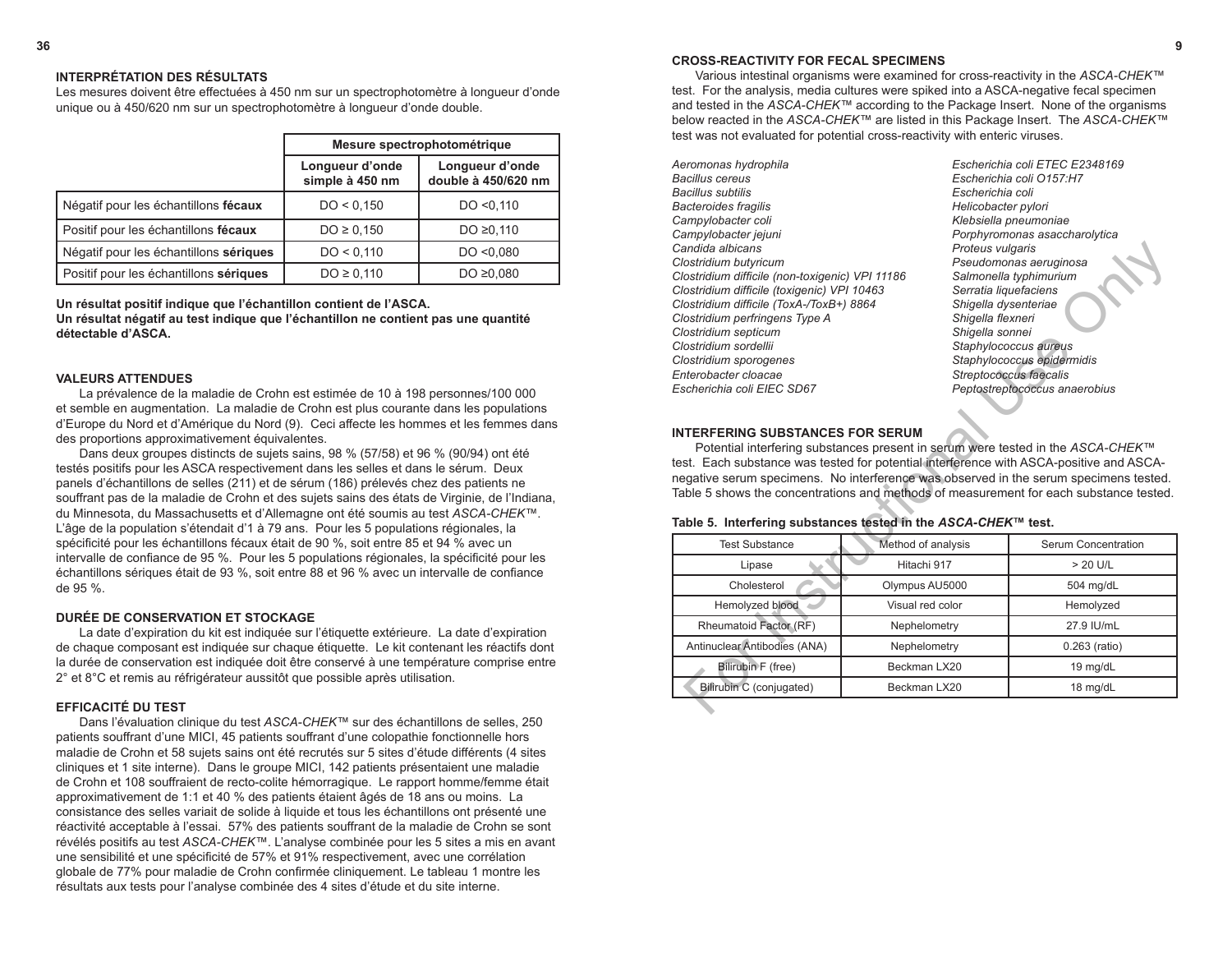#### **INCIDENCE OF SERUM ASCA IN NON-CROHN'S DISEASE GROUPS**

Sera from non-Crohn's disease groups were tested in the *ASCA-CHEK*™ test and showed a positivity range of 4% to 13%. Table 6 shows the individual disease groups with the corresponding percent positive rate. Serum ASCA may also be detected in patients with other autoimmune disorders (10).

| Non-Crohn's Disease Group                                                                                                                                                                                                                                                                                                                                                                                                                                                                                                                                                                                                                                                                                                                                                                                                                                                                                                                                                                                                                                                                                                                                                                                                | <b>Number Tested</b> | <b>Number Positive</b> | <b>Percent Positive</b> |  |
|--------------------------------------------------------------------------------------------------------------------------------------------------------------------------------------------------------------------------------------------------------------------------------------------------------------------------------------------------------------------------------------------------------------------------------------------------------------------------------------------------------------------------------------------------------------------------------------------------------------------------------------------------------------------------------------------------------------------------------------------------------------------------------------------------------------------------------------------------------------------------------------------------------------------------------------------------------------------------------------------------------------------------------------------------------------------------------------------------------------------------------------------------------------------------------------------------------------------------|----------------------|------------------------|-------------------------|--|
| Ulcerative colitis                                                                                                                                                                                                                                                                                                                                                                                                                                                                                                                                                                                                                                                                                                                                                                                                                                                                                                                                                                                                                                                                                                                                                                                                       | 46                   | 6                      | 13%                     |  |
| Irritable Bowel Syndrome                                                                                                                                                                                                                                                                                                                                                                                                                                                                                                                                                                                                                                                                                                                                                                                                                                                                                                                                                                                                                                                                                                                                                                                                 | 30                   | 3                      | 10%                     |  |
| Constipation                                                                                                                                                                                                                                                                                                                                                                                                                                                                                                                                                                                                                                                                                                                                                                                                                                                                                                                                                                                                                                                                                                                                                                                                             | $\mathbf{1}$         | $\Omega$               | 0%                      |  |
| Esophagitis                                                                                                                                                                                                                                                                                                                                                                                                                                                                                                                                                                                                                                                                                                                                                                                                                                                                                                                                                                                                                                                                                                                                                                                                              | 1                    | 0                      | 0%                      |  |
| H. pylori                                                                                                                                                                                                                                                                                                                                                                                                                                                                                                                                                                                                                                                                                                                                                                                                                                                                                                                                                                                                                                                                                                                                                                                                                | $\mathbf{1}$         | 0                      | $0\%$                   |  |
| <b>Alcoholic Cirrhosis</b>                                                                                                                                                                                                                                                                                                                                                                                                                                                                                                                                                                                                                                                                                                                                                                                                                                                                                                                                                                                                                                                                                                                                                                                               | 20                   | $\mathbf{1}$           | 5%                      |  |
| ANA-positive                                                                                                                                                                                                                                                                                                                                                                                                                                                                                                                                                                                                                                                                                                                                                                                                                                                                                                                                                                                                                                                                                                                                                                                                             | 3                    | 0                      | 0%                      |  |
| Healthy                                                                                                                                                                                                                                                                                                                                                                                                                                                                                                                                                                                                                                                                                                                                                                                                                                                                                                                                                                                                                                                                                                                                                                                                                  | 94                   | 4                      | 4%                      |  |
| <b>REPRODUCIBILITY AND PRECISION</b><br>The inter-assay variation for fecal specimens was determined using 8 ASCA-positive<br>and 4 ASCA-negative fecal specimens tested three times over a 6-day period. During the<br>testing period all positive samples remained positive and all negative samples remained<br>negative. The intra-assay variation was determined using 18 fecal specimens, 13 ASCA-<br>positive and 5 ASCA-negative, tested in 8 replicates for each specimen for a single test run.<br>During the testing period all positive samples remained positive and all negative samples<br>remained negative.<br>The inter-assay variation for serum specimens was determined using 4 ASCA-positive<br>and 4 ASCA-negative serum specimens tested eight times over a 2-day period. During the<br>testing period all positive samples remained positive and all negative samples remained<br>negative. The intra-assay variation for serum was determined using 4 ASCA-positive and<br>4 ASCA-negative serum specimens, tested in 8 replicates for each specimen for a single<br>test run. During the testing period all positive samples remained positive and all negative<br>samples remained negative. |                      |                        |                         |  |

**Table 6. Incidence of serum ASCA in Non-Crohn's disease groups.**

#### **REPRODUCIBILITY AND PRECISION**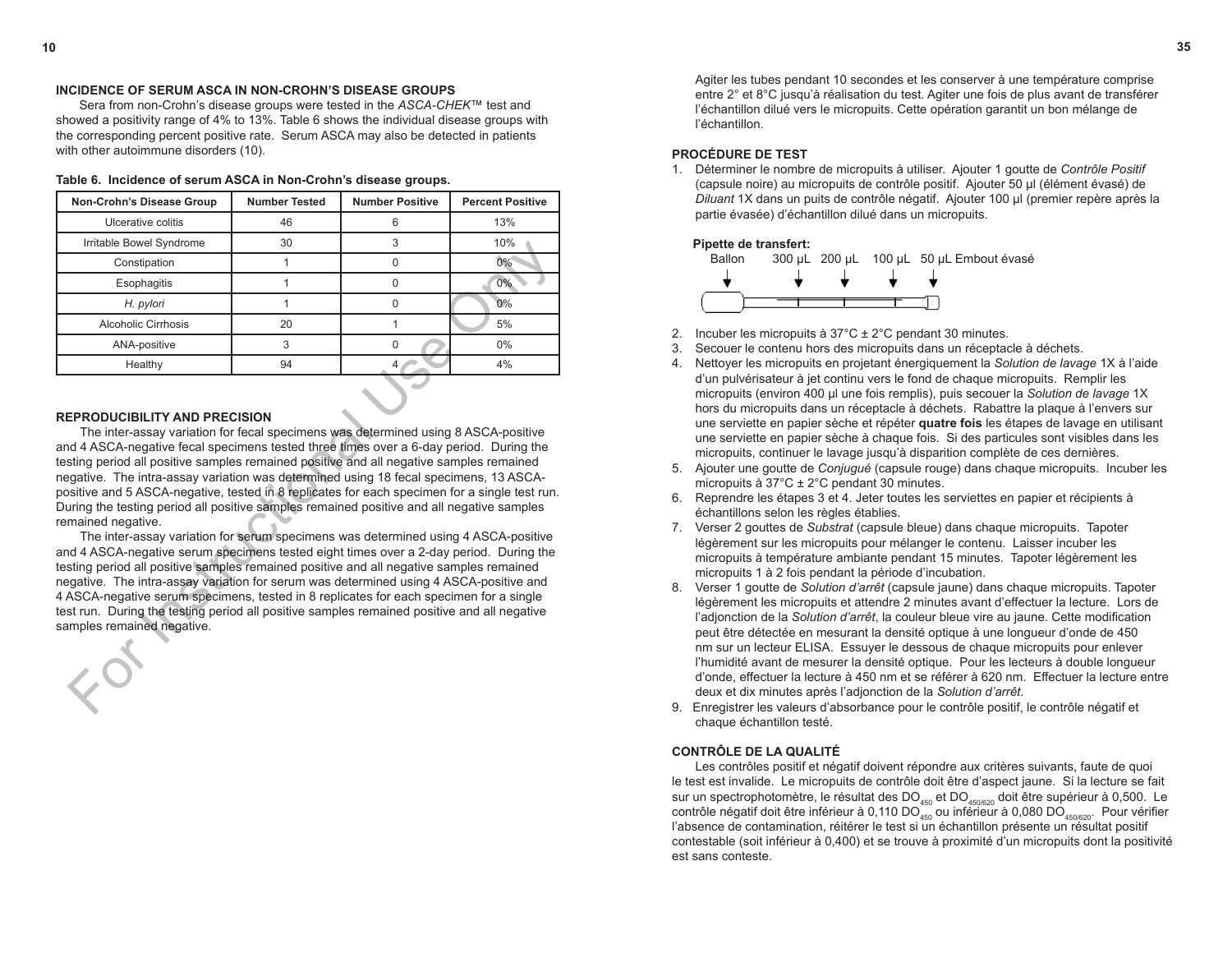# **34 11** *ASCA-CHEK™* **- ESPAÑOL**

#### **USO PREVISTO**

El test *ASCA-CHEK™* es un ensayo de inmunoabsorción ligado a enzimas (ELISA) para la detección cualitativa de anticuerpos humanos anti-*S.cerevisiae* (ASCA) en heces y suero. El resultado del test se utiliza como ayuda para el diagnóstico de la enfermedad de Crohn junto con los signos clínicos y parámetros analíticos. *PARA USO DIAGNÓSTICO IN VITRO*.

Precaución: La Ley Federal de los Estados Unidos solo autoriza la venta de este dispositivo a través de un facultativo o bajo prescripción médica.

#### **FUNDAMENTO**

Se estima que un millón de estadounidenses padecen enfermedad inflamatoria intestinal (EII), que comprende la enfermedad de Crohn y la colitis ulcerosa (1). La EII se caracteriza por una respuesta inflamatoria crónica que causa daños histológicos en la mucosa intestinal. La enfermedad de Crohn puede afectar todo el tracto digestivo y consiste en una inflamación que se extiende hasta la mucosa transparietal, mientras la colitis ulcerosa sólo afecta al colon e incluye la inflamación de la mucosa intestinal. Estas dos enfermedades diferentes requieren un diagnóstico diferencial rápido para un tratamiento óptimo. Pueden transcurrir años hasta que se confirma el diagnóstico con los métodos convencionales, que incluyen múltiples exploraciones endoscópicas y análisis histológicos (2). En la actualidad se dispone de métodos de análisis para determinar la presencia de ASCA en suero como marcador de la enfermedad de Crohn, con sensibilidades que oscilan entre el 35% y el 70% (3-6).

El test *ASCA*-*CHEK™* es un ELISA para la detección de ASCA en heces y suero humano. Este test proporciona un método que utiliza los antígenos del *Saccharomyces cerevisiae* para la determinación de los ASCA totales en heces y suero como ayuda para distinguir la enfermedad de Crohn de otras enfermedades digestivas, como la colitis ulcerosa y el síndrome del colon irritable.

#### **PRINCIPIO DEL TEST**

El test *ASCA-CHEK™* detecta los anticuerpos anti-*Saccharomyces cerevisiae*  (ASCA). Los pocillos de microanálisis suministrados con este kit contienen antígenos inmovilizados de *Saccharomyces cerevisiae*. El *Conjugado* está compuesto por anticuerpos antiinmunoglobulinas humanas conjugadas con peroxidasa de rábano picante. En el análisis, se emulsiona una parte alícuota de una muestra sérica o fecal en el *Diluyente* y la muestra diluida se transfiere al pocillo del microanálisis. Si hay anticuerpos ASCA presentes en la muestra, se unirán a los antígenos inmovilizados. Después de la incubación, los pocillos se lavan y se añade el *Conjugado*. El *Conjugado* se une a los ASCA captados por los antígenos inmovilizados. Una segunda serie de pasos de lavado elimina cualquier material no unido. Tras la adición de un *Substrato*, se detecta un color debido a los complejos enzimaanticuerpo-antígeno que se forman en presencia de ASCA. Se estima que un minio ne estadounidenses padecer entermendo instantantana integriala<br>
III), que comprende la enfermedad de Crohn y la colitis ulcerosa (1). La Ell se caracteriza<br>
en enfermedad de Crohn puede afectar todo

# **REACTIVOS**

| <b>DIL</b><br>10X    | <b>Diluyente 10X,</b> 40 ml (concentrado 10x de una solución de proteína tamponada |
|----------------------|------------------------------------------------------------------------------------|
|                      | con fosfato que contiene un 0,2% de timerosal*). El Diluyente 1x también se usa    |
|                      | como control negativo (véase PROCEDIMIENTO DEL TEST).                              |
|                      | Palabra de advertencia: Advertencia                                                |
|                      | H373: Puede provocar daños en los órganos tras                                     |
|                      | exposiciones prolongadas o repetidas                                               |
|                      | H411: Tóxico para los organismos acuáticos,                                        |
|                      | con efectos nocivos duraderos.                                                     |
|                      | P260, P273, P314, P391, P501                                                       |
| CONJ ENZ             | <b>Conjugado,</b> 7 ml (anti-inmunoglobulina policional humana-HRP de cabra en     |
|                      | una solución tamponada que contiene un 0,02% de timerosal*)                        |
| <b>SUBS REAG</b>     | <b>Substrato</b> , 14 ml (substrato con tetrametilbenzidina y peróxido).           |
| CONTROL <sup>+</sup> | Control Positivo, 3,5 ml (ASCA humanos en una solución de proteína                 |
|                      | tamponada que contiene un 0.02% de timerosal*).                                    |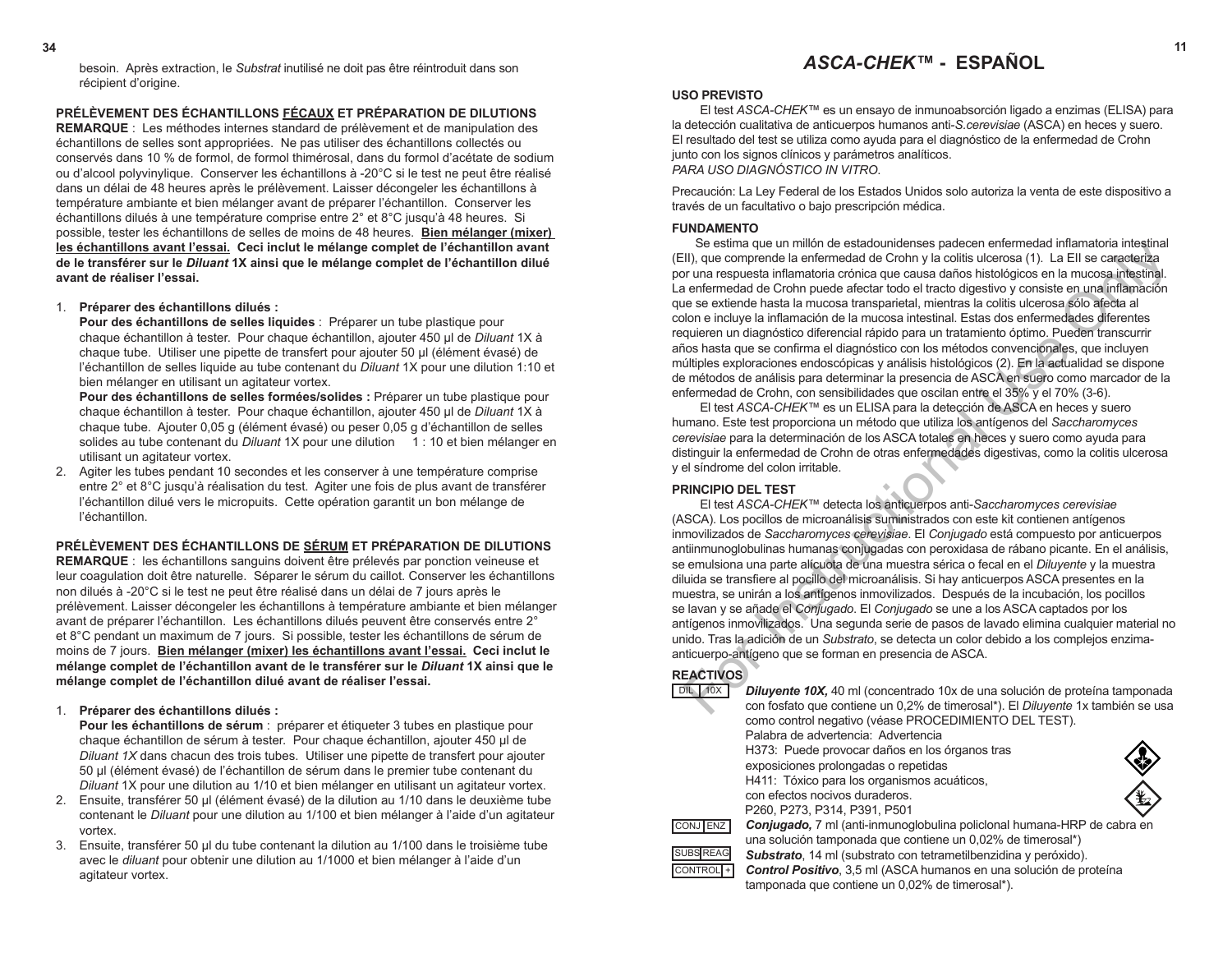| 12 |                                                                                                   |  |
|----|---------------------------------------------------------------------------------------------------|--|
|    | WASHBUF 20X Tampón de lavado concentrado, 50 ml (concentrado 20x que contiene suero               |  |
|    | fisiológico tamponado con fosfato, detergente y 0,2% de timerosal*).                              |  |
|    | Palabra de advertencia: Advertencia                                                               |  |
|    | H373: Puede provocar daños en los órganos tras                                                    |  |
|    | exposiciones prolongadas o repetidas                                                              |  |
|    | H411: Tóxico para los organismos acuáticos,                                                       |  |
|    | con efectos nocivos duraderos.                                                                    |  |
|    |                                                                                                   |  |
|    | P260, P273, P314, P391, P501<br>$H_2SO_4$ 0.6N                                                    |  |
|    | Solución de Parada, 7 ml (ácido sulfúrico 0,6N) ATENCIÓN: Evite el contacto                       |  |
|    | con la piel. Aclarar inmediatamente con agua si ocurre el contacto.                               |  |
|    | Palabra de advertencia: Peligro                                                                   |  |
|    | H314: Provoca quemaduras graves en la piel y                                                      |  |
|    | lesiones oculares graves                                                                          |  |
|    | P260, P264, P280, P301, P330, P331, P303, P361, P353,                                             |  |
|    | P363, P304, P340, P310, P321, P305, P351, P338, P501                                              |  |
|    | MA PLT<br>Placa para microanálisis, 12 tiras, 8 pocillos por cada tira, recubiertos con           |  |
|    | antígenos de Saccharomyces cerevisiae (conservados con desecante)                                 |  |
|    |                                                                                                   |  |
|    | *contiene mercurio                                                                                |  |
|    | <b>Materiales suministrados</b>                                                                   |  |
|    | Dos hojas adhesivas de plástico<br>100 pipetas anchas (sección ancha = 50 µl)                     |  |
|    |                                                                                                   |  |
|    |                                                                                                   |  |
|    | Materiales y equipamiento necesarios no suministrados                                             |  |
|    | Frasco con rociador para la Solución de Lavado 1x<br>Mezclador de tipo vórtex                     |  |
|    | Tubos para la dilución de las muestras<br>Nevera para conservación                                |  |
|    | Contenedor desechable/papel absorbente<br>Agua desionizada o destilada                            |  |
|    | Frasco para el Diluyente 1x<br>Incubadora a 37 °C                                                 |  |
|    | Lector de ELISA con capacidad de lectura de 450 nm o 450/620 nm                                   |  |
|    |                                                                                                   |  |
|    | <b>PRECAUCIONES</b>                                                                               |  |
|    | Rx Only - Solo con receta<br>1.                                                                   |  |
|    | Exclusivamente para uso profesional<br>2.                                                         |  |
|    | No deben mezclarse los reactivos de kits diferentes. No utilizar los kits después de la<br>3.     |  |
|    | fecha de caducidad.                                                                               |  |
|    | 4. No congelar los reactivos. Conservar los kits entre 2° y 8° C.                                 |  |
|    | Los reactivos estarán a temperatura ambiente antes de su uso.<br>5.                               |  |
|    | Mezclar suavemente todos los reactivos antes de su uso.<br>6.                                     |  |
|    | Los tapones y las puntas están codificados por colores y no deben mezclarse.<br>7.                |  |
|    | Cuando se manipulen pocillos de microanálisis, evitar el rascado del fondo de los pocillos,<br>8. |  |
|    | ya que esto podría causar lecturas de absorbancia elevadas.                                       |  |
|    | Sostener verticalmente los frascos con gotero al dispensar el reactivo para garantizar el<br>9.   |  |
|    | adecuado tamaño de la gota.                                                                       |  |
|    | 10. Los pocillos de microanálisis no utilizados deben colocarse inmediatamente en la bolsa        |  |
|    | rocollable junto con al decesante nara pretegnales de la bumedad                                  |  |

#### Frasco con rociador para la *Solución de Lavado* 1x Mezclador de tipo vórtex Tubos para la dilución de las muestras Nevera para conservación Contenedor desechable/papel absorbente Agua desionizada o destilada Frasco para el *Diluyente* 1x Incubadora a 37 °C Lector de ELISA con capacidad de lectura de 450 nm o 450/620 nm

# **PRECAUCIONES**

- 1. Rx Only Solo con receta
- 2. Exclusivamente para uso profesional.
- 3. No deben mezclarse los reactivos de kits diferentes. No utilizar los kits después de la fecha de caducidad.
- 4. No congelar los reactivos. Conservar los kits entre 2° y 8° C.
- 5. Los reactivos estarán a temperatura ambiente antes de su uso.
- 6. Mezclar suavemente todos los reactivos antes de su uso.
- 7. Los tapones y las puntas están codificados por colores y no deben mezclarse.
- 8. Cuando se manipulen pocillos de microanálisis, evitar el rascado del fondo de los pocillos, ya que esto podría causar lecturas de absorbancia elevadas.
- 9. Sostener verticalmente los frascos con gotero al dispensar el reactivo para garantizar el adecuado tamaño de la gota.
- 10. Los pocillos de microanálisis no utilizados deben colocarse inmediatamente en la bolsa resellable junto con el desecante para protegerlos de la humedad.
- 11. Efectuar el procedimiento de lavado tal como se indica para evitar reacciones de fondo elevadas.
- 12. Las muestras fecales y séricas deben analizarse en un plazo no superior a 48 horas y 7 días, respectivamente, desde su recogida, para obtener resultados óptimos. Aunque se permite una única congelación-descongelación, las muestras congeladas (-20° C o inferior) pueden perder actividad por múltiples ciclos de congelación y descongelación.
- 13. El *Substrato* es sensible a la luz y debe protegerse de la luz solar directa o de fuentes de UV. Si el *Substrato* se expone a la luz y aparece color, debe rechazarse.
- 14. La contaminación microbiológica de los reactivos puede menoscabar la precisión del análisis. Evitar la contaminación microbiológica de los reactivos utilizando pipetas estériles desechables para extraer partes alícuotas de los frascos de reactivos.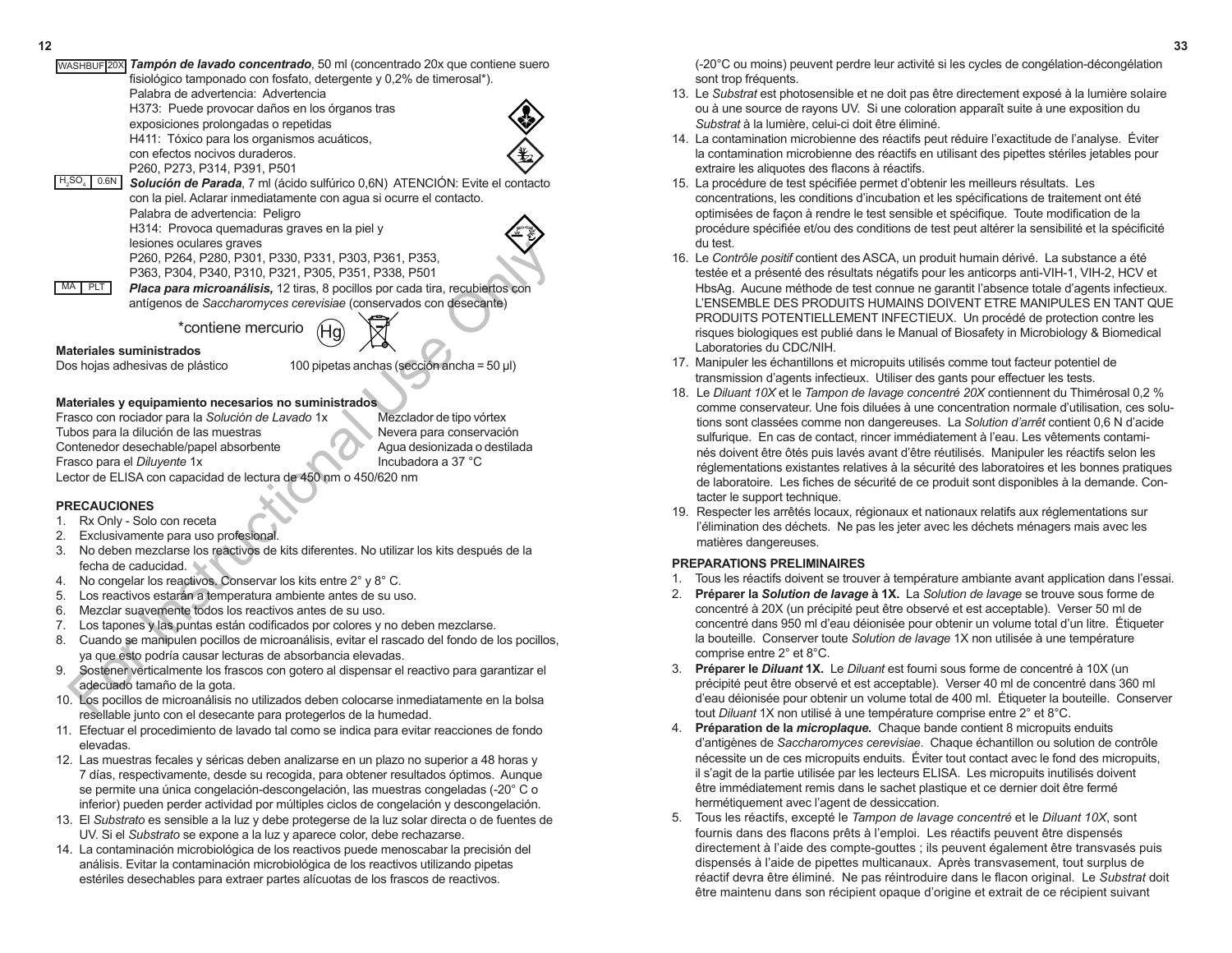- **32 13** 15. Se obtienen resultados óptimos siguiendo el procedimiento analítico especificado. Las concentraciones, las condiciones de incubación y las especificaciones de procesamiento están optimizadas para la sensibilidad y la especificidad del test. Las alteraciones del procedimiento especificado y/o de las condiciones del test pueden afectar a su sensibilidad y especificidad.
	- 16. El *Control Positivo* contiene ASCA, un material de origen humano. El material ha sido analizado y es negativo para los anticuerpos frente al VIH-1, VIH-2, VHC y HBsAg. Ningún método conocido de análisis puede garantizar completamente la ausencia de agentes infecciosos. TODOS LOS PRODUCTOS DE ORIGEN HUMANO DEBEN MANIPULARSE COMO MATERIAL POTENCIALMENTE INFECCIOSO. En el Manual de Bioseguridad en Microbiología y Laboratorios Biomédicos (*Manual of Biosafety in Microbiology & Biomedical Laboratories*) de los CDC/NIH se publica un procedimiento para la manipulación de los materiales biológicos peligrosos.
	- 17. Manipular las muestras y los pocillos de microanálisis utilizados como potenciales transmisores de agentes infecciosos. Utilizar guantes para realizar el test.
	- 18. El *diluyente* 10X y el *Concentrado de tampón de lavado 20X* contienen timerosal al 0,2% como conservante. Una vez diluidas hasta la concentración de uso normal, estas soluciones se clasifican como no peligrosas. *La Solución de Parada* contiene ácido sulfúrico 0,6 N. Aclarar inmediatamente con agua si se produce el contacto. Quitarse las prendas contaminadas y lavarlas antes de volver a usarlas. Manejar los reactivos de acuerdo con las normas existentes de seguridad de laboratorio y buenas prácticas de laboratorio. Se dispone de fichas de datos de seguridad de este producto bajo pedido, consultar al soporte técnico. ia an instinuentation term considerates ovolugios a periodic and the mathematic instants are a series infectors on the mathematic space in the instant end in the instant of the instant of the instant of the instant of the
	- 19. Siga las normas nacionales, regionales y locales para consultar los reglamentos de eliminación de residuos. No lo tire a la basura, elimínelo como residuo peligroso.

### **PREPARACIONES PRELIMINARES**

- 1. Todos los reactivos deben estar a temperatura ambiente antes de su uso en el análisis.
- 2. **Preparar la** *Solución de Lavado* **1x.** El *Solución de Lavado* se suministra como concentrado 20x (puede apreciarse un precipitado, lo cual es aceptable). Diluir hasta un volumen total de 1 litro añadiendo 50 ml del concentrado a 950 ml de agua desionizada. Etiquetar el frasco. Conservar la *Solución de Lavado* 1X no utilizada entre 2° y 8° C.
- 3. **Preparar el** *Diluyente* **1x.** El *Diluyente* se suministra como concentrado 10x (puede apreciarse un precipitado, lo cual es aceptable). Diluir hasta un volumen total de 400 ml añadiendo 40 ml del concentrado a 360 ml de agua desionizada. Etiquetar el frasco. Conservar el *Diluyente* 1x no utilizado entre 2° y 8° C.
- 4. *Preparación de las Placas para Microanálisis***.** Cada tira contiene 8 pocillos de microanálisis recubiertos con antígenos de *Saccharomyces cerevisiae*. Se utilizará uno de estos pocillos recubiertos para cada muestra o control. Evitar el contacto con el fondo de los pocillos, ya que es la ventana óptica de los lectores de ELISA. Los pocillos de microanálisis no utilizados deben devolverse inmediatamente a la bolsa de plástico y resellarse con cuidado con desecante.
- 5. Todos los reactivos, a excepción del *Tampón de Lavado Concentrado* y el *Diluyente 10x*, se suministran en frascos listos para usar. Los reactivos pueden dispensarse directamente de los frascos con gotero o decantarse para su uso con pipetas multicanal. Si se ha decantado una cantidad excesiva de reactivo, deberá desecharse el sobrante. No se reintroducirá en el frasco. El *Substrato* debe conservarse y utilizarse del frasco fotoprotegido en el que se suministra. Si, por cualquier motivo, se retira una parte alícuota del frasco original, no debe reintroducirse el *Substrato* no utilizado en el frasco original.

# **RECOGIDA DE LAS MUESTRAS FECALES Y PREPARACIÓN DE LAS DILUCIONES**

**NOTA**: Los procedimientos internos estándar de recogida y manipulación de las muestras fecales para el cultivo son adecuados. No utilizar las muestras que se hayan recogido o almacenado en formol al 10%, formol mertiolato, acetato sódico-formol o alcohol polivinílico. Conservar las muestras congeladas a -20° C o a temperatura inferior si el test no puede realizarse en las 48 horas siguientes a la recogida de la muestra. Descongelar las muestras a temperatura ambiente y mezclar bien antes de preparar las muestras.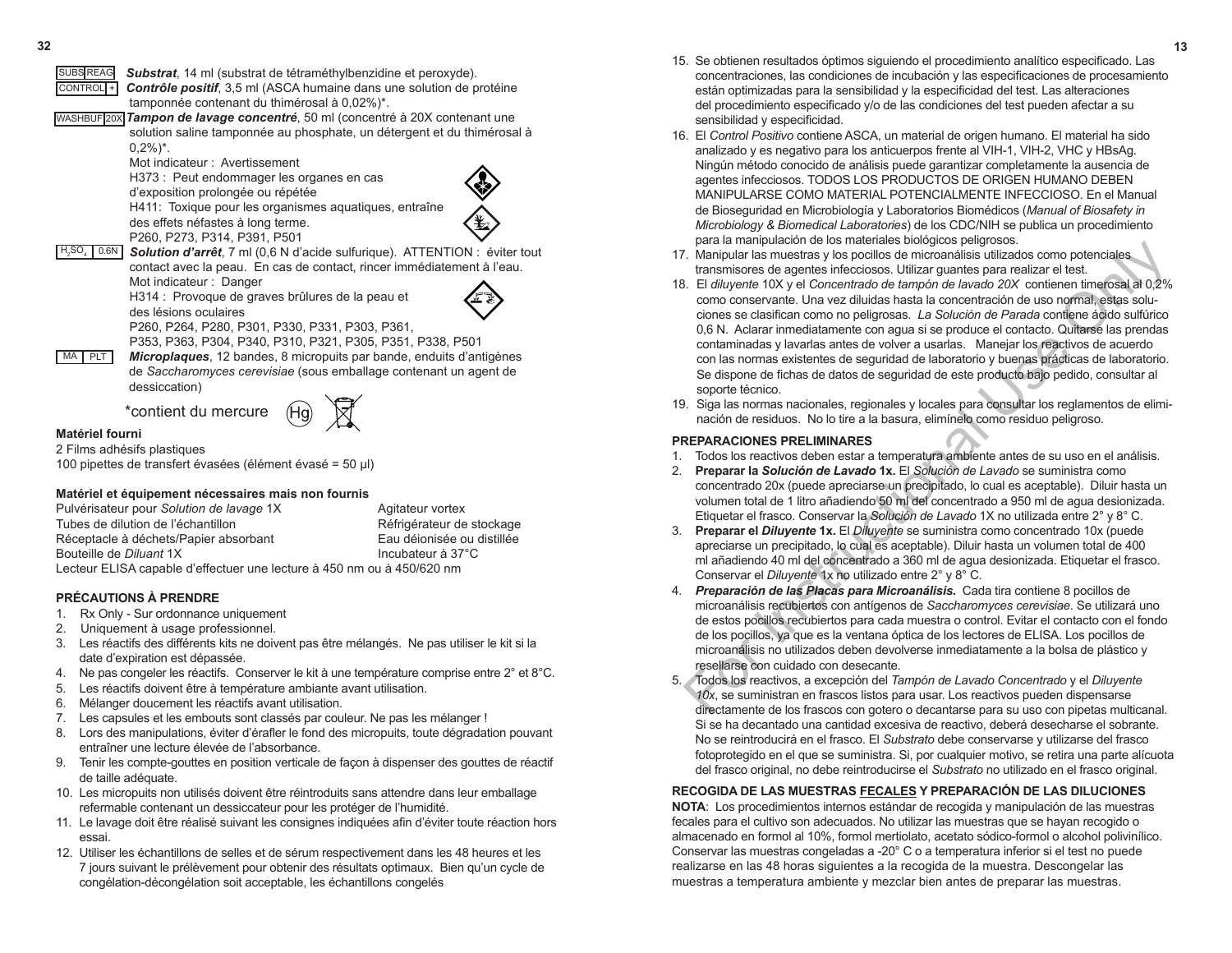Conservar las muestras diluidas entre  $2^{\circ}$  y 8 $^{\circ}$  C hasta 48 horas. Siempre que sea posible, analizar muestras fecales en un plazo inferior a 48 horas desde su recogida. **Mezclar (con vórtex) completamente las muestras antes del análisis. Esto incluye el mezclado completo de la muestra antes de su transferencia al** *Diluyente* **1x, así como el mezclado completo de la muestra diluida antes de realizar el análisis.** 

1. **Preparar las muestras diluidas: Para muestras fecales líquidas**: Asignar un tubo de plástico para cada muestra que se vaya a analizar. Para cada muestra, añadir 450 µl de *Diluyente* 1x a cada tubo. Utilizar una pipeta para añadir 50 µl (sección ancha) de la muestra fecal líquida al tubo que contiene el *Diluyente* 1x para obtener una dilución 1:10 y mezclar bien con un mezclador de tipo vórtex.

**Para muestras fecales formes/sólidas:** Asignar un tubo de plástico para cada muestra que se vaya a analizar. Para cada muestra, añadir 450 µl de *Diluyente* 1x a cada tubo. Añadir 0,05 g (sección ancha) o pesar 0,05 g de la muestra fecal sólida al tubo que contiene el *Diluyente* 1x para obtener una dilución 1:10 y mezclar bien con un mezclador de tipo vórtex.

2. Mezclar con un vórtex los tubos durante 10 segundos y almacenarlos a una temperatura entre 2° y 8° C hasta que realice el análisis. Volver a mezclar en un vórtex antes de transferir la muestra diluida al pocillo de microanálisis. De esta forma se garantiza que la muestra se mezcla bien.

# **RECOGIDA DE LAS MUESTRAS SÉRICAS Y PREPARACIÓN DE LAS DILUCIONES**

**NOTA**: Las muestras de sangre deben obtenerse por venopunción y se permitirá su coagulación natural. Se separará el suero del coágulo. Conservar las muestras congeladas a -20° C o a temperatura inferior si el test no puede realizarse en los 7 días siguientes a la recogida de la muestra. Descongelar las muestras a temperatura ambiente y mezclar bien antes de preparar las muestras. Las muestras diluidas pueden conservarse a una temperatura de 2° y 8° C durante un plazo máximo de 7 días. Siempre que sea posible, analizar muestras séricas en un plazo inferior a los 7 días desde su recogida. **Mezclar (con vórtex) completamente las muestras antes del análisis. Esto incluye el mezclado completo de la muestra antes de su transferencia al** *Diluyente* **1x, así como el mezclado completo de la muestra diluida antes de realizar el análisis.**  muestra que se vaya a analizar. Para cada muestra, añadír 450 µl de *Dilinyente* 11, a<br>cada tubo. Añadir 0.05 g (sección ancha) o pesar 0.05 g de la muestra fecal sólida al<br>tubo que contiene el *Diluyente* 1x para obtener

1. **Preparar las muestras diluidas:** 

**Para muestras séricas**: Asignar y etiquetar 3 tubos de plástico para cada muestra de suero que se vaya a analizar. En cada muestra, añada 450 µl de *Diluyente 1x* a cada uno de los tres tubos. Utilizar una pipeta para añadir 50 µl (sección ancha) de la muestra sérica al primer tubo que contiene el *Diluyente* 1x para obtener una dilución 1:10 y mezclar bien con un mezclador de tipo vórtex.

- 2. A continuación, transferir 50 µl (sección ancha) de la dilución 1:10 al segundo tubo que contiene el *Diluyente* para obtener una dilución 1:100 y mezclar bien con un mezclador de tipo vórtex.
- 3. A continuación, transferir 50 µl del tubo que contiene la dilución 1:100 al tercer tubo que contiene el *Diluyente* para obtener una dilución 1:1000 y mezclar bien con un mezclador de tipo vórtex.

Mezclar con un vórtex los tubos durante 10 segundos y almacenarlos a una temperatura entre 2° y 8° C hasta que realice el análisis. Volver a mezclar en un vórtex antes de transferir la muestra diluida al pocillo de microanálisis. De esta forma se garantiza que la muestra se mezcla bien.

# **PROCEDIMIENTO DEL TEST**

1. Determinar el número de pocillos que se va a utilizar. Añadir 1 gota de *Control Positivo*  (tapón negro) al pocillo de control positivo. Añadir 50 µl (sección ancha) del *Diluyente 1x* al pocillo de control negativo. Añadir 100 µl (primera marca después de la sección ancha) de la muestra diluida a un pocillo.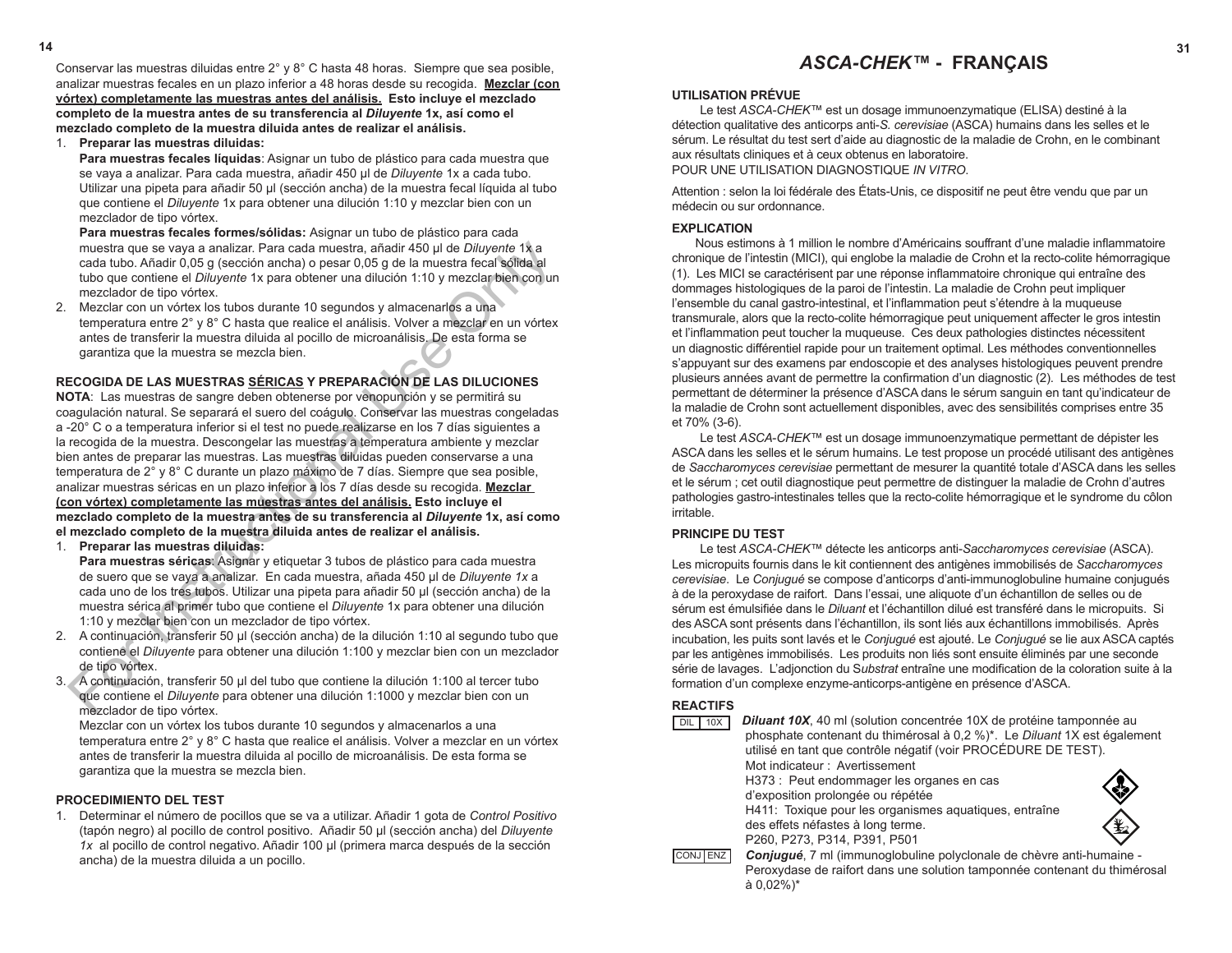

- 2. Incubar los pocillos a  $37^{\circ}$  C  $\pm$  2° C durante 30 minutos.
- 3. Vaciar el contenido de los pocillos de microanálisis a un contenedor de desechos.
- 4. Lavar cada pocillo con la *Solución de Lavado* 1x en un frasco con rociador con boquilla de punta fina, dirigiendo con fuerza la *Solución de Lavado* 1x al fondo del pocillo. Llenar los pocillos (aproximadamente 400 µl cuando están llenos) y vaciar la *Solución de Lavado* 1x de los pocillos a un contenedor de desechos. Golpear la placa invertida sobre una compresa de papel seca y repetir **cuatro veces** los pasos de lavado, con una compresa de papel seca cada vez. Si se observan partículas en los pocillos, seguir lavando hasta que se elimine esta materia.
- 5. Añadir 1 gota de *Conjugado* (tapón rojo) a cada pocillo. Incubar los pocillos a 37° C ± 2° C durante 30 minutos.
- 6. Repetir los pasos 3 y 4. Eliminar adecuadamente las compresas de papel y los contenedores de muestras.
- 7.Añadir dos gotas de *Substrato* (tapón azul) a cada pocillo. Percutir suavemente los pocillos para mezclar el contenido. Incubar los pocillos durante 15 minutos a temperatura ambiente. Percutir suavemente los pocillos 1 ó 2 veces durante la incubación.
- 8. Añadir una gota de *Solución de Parada* (tapón amarillo) a cada pocillo. Percutir suavemente los pocillos y esperar 2 minutos antes de la lectura. La adición de la *Solución de Parada* convierte el color azul en amarillo, lo cual se detecta midiendo la densidad óptica a 450 nm en un lector de ELISA. Antes de determinar la densidad óptica, limpiar la parte inferior de cada pocillo para retirar la humedad. Si se utiliza un lector dual, leer a 450 nm y la referencia a 620 nm. Leer entre 2 y 10 minutos tras añadir la *Solución de Parada*.
- 9. Registrar los valores de absorbancia del control positivo, el control negativo y de cada muestra analizada.

#### **CONTROL DE CALIDAD**

Los controles positivo y negativo deben cumplir los siguientes criterios o el test no es válido. El pocillo del control positivo deberá tener un color amarillo visible. Cuando se lee en un espectrofotómetro, debe tener una OD450 y OD450/620 > 0,500. El control negativo debe tener una OD<sub>450</sub> < 0,110 o una OD<sub>450/620</sub> < 0,080. Para garantizar que no se ha producido ningún efecto de arrastre, debe repetirse el análisis si una muestra da un resultado débilmente positivo (es decir, < 0,400) y está adyacente a un pocillo fuertemente positivo. en activitat en perei secte cause vez. Use osseveni panticulas en los pocinios and egalur lavando hasta que se elimine esta materia.<br>
2<sup>2</sup> C durante 30 minutos.<br>
Repetir los pasos 3 y 4. Eliminar adecuadamente las compre

#### **INTERPRETACIÓN DE LOS RESULTADOS DEL TEST**

Las mediciones deben determinarse a 450 nm en un espectrofotómetro de onda única o a 450/620 nm en un espectrofotómetro de onda doble.

|                                    | Lectura espectrofotométrica        |                                       |
|------------------------------------|------------------------------------|---------------------------------------|
|                                    | Longitud de onda<br>única a 450 nm | Longitud de onda<br>dual a 450/620 nm |
| Negativo para las muestras fecales | OD < 0.150                         | OD < 0.110                            |
| Positivo para las muestras fecales | $OD \ge 0,150$                     | OD ≥0,110                             |
| Negativo para las muestras séricas | OD < 0.110                         | OD < 0.080                            |
| Positivo para las muestras séricas | $OD \ge 0,110$                     | OD $\geq 0.080$                       |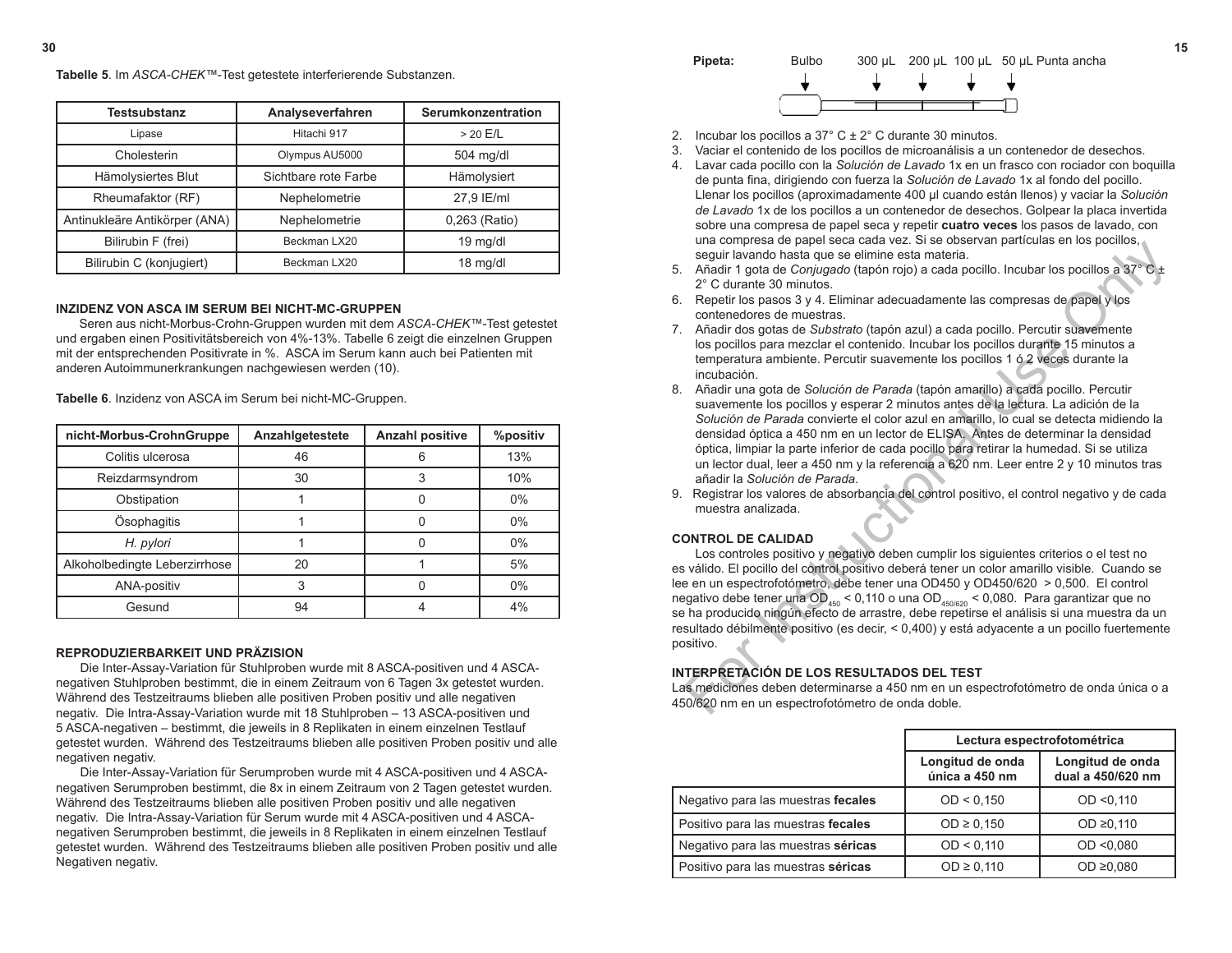**Un resultado positivo del test indica que la muestra contiene ASCA. Un resultado negativo del test indica que la muestra no contiene concentraciones detectables de ASCA.**

# **VALORES ESPERADOS**

Se estima que la prevalencia de la enfermedad de Crohn oscila entre 10 y 198 casos/100.000 personas y se estima que aumenta. La enfermedad de Crohn es más frecuente en la población del norte de Europa y Norteamérica (9). Afecta aproximadamente por igual a varones y mujeres.

En dos grupos diferentes de sujetos sanos, en el 98% (57/58) y el 96% (90/94) del total se obtuvieron resultados negativos para ASCA en muestras fecales y séricas, respectivamente. Se analizaron con el test *ASCA-CHEK™* dos paneles de muestras fecales (211) y séricas (186) de pacientes sin enfermedad de Crohn y de sujetos sanos procedentes de Virginia, Indiana, Minnesota, Massachussets y Alemania. La edad de la población osciló entre 1 y 79 años. Para las 5 poblaciones regionales, la especificidad en las muestras fecales fue del 90% con un intervalo de confianza del 95% del 85-94%. Para las 5 poblaciones regionales, la especificidad en las muestras séricas fue del 93% con un intervalo de confianza del 95% del 88-96%.

#### **PERÍODO DE VALIDEZ Y CONSERVACIÓN**

La fecha de caducidad del kit se indica en la etiqueta exterior. Las fechas de caducidad de cada componente se indican en las etiquetas individuales. El kit que contiene los reactivos con el período de validez indicado debe conservarse entre 2° y 8° C y debe reintegrarse al frigorífico tan pronto como sea posible después de su uso.

#### **CARACTERÍSTICAS DEL RENDIMIENTO**

En la evaluación clínica del test *ASCA-CHEK™* en muestras fecales se incluyó a 250 pacientes con EII, 45 pacientes con EII/sin enfermedad de Crohn y 58 personas sanas de control, procedentes de 5 centros de estudio independientes (4 centros clínicos y 1 centro interno). En el grupo con EII, 142 pacientes presentaban enfermedad de Crohn y 108 colitis ulcerosa. La proporción de varones y mujeres fue aproximadamente de 1:1 y el 40% de los pacientes tenía menos de 18 años. La consistencia de las heces fue de sólida a líquida y la reactividad analítica fue aceptable en todas las muestras. El 57% de los pacientes con enfermedad de Crohn presentó un test *ASCA-CHEK™* positivo. El análisis combinado de los 5 centros demostró una sensibilidad y una especificidad del 57% y el 91%, respectivamente, con una correlación global del 77% con la enfermedad de Crohn confirmada clínicamente. En la Tabla 1 se muestran los resultados del test con el análisis combinado de los 4 centros de estudio y el centro interno. cale (211) y sences it (169) de parceires sin entermedad de Croin y de Sujetos sanos<br>coedentes de Virginia, indiana, Minnesota, Massachussets y Alemania. La edad de la<br>bolación oció entre 1 y 79 años. Para las 5 poblacione

| uistinguir la chichhicuau de Cronn de Otras enfermeuaues utilizanuo rieces. |                        |                                    |  |
|-----------------------------------------------------------------------------|------------------------|------------------------------------|--|
| $Heces N = 353$                                                             | Enfermedad de<br>Crohn | Colitis ulcerosa, SCI<br>v sin Ell |  |
| l Positivos con el test<br>I <i>ASCA-CHEK</i> ™                             | 81                     | 20                                 |  |
| Negativos con el test<br>I <i>ASCA-CHEK</i> ™                               | 61                     | 191                                |  |

**Tabla 1.** Resultados del test *ASCA-CHEK™* en 4 centros clínicos y 1 centro interno para distinguir la enfermedad de Crohn de otras enfermedades utilizando heces.

|                |     | Intervalos de confianza del<br>95% |
|----------------|-----|------------------------------------|
| l Sensibilidad | 57% | 49 - 65%                           |
| Especificidad  | 91% | $86 - 94\%$                        |
| l Correlación  | 77% | 73 - 81%                           |

**16 29**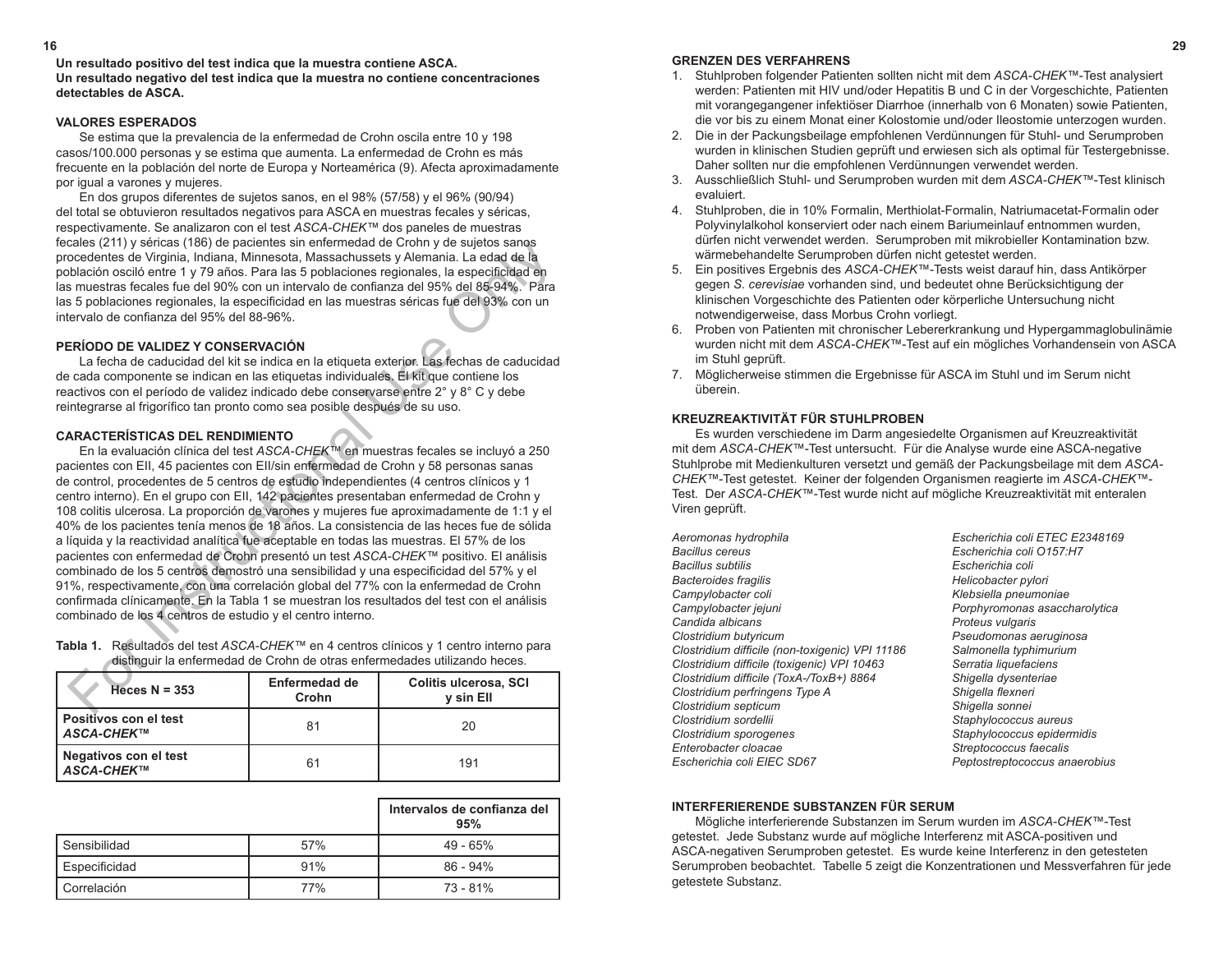En otra evaluación clínica del test *ASCA-CHEK™* realizada en muestras séricas se incluyó a 218 pacientes con EII, 39 pacientes con SCI/sin enfermedad de Crohn y 94 personas sanas de control en 5 centros de estudio independientes (4 centros clínicos y 1 centro ambulatorio). En el grupo con EII, 172 pacientes presentaban enfermedad de Crohn y 46 colitis ulcerosa. La proporción de varones y mujeres fue aproximadamente de 1:1 y el 40% de los pacientes tenía menos de 19 años. El 62% de los pacientes con enfermedad de Crohn presentó un test *ASCA-CHEK™* positivo. El análisis combinado de los 5 centros demostró una sensibilidad y una especificidad del 62% y el 93%, respectivamente, con una correlación global del 78% con la enfermedad de Crohn confirmada clínicamente. En las Tablas 2 y 3 se muestran los resultados con el test *ASCA-CHEK™* y con un test ASCA comercial, comparados con las evaluaciones clínicas.

**Tabla 2.** Resultados del test *ASCA-CHEK™* en 4 centros clínicos y 1 centro interno para distinguir la enfermedad de Crohn de otras enfermedades utilizando suero.

| <b>Table 2.</b> Nesultages get lest ASCA-CITER FOR HIGHING CITILCOS Y T CENTED INTERITO Data                                                                                 |                               | distinguir la enfermedad de Crohn de otras enfermedades utilizando suero. |  |
|------------------------------------------------------------------------------------------------------------------------------------------------------------------------------|-------------------------------|---------------------------------------------------------------------------|--|
| Suero $N = 351$                                                                                                                                                              | <b>Enfermedad de</b><br>Crohn | Colitis ulcerosa, SCI<br>y sin Ell                                        |  |
| Positivo con el test<br>ASCA-CHEK™                                                                                                                                           | 107                           | 13                                                                        |  |
| Negativo con el test<br><b>ASCA-CHEK™</b>                                                                                                                                    | 65                            | 166                                                                       |  |
|                                                                                                                                                                              |                               | Intervalos de confianza del<br>95%                                        |  |
| Sensibilidad                                                                                                                                                                 | 62%                           | $55 - 69%$                                                                |  |
| Especificidad                                                                                                                                                                | 93%                           | $88 - 96%$                                                                |  |
| Correlación                                                                                                                                                                  | 78%                           | 73 - 82%                                                                  |  |
| Resultados del test comercial de ASCA en 4 centros clínicos y 1 centro interno<br>Tabla 3.<br>para distinguir la enfermedad de Crohn de otras enfermedades utilizando suero. |                               |                                                                           |  |
| Suero $N = 274$                                                                                                                                                              | Enfermedad de<br>Crohn        | Colitis ulcerosa, SCI<br>y sin Ell                                        |  |
| Positivos con el test<br><b>ASCA comercial</b>                                                                                                                               | 89                            | $\overline{7}$                                                            |  |
| Negativos con el test<br><b>ASCA comercial</b>                                                                                                                               | 51                            | 127                                                                       |  |
|                                                                                                                                                                              |                               |                                                                           |  |
|                                                                                                                                                                              |                               | Intervalos de confianza del<br>95%                                        |  |
| <b>Sancihilidad</b>                                                                                                                                                          | 610 <sub>6</sub>              | 55 - 71%                                                                  |  |

|               |     | intervalos de confianza del<br>95% |
|---------------|-----|------------------------------------|
| Sensibilidad  | 62% | $55 - 69\%$                        |
| Especificidad | 93% | $88 - 96%$                         |
| Correlación   | 78% | 73 - 82%                           |

### **Tabla 3.** Resultados del test comercial de ASCA en 4 centros clínicos y 1 centro interno para distinguir la enfermedad de Crohn de otras enfermedades utilizando suero.

| Suero N = $274$                                | Enfermedad de<br>Crohn | Colitis ulcerosa, SCI<br>v sin Ell |
|------------------------------------------------|------------------------|------------------------------------|
| Positivos con el test<br><b>ASCA comercial</b> | 89                     |                                    |
| Negativos con el test<br><b>ASCA comercial</b> | 51                     | 127                                |

|               | Intervalos de confianza del<br>95% |            |
|---------------|------------------------------------|------------|
| Sensibilidad  | 64%                                | $55 - 71%$ |
| Especificidad | 95%                                | $89 - 98%$ |
| Correlación   | 79%                                | 74 - 83%   |

En un estudio comparativo sobre los ASCA séricos y fecales en 82 pacientes con EII (adultos, 45%; niños, 55%) se recogieron muestras emparejadas de heces y suero de cada sujeto participante. Las muestras séricas se analizaron con un ensayo de inmunoabsorción enzimático (EIA) comercial de ASCA IgG séricos y las muestras fecales se analizaron con el test *ASCA-CHEK™*. Cinco muestras fecales positivas para ASCA fueron negativas para los ASCA IgG séricos, 4 de ellas procedían de pacientes con enfermedad de Crohn. El análisis estadístico comparativo entre los dos análisis demostró una concordancia positiva del 70% y una concordancia negativa del 88% con una concordancia global del 79%. En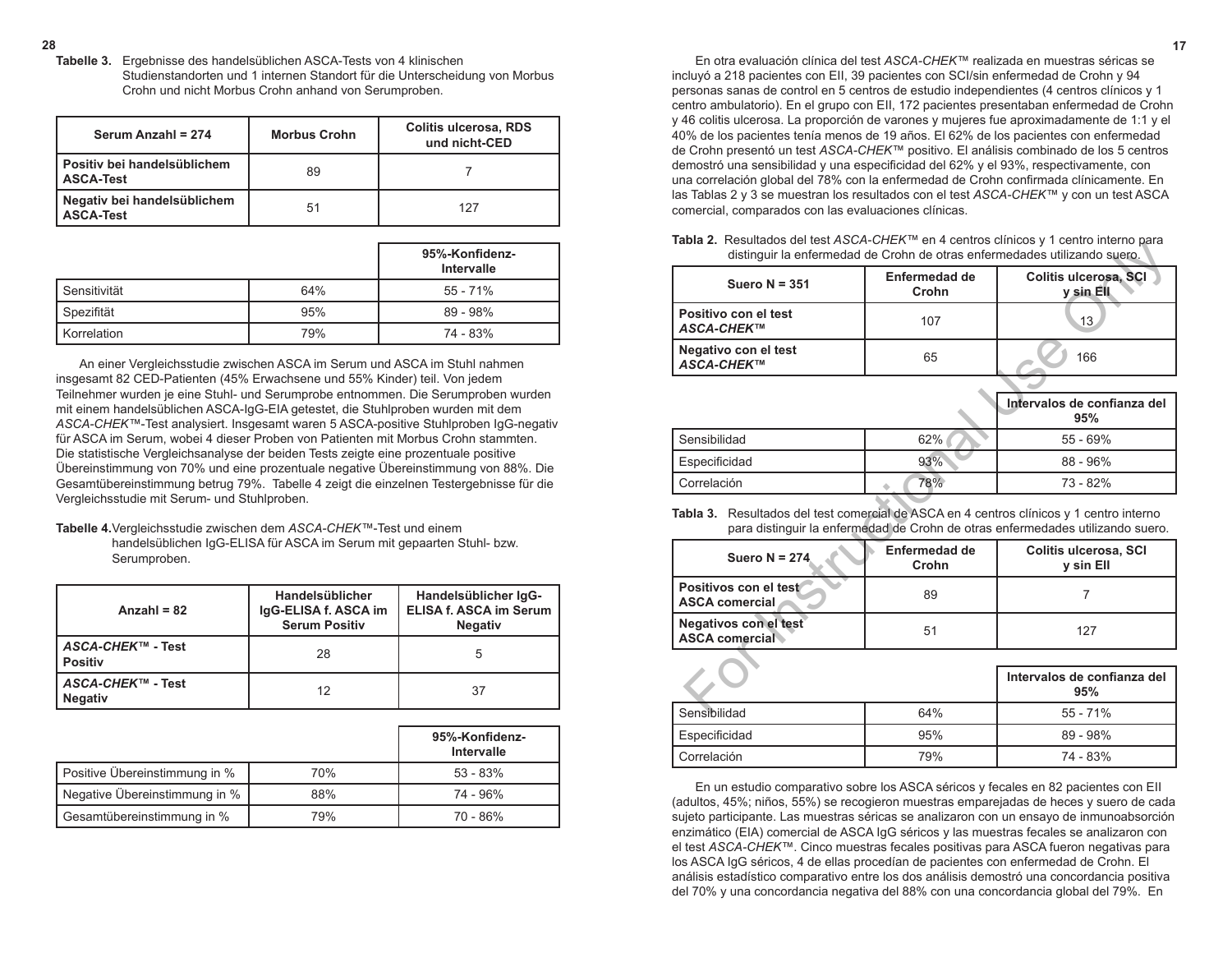la tabla 4 se muestran los resultados individuales del test en el estudio comparativo de muestras séricas y fecales. **18 27**

| Tabla 4. Estudio comparativo entre el test ASCA-CHEK™ y un ELISA comercial de ASCA |
|------------------------------------------------------------------------------------|
| IgG séricos con muestras séricas y fecales emparejadas, respectivamente.           |

| $N = 82$                                                   | <b>ELISA Comercial de</b><br><b>ASCA IgG séricos</b><br><b>Positivo</b> | <b>ELISA Comercial de ASCA</b><br>IgG séricos Negativo |
|------------------------------------------------------------|-------------------------------------------------------------------------|--------------------------------------------------------|
| Positivos con el test<br>ASCA-CHEK™ en muestras<br>fecales | 28                                                                      | 5                                                      |
| Negativos con el test<br>ASCA-CHEK™ en muestras<br>fecales | 12                                                                      | 37                                                     |

| Negativos con el test<br>ASCA-CHEK™ en muestras<br>fecales                                                                                                                                                                                                                                                                                                                                                                                                                                                                                                                                                                                                                                                                      | 12  | 37                                                                                |
|---------------------------------------------------------------------------------------------------------------------------------------------------------------------------------------------------------------------------------------------------------------------------------------------------------------------------------------------------------------------------------------------------------------------------------------------------------------------------------------------------------------------------------------------------------------------------------------------------------------------------------------------------------------------------------------------------------------------------------|-----|-----------------------------------------------------------------------------------|
|                                                                                                                                                                                                                                                                                                                                                                                                                                                                                                                                                                                                                                                                                                                                 |     |                                                                                   |
|                                                                                                                                                                                                                                                                                                                                                                                                                                                                                                                                                                                                                                                                                                                                 |     | Intervalos de confianza del<br>95%                                                |
| Concordancia positiva                                                                                                                                                                                                                                                                                                                                                                                                                                                                                                                                                                                                                                                                                                           | 70% | $53 - 83%$                                                                        |
| Concordancia negativa                                                                                                                                                                                                                                                                                                                                                                                                                                                                                                                                                                                                                                                                                                           | 88% | 74 - 96%                                                                          |
| Concordancia global                                                                                                                                                                                                                                                                                                                                                                                                                                                                                                                                                                                                                                                                                                             | 79% | 70 - 86%                                                                          |
| <b>LIMITACIONES DEL PROCEDIMIENTO</b>                                                                                                                                                                                                                                                                                                                                                                                                                                                                                                                                                                                                                                                                                           |     |                                                                                   |
| Se excluirán del uso del test ASCA-CHEK™ las muestras fecales de los siguientes<br>$1_{-}$<br>pacientes: pacientes con antecedentes de VIH o hepatitis B y C, pacientes con<br>antecedentes de diarrea infecciosa (en los 6 meses anteriores) y pacientes a los que<br>se les ha practicado una colostomía o una ileostomía durante el mes precedente.<br>Las diluciones de las muestras fecales y séricas recomendadas en el prospecto han<br>2.<br>sido evaluadas en estudios clínicos y se ha determinado que sus resultados son<br>óptimos. Por tanto, sólo deben utilizarse las diluciones recomendadas en el prospecto.<br>Sólo se han evaluado clínicamente muestras fecales y séricas con el test ASCA-<br>3.<br>CHEK™. |     |                                                                                   |
| No se pueden utilizar las muestras fecales conservadas en formol al 10%, formol<br>4.<br>mertiolato, acetato sódico-formol o alcohol polivinílico o que contengan bario<br>procedente de un enema opaco. No se deben evaluar muestras de suero con<br>contaminación microbiológica o que hayan sido tratadas con calor.<br>Un resultado positivo con el test ASCA-CHEK™ indica la presencia del anticuerpo<br>5.                                                                                                                                                                                                                                                                                                                |     |                                                                                   |
| frente al S. cerevisiae y, sin tener en cuenta la anamnesis o la exploración física del<br>paciente, no indica necesariamente la presencia de la enfermedad de Crohn.<br>No se evaluaron con el test ASCA-CHEK™ la posible presencia de ASCA fecales en<br>6.                                                                                                                                                                                                                                                                                                                                                                                                                                                                   |     | las muestras de los pacientes con hepatopatías crónicas e hipergammaglobulinemia. |

# **LIMITACIONES DEL PROCEDIMIENTO**

- 1. Se excluirán del uso del test *ASCA-CHEK™* las muestras fecales de los siguientes pacientes: pacientes con antecedentes de VIH o hepatitis B y C, pacientes con antecedentes de diarrea infecciosa (en los 6 meses anteriores) y pacientes a los que se les ha practicado una colostomía o una ileostomía durante el mes precedente.
- 2. Las diluciones de las muestras fecales y séricas recomendadas en el prospecto han sido evaluadas en estudios clínicos y se ha determinado que sus resultados son óptimos. Por tanto, sólo deben utilizarse las diluciones recomendadas en el prospecto.
- 3. Sólo se han evaluado clínicamente muestras fecales y séricas con el test *ASCA-CHEK™*.
- 4. No se pueden utilizar las muestras fecales conservadas en formol al 10%, formol mertiolato, acetato sódico-formol o alcohol polivinílico o que contengan bario procedente de un enema opaco. No se deben evaluar muestras de suero con contaminación microbiológica o que hayan sido tratadas con calor.
- 5. Un resultado positivo con el test *ASCA-CHEK™* indica la presencia del anticuerpo frente al *S. cerevisiae* y, sin tener en cuenta la anamnesis o la exploración física del paciente, no indica necesariamente la presencia de la enfermedad de Crohn.
- 6. No se evaluaron con el test *ASCA-CHEK™* la posible presencia de ASCA fecales en las muestras de los pacientes con hepatopatías crónicas e hipergammaglobulinemia.
- 7. Es posible que los resultados de ASCA de las muestras fecales y séricas no concuerden.

# **REACTIVIDAD CRUZADA EN MUESTRAS FECALES**

Se ha evaluado la reactividad cruzada de diferentes microorganismos intestinales con el test *ASCA-CHEK™*. Para el análisis, se inocularon medios de cultivo en una muestra fecal negativa para ASCA y se analizó en el test *ASCA-CHEK™* de acuerdo con el prospecto. En este prospecto se citan los microorganismos que no son reactivos en el test *ASCA-CHEK™*. No se evaluó la posible reactividad cruzada del test *ASCA-CHEK™* con virus intestinales.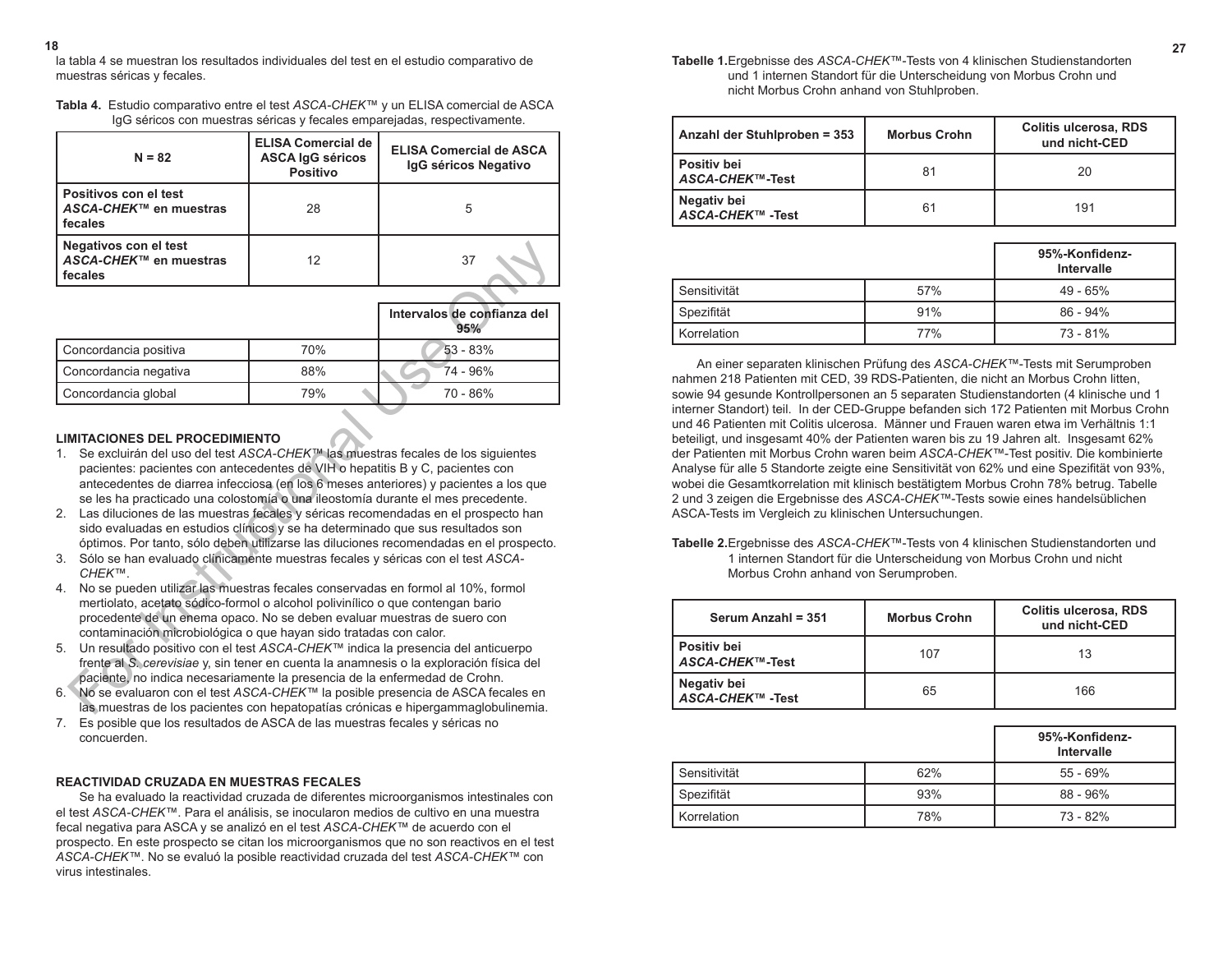*Aeromonas hydrophila Escherichia coli ETEC E2348169 Bacillus cereus Escherichia coli O157:H7 Bacteroides fragilis Helicobacter pylori Campylobacter coli Klebsiella pneumoniae Campylobacter jejuni Porphyromonas asaccharolytica Candida albicans Proteus vulgaris Clostridium butyricum Pseudomonas aeruginosa Clostridium difficile (non-toxigenic) VPI 11186 Salmonella typhimurium Clostridium difficile (toxigenic) VPI 10463 Serratia liquefaciens Clostridium difficile (ToxA-/ToxB+) 8864 Shigella dysenteriae Clostridium perfringens Type A Shigella flexneri Clostridium septicum Shigella sonnei* **Clostridium sordellii** Staphylococcus aureus<br>Staphylococcus aureus *Clostridium sporogenes Staphylococcus epidermidis Enterobacter cloacae Streptococcus faecalis Escherichia coli EIEC SD67 Peptostreptococcus anaerobius*

*Bacillus subtilis Escherichia coli*

### **SUSTANCIAS INTERFERENTES PROCEDENTES DEL SUERO**

| Clostridium sordellii                                                                                                                                                                                                                                                                                                                                                                                                 | Staphylococcus aureus                                                        |                               |
|-----------------------------------------------------------------------------------------------------------------------------------------------------------------------------------------------------------------------------------------------------------------------------------------------------------------------------------------------------------------------------------------------------------------------|------------------------------------------------------------------------------|-------------------------------|
| Clostridium sporogenes                                                                                                                                                                                                                                                                                                                                                                                                |                                                                              | Staphylococcus epidermidis    |
| Enterobacter cloacae                                                                                                                                                                                                                                                                                                                                                                                                  | Streptococcus faecalis                                                       |                               |
| Escherichia coli EIEC SD67                                                                                                                                                                                                                                                                                                                                                                                            |                                                                              | Peptostreptococcus anaerobius |
| <b>SUSTANCIAS INTERFERENTES PROCEDENTES DEL SUERO</b><br>En el test ASCA-CHEK™ se analizaron sustancias interferentes potenciales presentes<br>en el suero. Se evaluó la posible interferencia de cada sustancia con muestras de suero<br>positivas y negativas para ASCA. No se observó ninguna interferencia en las muestras<br>de suero analizadas. En la Tabla 5 se muestran las concentraciones y los métodos de |                                                                              |                               |
| determinación de cada sustancia evaluada.                                                                                                                                                                                                                                                                                                                                                                             |                                                                              |                               |
| Tabla 5. Sustancias interferentes evaluadas en el test ASCA-CHEK™.                                                                                                                                                                                                                                                                                                                                                    |                                                                              |                               |
| Sustancia evaluada                                                                                                                                                                                                                                                                                                                                                                                                    | Método de análisis                                                           | Concentración sérica          |
| Lipasa                                                                                                                                                                                                                                                                                                                                                                                                                | Hitachi 917                                                                  | $> 20$ U/I                    |
| Colesterol                                                                                                                                                                                                                                                                                                                                                                                                            | Olympus AU5000                                                               | 504 mg/dl                     |
| Sangre hemolizada                                                                                                                                                                                                                                                                                                                                                                                                     | Color rojo visual                                                            | Hemolizada                    |
| Factor reumatoide (FR)                                                                                                                                                                                                                                                                                                                                                                                                | Nefelometría                                                                 | 27,9 UI/ml                    |
| Anticuerpos antinucleares (AAN)                                                                                                                                                                                                                                                                                                                                                                                       | Nefelometría                                                                 | $0,263$ (cociente)            |
| Bilirrubina F (libre)                                                                                                                                                                                                                                                                                                                                                                                                 | Beckman LX20                                                                 | 19 mg/dl                      |
| Bilirrubina C (conjugada)                                                                                                                                                                                                                                                                                                                                                                                             | Beckman LX20                                                                 | 18 mg/dl                      |
| INCIDENCIA DE ASCA SÉRICOS EN GRUPOS SIN ENFERMEDAD DE CROHN<br>CHEK™ y se observó un intervalo de positividad comprendido entre el 4% y el 13%.<br>En la Tabla 6 se muestran los grupos de enfermedad con el porcentaje de positividad<br>correspondiente. Los ASCA séricos también pueden detectarse en pacientes con otros<br>trastornos autoinmunitarios (10).                                                    | Se analizaron los sueros de grupos sin enfermedad de Crohn con el test ASCA- |                               |

# **INCIDENCIA DE ASCA SÉRICOS EN GRUPOS SIN ENFERMEDAD DE CROHN**

| Tabla 6. Incidencia de ASCA séricos en grupos sin enfermedad de Crohn. |  |
|------------------------------------------------------------------------|--|
|------------------------------------------------------------------------|--|

| Grupo sin<br>enfermedad<br>de Crohn | Número de<br>pacientes<br>evaluados | Número con<br>resultado<br>positivo | Porcentaje de<br>resultados<br>positivos |
|-------------------------------------|-------------------------------------|-------------------------------------|------------------------------------------|
| Colitis ulcerosa                    | 46                                  |                                     | 13%                                      |
| Síndrome de colon<br>irritable      | 30                                  |                                     | 10%                                      |
| Estreñimiento                       |                                     |                                     | 0%                                       |
| Esofagitis                          |                                     |                                     | 0%                                       |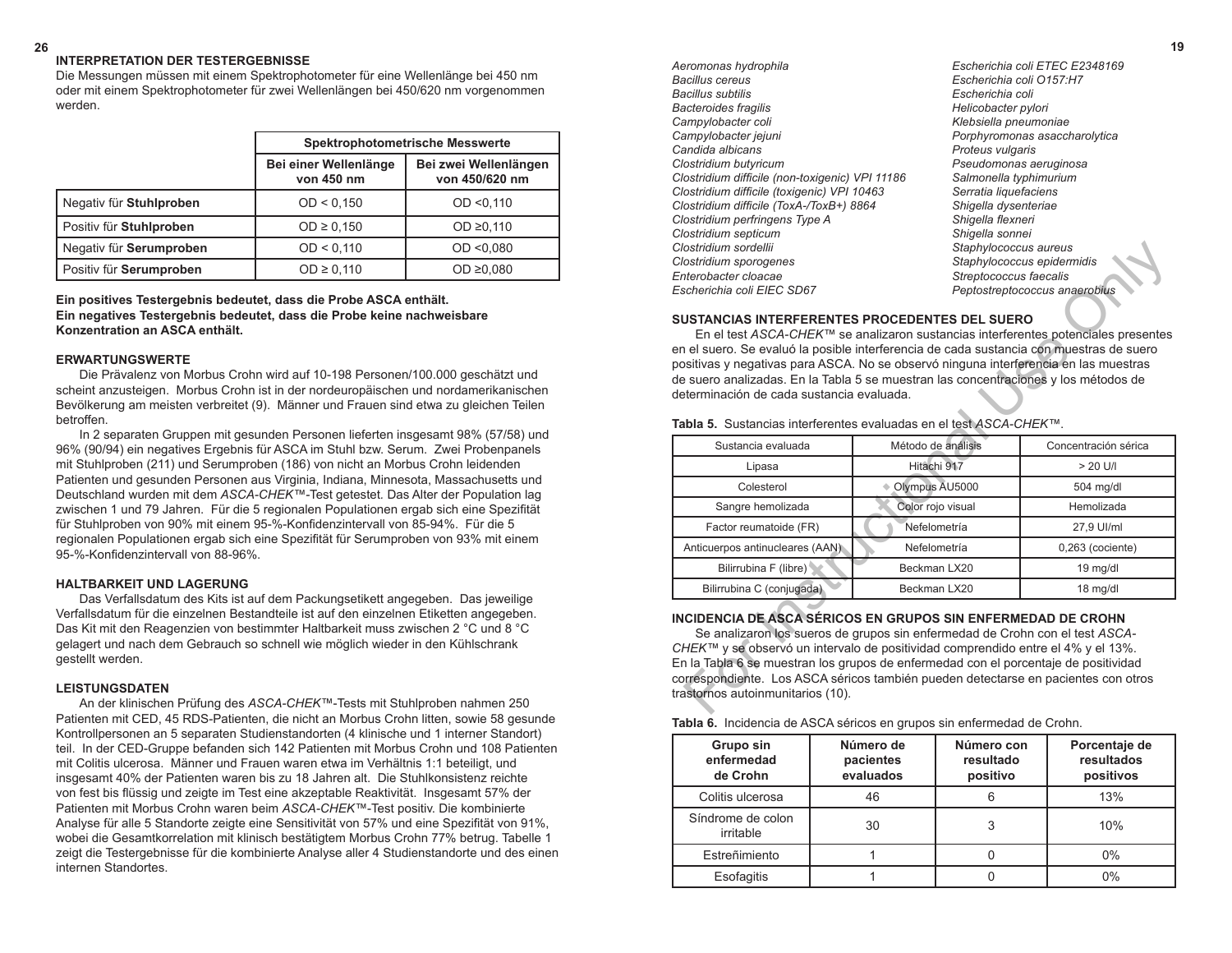| H. pylori           |    | $0\%$ |
|---------------------|----|-------|
| Cirrosis alcohólica |    | 5%    |
| AAN positivos       |    | 0%    |
| Sanos               | 94 |       |

### **REPRODUCIBILIDAD Y PRECISIÓN**

 Se determinó la variación interanalítica de las muestras fecales con 8 muestras fecales positivas para ASCA y 4 negativas para ASCA, analizadas tres veces, durante un período de 6 días. Durante el periodo de análisis todas las muestras positivas continuaron siendo positivas y todas las muestras negativas continuaron siendo negativas. La variación intraanalítica se determinó utilizando 18 muestras fecales, 13 positivas para ASCA y 5 negativas para ASCA, analizadas en 8 repeticiones para cada muestra durante una única serie analítica. Durante el periodo de análisis todas las muestras positivas continuaron siendo positivas y todas las muestras negativas continuaron siendo negativas.

 Se determinó la variación interanalítica de las muestras séricas con 4 muestras séricas positivas para ASCA y 4 negativas para ASCA, analizadas ocho veces, durante un período de 2 días. Durante el periodo de análisis todas las muestras positivas continuaron siendo positivas y todas las muestras negativas continuaron siendo negativas. La variación intraanalítica de las muestras séricas se determinó utilizando 4 muestras séricas positivas para ASCA y 4 negativas para ASCA, analizadas en 8 repeticiones para cada muestra durante una única serie analítica. Durante el periodo de análisis todas las muestras positivas continuaron siendo positivas y todas las muestras negativas continuaron siendo negativas.

**Sittle Street** 

**20 25**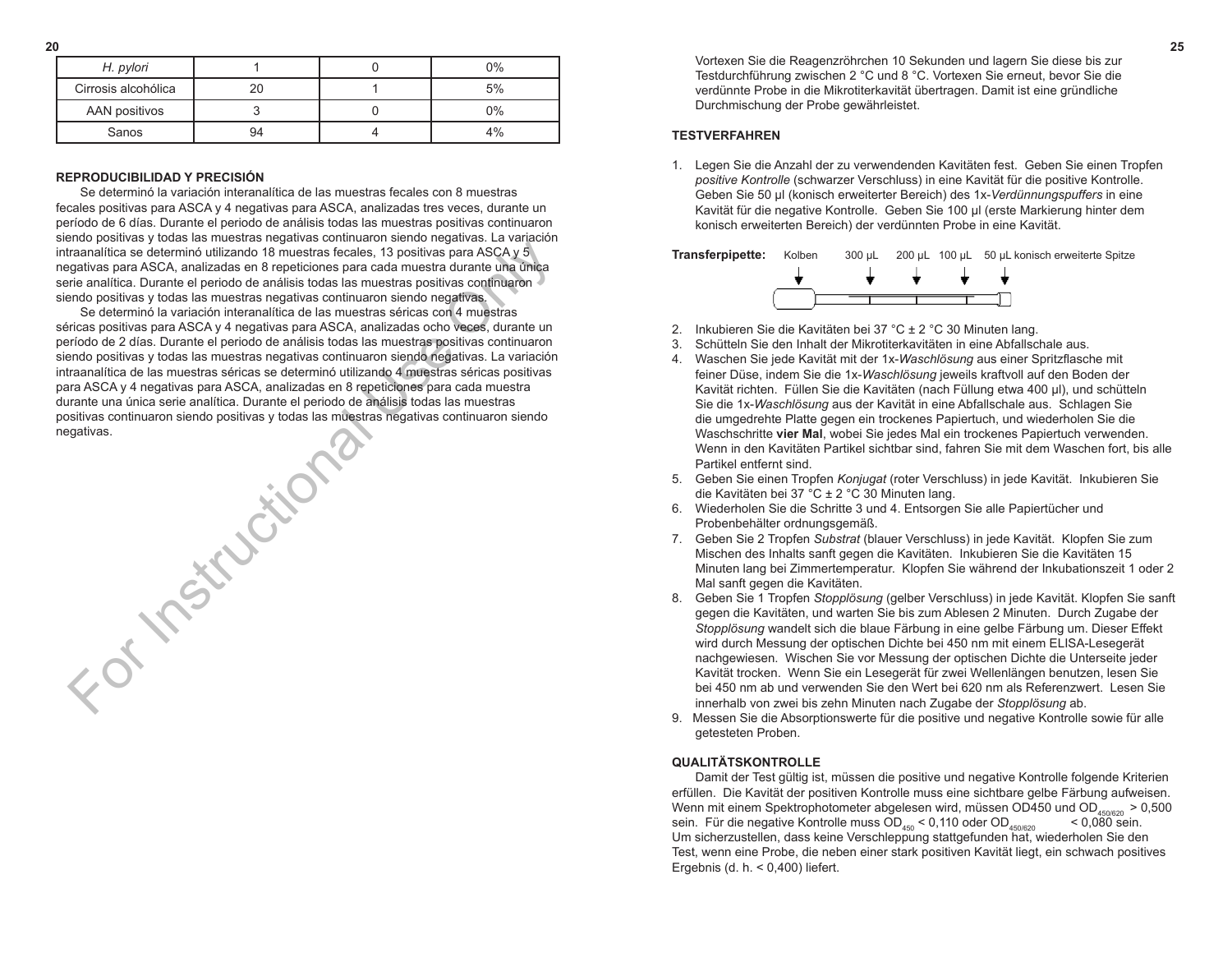#### *ASCA-CHEK™* **- DEUTSCH 24 21**

#### **VERWENDUNGSZWECK**

Der *ASCA-CHEK™*-Test ist ein Enzyme-linked Immunosorbent-Assay (ELISA) für den qualitativen Nachweis von menschlichen Anti-*S. cerevisiae*-Antikörpern (ASCA) im Stuhl und Serum. Das Testergebnis dient in Kombination mit klinischen und anderen Laborergebnissen als Hilfsmittel bei der Diagnose von Morbus Crohn. *IN-VITRO-DIAGNOSTIKUM*.

Achtung: Gemäß US-Bundesgesetz ist der Verkauf dieses Produkts an Ärzte bzw. auf Anordnung eines Arztes beschränkt.

# **ERKLÄRUNG**

Etwa 1 Million Menschen in den USA leiden an einer chronisch entzündlichen Darmerkrankung (CED), die sich entweder als Morbus Crohn oder Colitis ulcerosa manifestiert (1). Die CED zeichnet sich durch eine chronisch entzündliche Reaktion aus, die zur histologischen Schädigung der Darmschleimhaut führt. Während Morbus Crohn den gesamten Verdauungstrakt erfassen und die Entzündung transmural die Schleimhaut durchziehen kann, ist bei Colitis ulcerosa nur der Dickdarm betroffen und lediglich die Schleimhautoberfläche entzündet. Für eine optimale Behandlung ist eine rasche Differenzialdiagnose dieser beiden unterschiedlichen Erkrankungen erforderlich. Bei herkömmlichen Methoden, die auf mehrere endoskopische Untersuchungen und eine histologische Analyse zurückgreifen, kann es Jahre bis zur Bestätigung einer Diagnose dauern. (2). Zurzeit sind Testmethoden erhältlich, bei denen das Vorhandensein von ASCA im Serum als Marker für Morbus Crohn mit einer Sensitivität zwischen 35 und 70% bestimmt wird (3-6). **RARIANG**<br> **ENATION**<br> **ENATION**<br> **ENATION**<br> **ENATION**<br> **ENATION**<br> **ENATION**<br> **ENDERATION**<br> **ENDERATION**<br> **ENDERATION**<br> **ENDERATION**<br> **ENDERATION**<br> **ENDERATION**<br> **ENDERATION:**<br> **ENDERATION:**<br> **ENDERATION:**<br> **ENDERATION:**<br>

Der *ASCA*-*CHEK™*-Test ist ein ELISA für den Nachweis von ASCA in menschlichem Stuhl und Serum. Bei diesem Test wird über die Antigene aus *Saccharomyces cerevisiae* der Gesamtgehalt von ASCA im Stuhl und Serum gemessen, was als Hilfsmittel bei der Unterscheidung von Morbus Crohn und anderen Magen-Darm-Erkrankungen wie Colitis ulcerosa und Reizdarmsyndrom dient.

#### **TESTPRINZIP**

Der *ASCA-CHEK™*-Test weist Anti-*Saccharomyces cerevisiae*-Antikörper (ASCA) nach. Die mit dem Kit mitgelieferten Mikrotiterkavitäten enthalten immobilisierte Antigene von *Saccharomyces cerevisiae.* Das *Konjugat* besteht aus Anti-Human-Immunglobulin-Antikörper, der mit Meerrettich-Peroxidase konjugiert ist. Bei dem Test wird ein Aliquot einer Stuhl- oder Serumprobe im *Verdünnungspuffer* emulgiert und die verdünnte Probe in die Mikrotiterplattenkavität übertragen. Wenn ASCA in der Probe vorhanden sind, binden sie an die immobilisierten Antigene. Nach der Inkubation werden die Kavitäten gewaschen und das *Konjugat* hinzugefügt. Das *Konjugat* bindet an die durch die immobilisierten Antigene eingefangenen ASCA. Nicht gebundenes Material wird durch eine zweite Serie von Waschschritten entfernt. Nach der Zugabe von *Substrat* wird aufgrund der Enzym-Antikörper-Antigen-Komplexe, die sich in Gegenwart von ASCA bilden, eine Färbung nachgewiesen.

#### **REAGENZIEN**

| 10 <sub>X</sub> | 10x-Verdünnungspuffer, 40 ml (10x-Konzentrat einer phosphatgepufferten       |
|-----------------|------------------------------------------------------------------------------|
|                 | Proteinlösung mit 0.2% Thimerosal*). Der 1x-Verdünnungspuffer wird auch      |
|                 | als negative Kontrolle verwendet (siehe TESTVERFAHREN).                      |
|                 | Signalwort: Warnung                                                          |
|                 | H373: Kann die Organe schädigen bei längerer oder                            |
|                 | wiederholter Exposition                                                      |
|                 | чr.<br>H411: Giftig für Wasserorganismen mit langfristiger Wirkung.          |
|                 | P260, P273, P314, P391, P501                                                 |
| <b>IENZ</b>     | Konjugat, 7 ml (polyklonales Anti-Human-Immunglobulin von der Ziege,         |
|                 | konjugiert mit Meerrettich-Peroxidase, in einer gepufferten Lösung mit 0,02% |
|                 | Thimerosal*)                                                                 |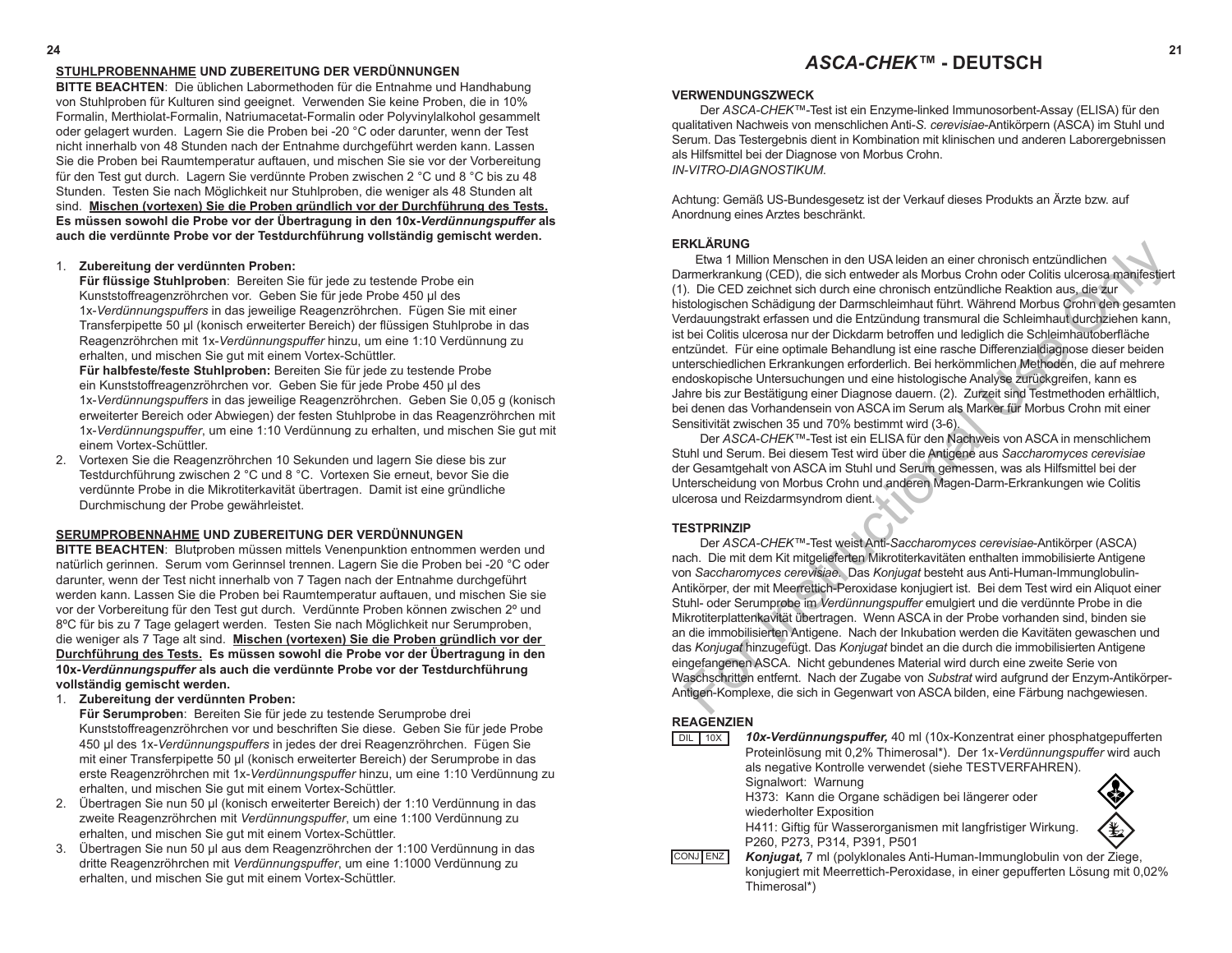| 22                                                                                                                                                     |  |
|--------------------------------------------------------------------------------------------------------------------------------------------------------|--|
| Substrat, 14 ml (Lösung aus Tetramethylbenzidin-Substrat und Peroxid).<br><b>SUBS REAG</b>                                                             |  |
| <b>Positive Kontrolle, 3,5 ml (menschliche ASCA in einer gepufferten</b><br>CONTROL <sup>+</sup><br>Proteinlösung mit 0,02% Thimerosal*).              |  |
| Waschpuffer-Konzentrat, 50 ml (20x-Konzentrat mit phosphatgepufferter<br>WASHBUF 20X                                                                   |  |
| Kochsalzlösung, Detergenz und 0,2% Thimerosal*).                                                                                                       |  |
| Signalwort: Warnung                                                                                                                                    |  |
| H373: Kann die Organe schädigen bei längerer oder                                                                                                      |  |
| wiederholter Exposition                                                                                                                                |  |
| H411: Giftig für Wasserorganismen mit langfristiger Wirkung.                                                                                           |  |
| P260, P273, P314, P391, P501                                                                                                                           |  |
| $H_2SO_4$ 0.6N Stopplösung, 7 ml (0,6 N Schwefelsäure). VORSICHT: Kontakt mit der Haut                                                                 |  |
| vermeiden. Bei Kontakt sofort mit Wasser abspülen.                                                                                                     |  |
| Signalwort: Gefahr                                                                                                                                     |  |
| H314: Verursacht schwere Verätzungen der Haut und<br>schwere Augenschäden.                                                                             |  |
| P260, P264, P280, P301, P330, P331, P303, P361,                                                                                                        |  |
| P353, P363, P304, P340, P310, P321, P305, P351, P338, P501                                                                                             |  |
| MA PLT<br>Mikrotiterplatte, 12 Streifen, 8 Kavitäten pro Streifen, beschichtet mit                                                                     |  |
| Antigenen von Saccharomyces cerevisiae (mit Trockenmittel gelagert).                                                                                   |  |
|                                                                                                                                                        |  |
| *enthält Quecksilber                                                                                                                                   |  |
|                                                                                                                                                        |  |
| Packungsinhalt                                                                                                                                         |  |
| 2 Kunststoff-Klebebögen                                                                                                                                |  |
| 100 Transferpipetten (konisch erweiterter Bereich = 50 µl)                                                                                             |  |
|                                                                                                                                                        |  |
| Benötigte, aber nicht enthaltene Materialien<br>Vortex-Schüttler                                                                                       |  |
| Spritzflasche für 1x-Waschlösung<br>Reagenzröhrchen zur Probenverdünnung<br>Abfallbehälter/Saugpapier                                                  |  |
| Kühlschrank für die Lagerung<br>Entionisiertes oder destilliertes Wasser                                                                               |  |
| Flasche für 1x-Verdünnungspuffer<br>37°C-Inkubator                                                                                                     |  |
| ELISA-Lesegerät für eine Wellenlänge von 450 nm oder 450/620 nm                                                                                        |  |
|                                                                                                                                                        |  |
| <b>VORSICHTSMASSNAHMEN</b>                                                                                                                             |  |
| 1. Rx Only - Verschreibungspflichtig                                                                                                                   |  |
| Nur für den professionellen Gebrauch.<br>2.                                                                                                            |  |
| Reagenzien aus verschiedenen Kits nicht mischen. Verwenden Sie das Kit nicht nach<br>3.                                                                |  |
| dem Verfallsdatum.                                                                                                                                     |  |
| Reagenzien nicht einfrieren. Lagern Sie das Kit zwischen 2 °C und 8 °C.<br>4.<br>Die Reagenzien müssen vor dem Gebrauch Raumtemperatur annehmen.<br>5. |  |
| Alle Reagenzien vor Gebrauch vorsichtig mischen.<br>6.                                                                                                 |  |
| Verschlüsse und Spitzen sind farbkodiert; nicht vertauschen!<br>7.                                                                                     |  |
| 8.<br>Achten Sie bei der Handhabung der Kavitäten darauf, diese nicht zu verkratzen, da dies                                                           |  |
| zu erhöhten Absorptionsmesswerten führen kann.                                                                                                         |  |

# **Packungsinhalt**

# **Benötigte, aber nicht enthaltene Materialien**

# **VORSICHTSMASSNAHMEN**

- 1. Rx Only Verschreibungspflichtig
- 2. Nur für den professionellen Gebrauch.
- 3. Reagenzien aus verschiedenen Kits nicht mischen. Verwenden Sie das Kit nicht nach dem Verfallsdatum.
- 4. Reagenzien nicht einfrieren. Lagern Sie das Kit zwischen 2 °C und 8 °C.
- 5. Die Reagenzien müssen vor dem Gebrauch Raumtemperatur annehmen.
- 6. Alle Reagenzien vor Gebrauch vorsichtig mischen.
- 7. Verschlüsse und Spitzen sind farbkodiert; nicht vertauschen!
- 8. Achten Sie bei der Handhabung der Kavitäten darauf, diese nicht zu verkratzen, da dies zu erhöhten Absorptionsmesswerten führen kann.
- 9. Halten Sie die Tropfflaschen beim Dispensieren von Reagenz senkrecht, um die richtige Tropfengröße sicherzustellen.
- 10. Nicht verwendete Mikrotiterkavitäten müssen sofort mit Trockenmittel zurück in den wiederverschließbaren Beutel gegeben werden, damit sie vor Feuchtigkeit geschützt sind.
- 11. Führen Sie das Waschverfahren nach Anweisung durch, um starke Hintergrundreaktionen zu vermeiden.
- 12. Verwenden Sie Stuhl- und Serumproben innerhalb von 48 Stunden bzw. 7 Tagen nach der Entnahme, um optimale Ergebnisse zu erzielen. Einmaliges Einfrieren und Auftauen ist erlaubt, bei wiederholtem Einfrieren und Auftauen können gefrorene Proben (-20 °C oder niedriger) jedoch an Aktivität verlieren.
- 13. Das *Substrat* ist lichtempfindlich und muss vor direktem Sonnenlicht und UV-Quellen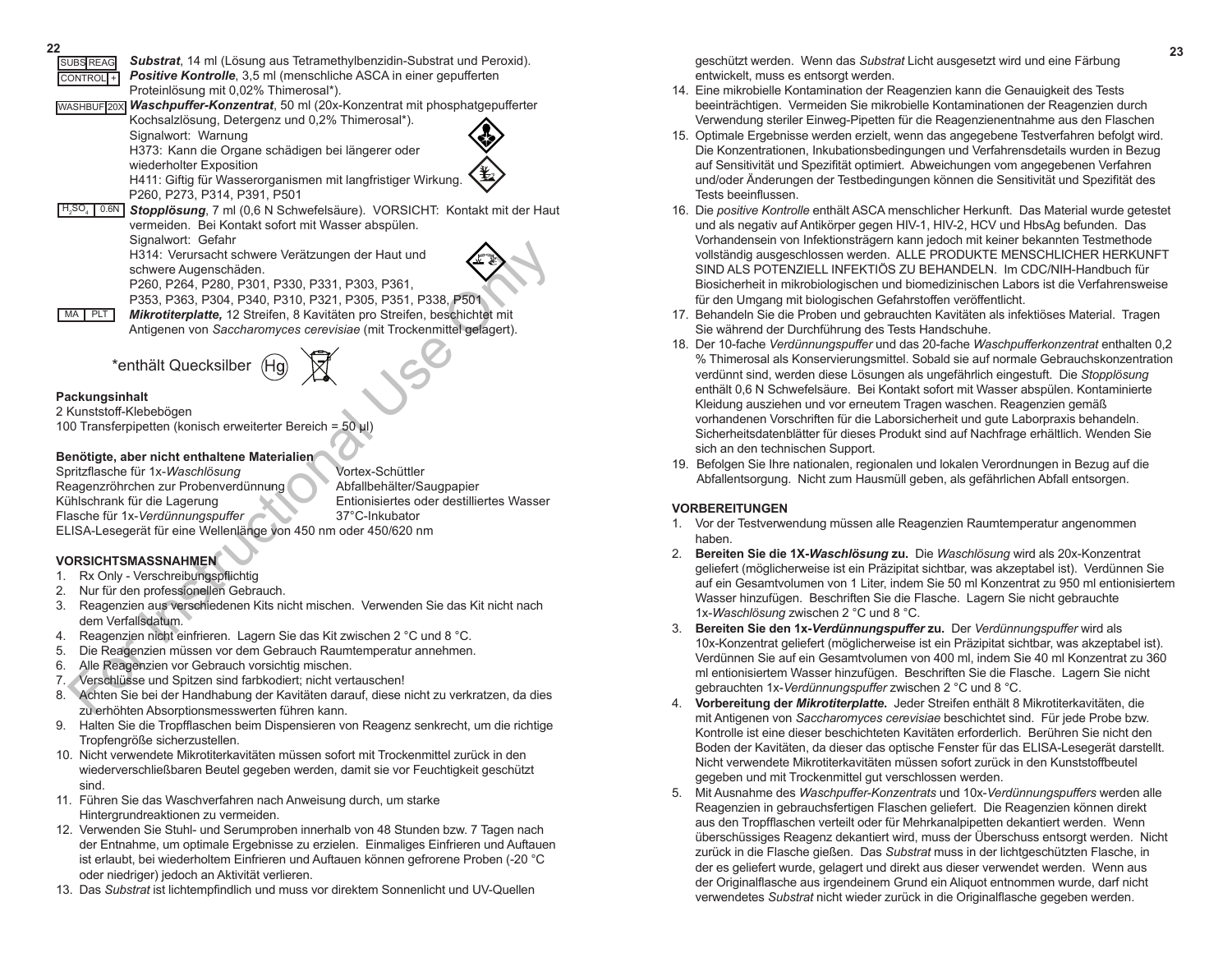geschützt werden. Wenn das *Substrat* Licht ausgesetzt wird und eine Färbung **<sup>22</sup> <sup>23</sup>** SUBS REAG entwickelt, muss es entsorgt werden.

- 14. Eine mikrobielle Kontamination der Reagenzien kann die Genauigkeit des Tests beeinträchtigen. Vermeiden Sie mikrobielle Kontaminationen der Reagenzien durch Verwendung steriler Einweg-Pipetten für die Reagenzienentnahme aus den Flaschen
- 15. Optimale Ergebnisse werden erzielt, wenn das angegebene Testverfahren befolgt wird. Die Konzentrationen, Inkubationsbedingungen und Verfahrensdetails wurden in Bezug auf Sensitivität und Spezifität optimiert. Abweichungen vom angegebenen Verfahren und/oder Änderungen der Testbedingungen können die Sensitivität und Spezifität des Tests beeinflussen.
- 16. Die *positive Kontrolle* enthält ASCA menschlicher Herkunft. Das Material wurde getestet und als negativ auf Antikörper gegen HIV-1, HIV-2, HCV und HbsAg befunden. Das Vorhandensein von Infektionsträgern kann jedoch mit keiner bekannten Testmethode vollständig ausgeschlossen werden. ALLE PRODUKTE MENSCHLICHER HERKUNFT SIND ALS POTENZIELL INFEKTIÖS ZU BEHANDELN. Im CDC/NIH-Handbuch für Biosicherheit in mikrobiologischen und biomedizinischen Labors ist die Verfahrensweise für den Umgang mit biologischen Gefahrstoffen veröffentlicht.
- 17. Behandeln Sie die Proben und gebrauchten Kavitäten als infektiöses Material. Tragen Sie während der Durchführung des Tests Handschuhe.
- 18. Der 10-fache *Verdünnungspuffer* und das 20-fache *Waschpufferkonzentrat* enthalten 0,2 % Thimerosal als Konservierungsmittel. Sobald sie auf normale Gebrauchskonzentration verdünnt sind, werden diese Lösungen als ungefährlich eingestuft. Die *Stopplösung* enthält 0,6 N Schwefelsäure. Bei Kontakt sofort mit Wasser abspülen. Kontaminierte Kleidung ausziehen und vor erneutem Tragen waschen. Reagenzien gemäß vorhandenen Vorschriften für die Laborsicherheit und gute Laborpraxis behandeln. Sicherheitsdatenblätter für dieses Produkt sind auf Nachfrage erhältlich. Wenden Sie sich an den technischen Support. vollatiandel ausgeschlossen werden. ALLE PRODUKTE MENSCHLICHER HERNUME<br>Vollatiandig ausgeschlossen werden. ALLE PRODUKTE MENSCHLICHER HERNUMET<br>SIND ALS POTENZIELL INFERTIOS 20 BEHANDELN. Im CDC/NIH-Handbuch für<br>Biosicherhe
- 19. Befolgen Sie Ihre nationalen, regionalen und lokalen Verordnungen in Bezug auf die Abfallentsorgung. Nicht zum Hausmüll geben, als gefährlichen Abfall entsorgen.

#### **VORBEREITUNGEN**

- 1. Vor der Testverwendung müssen alle Reagenzien Raumtemperatur angenommen haben.
- 2. **Bereiten Sie die 1X-***Waschlösung* **zu.** Die *Waschlösung* wird als 20x-Konzentrat geliefert (möglicherweise ist ein Präzipitat sichtbar, was akzeptabel ist). Verdünnen Sie auf ein Gesamtvolumen von 1 Liter, indem Sie 50 ml Konzentrat zu 950 ml entionisiertem Wasser hinzufügen. Beschriften Sie die Flasche. Lagern Sie nicht gebrauchte 1x-*Waschlösung* zwischen 2 °C und 8 °C.
- 3. **Bereiten Sie den 1x-***Verdünnungspuffer* **zu.** Der *Verdünnungspuffer* wird als 10x-Konzentrat geliefert (möglicherweise ist ein Präzipitat sichtbar, was akzeptabel ist). Verdünnen Sie auf ein Gesamtvolumen von 400 ml, indem Sie 40 ml Konzentrat zu 360 ml entionisiertem Wasser hinzufügen. Beschriften Sie die Flasche. Lagern Sie nicht gebrauchten 1x-*Verdünnungspuffer* zwischen 2 °C und 8 °C.
- 4. **Vorbereitung der** *Mikrotiterplatte***.** Jeder Streifen enthält 8 Mikrotiterkavitäten, die mit Antigenen von *Saccharomyces cerevisiae* beschichtet sind. Für jede Probe bzw. Kontrolle ist eine dieser beschichteten Kavitäten erforderlich. Berühren Sie nicht den Boden der Kavitäten, da dieser das optische Fenster für das ELISA-Lesegerät darstellt. Nicht verwendete Mikrotiterkavitäten müssen sofort zurück in den Kunststoffbeutel gegeben und mit Trockenmittel gut verschlossen werden.
- 5. Mit Ausnahme des *Waschpuffer-Konzentrats* und 10x-*Verdünnungspuffers* werden alle Reagenzien in gebrauchsfertigen Flaschen geliefert. Die Reagenzien können direkt aus den Tropfflaschen verteilt oder für Mehrkanalpipetten dekantiert werden. Wenn überschüssiges Reagenz dekantiert wird, muss der Überschuss entsorgt werden. Nicht zurück in die Flasche gießen. Das *Substrat* muss in der lichtgeschützten Flasche, in der es geliefert wurde, gelagert und direkt aus dieser verwendet werden. Wenn aus der Originalflasche aus irgendeinem Grund ein Aliquot entnommen wurde, darf nicht verwendetes *Substrat* nicht wieder zurück in die Originalflasche gegeben werden.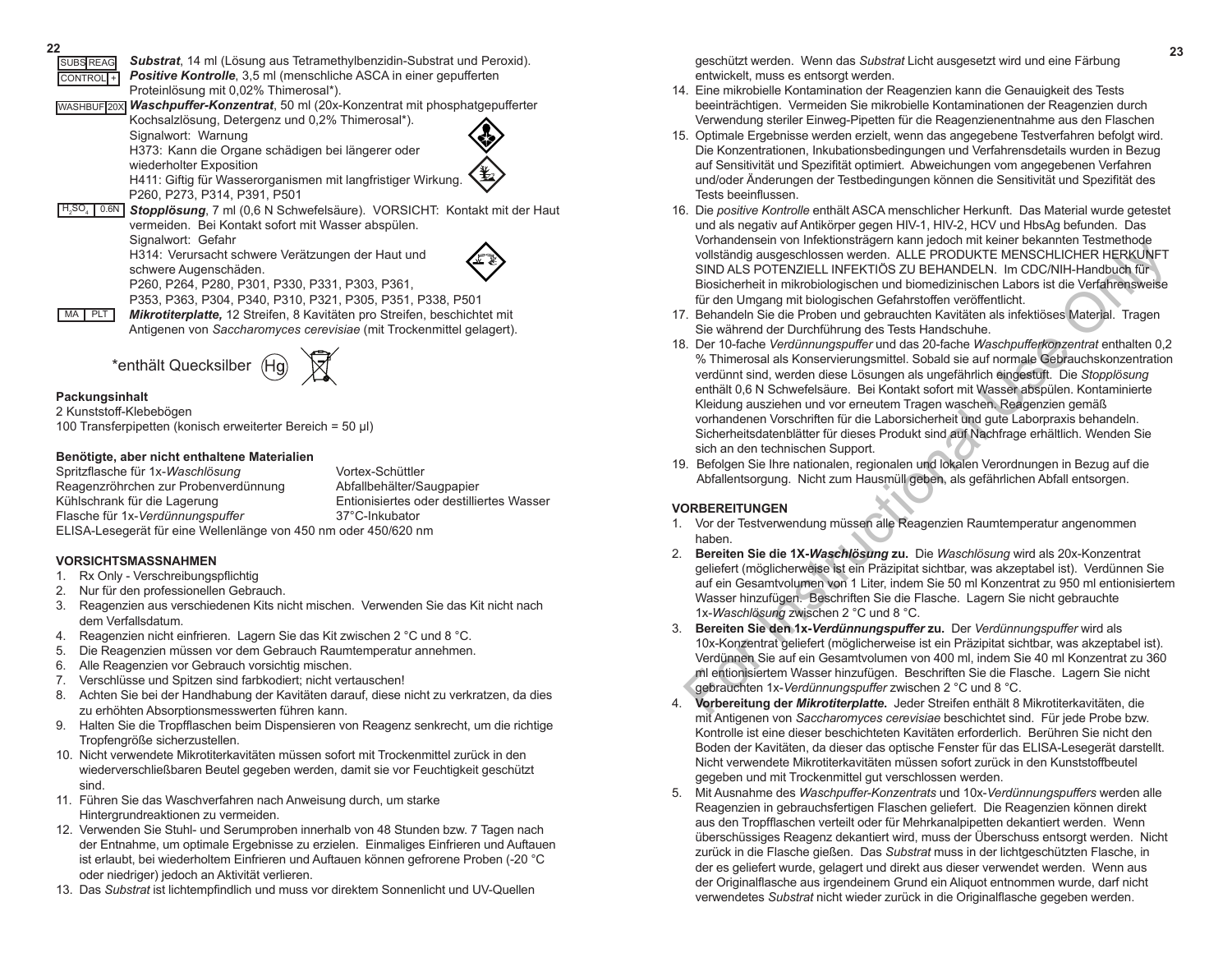# **STUHLPROBENNAHME UND ZUBEREITUNG DER VERDÜNNUNGEN**

**BITTE BEACHTEN**: Die üblichen Labormethoden für die Entnahme und Handhabung von Stuhlproben für Kulturen sind geeignet. Verwenden Sie keine Proben, die in 10% Formalin, Merthiolat-Formalin, Natriumacetat-Formalin oder Polyvinylalkohol gesammelt oder gelagert wurden. Lagern Sie die Proben bei -20 °C oder darunter, wenn der Test nicht innerhalb von 48 Stunden nach der Entnahme durchgeführt werden kann. Lassen Sie die Proben bei Raumtemperatur auftauen, und mischen Sie sie vor der Vorbereitung für den Test gut durch. Lagern Sie verdünnte Proben zwischen 2 °C und 8 °C bis zu 48 Stunden. Testen Sie nach Möglichkeit nur Stuhlproben, die weniger als 48 Stunden alt sind. **Mischen (vortexen) Sie die Proben gründlich vor der Durchführung des Tests. Es müssen sowohl die Probe vor der Übertragung in den 10x-***Verdünnungspuffer* **als auch die verdünnte Probe vor der Testdurchführung vollständig gemischt werden.** 

### 1. **Zubereitung der verdünnten Proben:**

**Für flüssige Stuhlproben**: Bereiten Sie für jede zu testende Probe ein Kunststoffreagenzröhrchen vor. Geben Sie für jede Probe 450 µl des 1x-*Verdünnungspuffers* in das jeweilige Reagenzröhrchen. Fügen Sie mit einer Transferpipette 50 µl (konisch erweiterter Bereich) der flüssigen Stuhlprobe in das Reagenzröhrchen mit 1x-*Verdünnungspuffer* hinzu, um eine 1:10 Verdünnung zu erhalten, und mischen Sie gut mit einem Vortex-Schüttler.

**Für halbfeste/feste Stuhlproben:** Bereiten Sie für jede zu testende Probe ein Kunststoffreagenzröhrchen vor. Geben Sie für jede Probe 450 µl des 1x-*Verdünnungspuffers* in das jeweilige Reagenzröhrchen. Geben Sie 0,05 g (konisch erweiterter Bereich oder Abwiegen) der festen Stuhlprobe in das Reagenzröhrchen mit 1x-*Verdünnungspuffer*, um eine 1:10 Verdünnung zu erhalten, und mischen Sie gut mit einem Vortex-Schüttler.

2. Vortexen Sie die Reagenzröhrchen 10 Sekunden und lagern Sie diese bis zur Testdurchführung zwischen 2 °C und 8 °C. Vortexen Sie erneut, bevor Sie die verdünnte Probe in die Mikrotiterkavität übertragen. Damit ist eine gründliche Durchmischung der Probe gewährleistet.

# **SERUMPROBENNAHME UND ZUBEREITUNG DER VERDÜNNUNGEN**

**BITTE BEACHTEN**: Blutproben müssen mittels Venenpunktion entnommen werden und natürlich gerinnen. Serum vom Gerinnsel trennen. Lagern Sie die Proben bei -20 °C oder darunter, wenn der Test nicht innerhalb von 7 Tagen nach der Entnahme durchgeführt werden kann. Lassen Sie die Proben bei Raumtemperatur auftauen, und mischen Sie sie vor der Vorbereitung für den Test gut durch. Verdünnte Proben können zwischen 2º und 8ºC für bis zu 7 Tage gelagert werden. Testen Sie nach Möglichkeit nur Serumproben, die weniger als 7 Tage alt sind. **Mischen (vortexen) Sie die Proben gründlich vor der Durchführung des Tests. Es müssen sowohl die Probe vor der Übertragung in den 10x-***Verdünnungspuffer* **als auch die verdünnte Probe vor der Testdurchführung vollständig gemischt werden. Zubereitung der verdünnten Proben:**<br>
Für flüsstige Stuhlproben: Bereiten Sie für jede zu testende Probe ein Kunstatoffreeqenzröhnchen vor. Geben Sie für jede Probe 450 jul des<br>
Yu-Verdünnungspuffers in das jeweilige Reage

- 1. **Zubereitung der verdünnten Proben: Für Serumproben**: Bereiten Sie für jede zu testende Serumprobe drei Kunststoffreagenzröhrchen vor und beschriften Sie diese. Geben Sie für jede Probe 450 µl des 1x-*Verdünnungspuffers* in jedes der drei Reagenzröhrchen. Fügen Sie mit einer Transferpipette 50 µl (konisch erweiterter Bereich) der Serumprobe in das erste Reagenzröhrchen mit 1x-*Verdünnungspuffer* hinzu, um eine 1:10 Verdünnung zu erhalten, und mischen Sie gut mit einem Vortex-Schüttler.
- 2. Übertragen Sie nun 50 µl (konisch erweiterter Bereich) der 1:10 Verdünnung in das zweite Reagenzröhrchen mit *Verdünnungspuffer*, um eine 1:100 Verdünnung zu erhalten, und mischen Sie gut mit einem Vortex-Schüttler.
- 3. Übertragen Sie nun 50 µl aus dem Reagenzröhrchen der 1:100 Verdünnung in das dritte Reagenzröhrchen mit *Verdünnungspuffer*, um eine 1:1000 Verdünnung zu erhalten, und mischen Sie gut mit einem Vortex-Schüttler.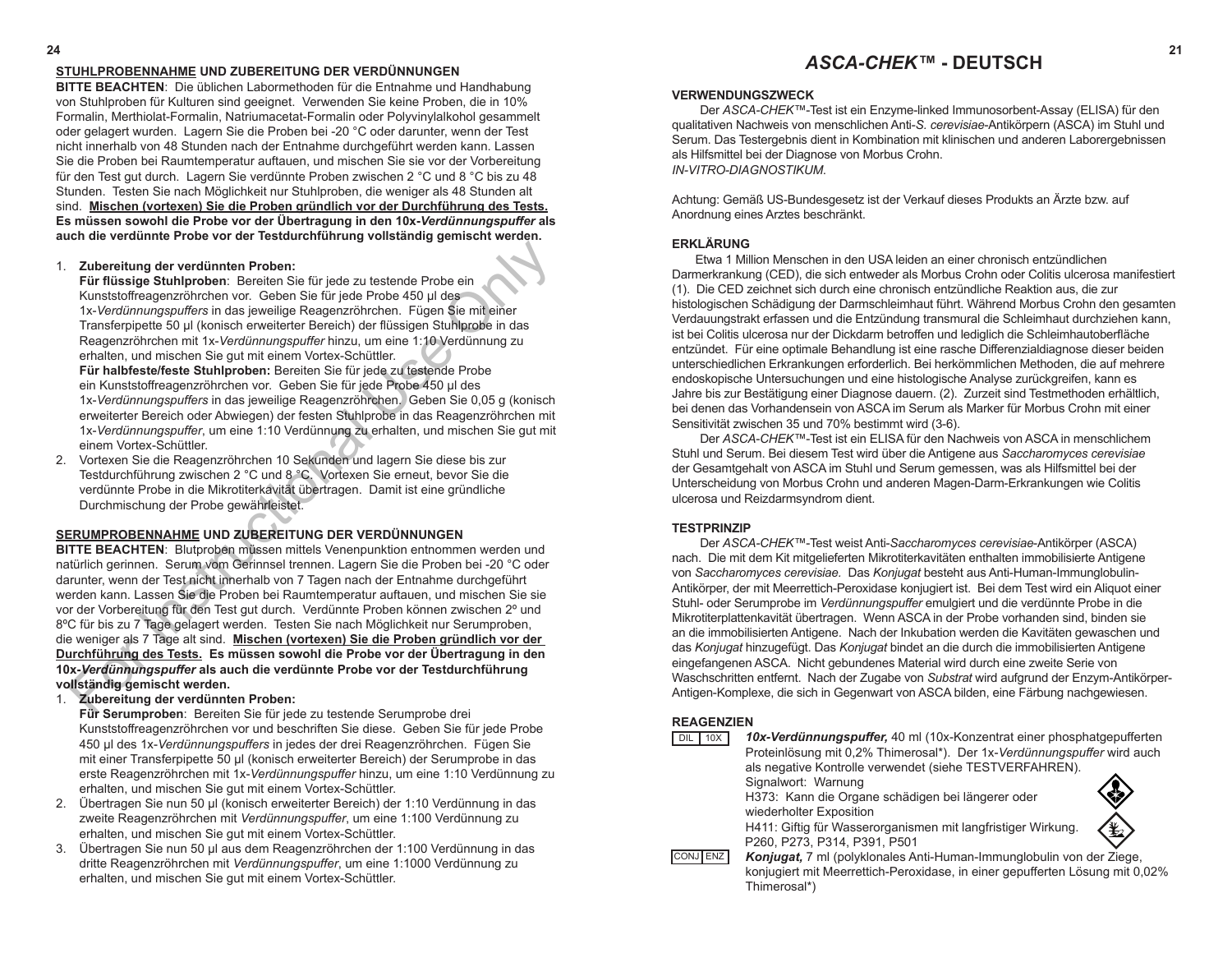**20 25** Vortexen Sie die Reagenzröhrchen 10 Sekunden und lagern Sie diese bis zur Testdurchführung zwischen 2 °C und 8 °C. Vortexen Sie erneut, bevor Sie die verdünnte Probe in die Mikrotiterkavität übertragen. Damit ist eine gründliche Durchmischung der Probe gewährleistet.

### **TESTVERFAHREN**

1. Legen Sie die Anzahl der zu verwendenden Kavitäten fest. Geben Sie einen Tropfen *positive Kontrolle* (schwarzer Verschluss) in eine Kavität für die positive Kontrolle. Geben Sie 50 µl (konisch erweiterter Bereich) des 1x-*Verdünnungspuffers* in eine Kavität für die negative Kontrolle. Geben Sie 100 µl (erste Markierung hinter dem konisch erweiterten Bereich) der verdünnten Probe in eine Kavität.



- 2. Inkubieren Sie die Kavitäten bei 37 °C ± 2 °C 30 Minuten lang.
- 3. Schütteln Sie den Inhalt der Mikrotiterkavitäten in eine Abfallschale aus.
- 4. Waschen Sie jede Kavität mit der 1x-*Waschlösung* aus einer Spritzflasche mit feiner Düse, indem Sie die 1x-*Waschlösung* jeweils kraftvoll auf den Boden der Kavität richten. Füllen Sie die Kavitäten (nach Füllung etwa 400 µl), und schütteln Sie die 1x-*Waschlösung* aus der Kavität in eine Abfallschale aus. Schlagen Sie die umgedrehte Platte gegen ein trockenes Papiertuch, und wiederholen Sie die Waschschritte **vier Mal**, wobei Sie jedes Mal ein trockenes Papiertuch verwenden. Wenn in den Kavitäten Partikel sichtbar sind, fahren Sie mit dem Waschen fort, bis alle Partikel entfernt sind. **Example the Solution of the Constrainer of the Solution Solution Solution Solution Side (Market Spitzer)<br>
For Instruction Side of Instruction Side of the Instruction in the Abrilator Market Constrainer Constrainer Spin M**
- 5. Geben Sie einen Tropfen *Konjugat* (roter Verschluss) in jede Kavität. Inkubieren Sie die Kavitäten bei 37 °C ± 2 °C 30 Minuten lang.
- 6. Wiederholen Sie die Schritte 3 und 4. Entsorgen Sie alle Papiertücher und Probenbehälter ordnungsgemäß.
- 7.Geben Sie 2 Tropfen *Substrat* (blauer Verschluss) in jede Kavität. Klopfen Sie zum Mischen des Inhalts sanft gegen die Kavitäten. Inkubieren Sie die Kavitäten 15 Minuten lang bei Zimmertemperatur. Klopfen Sie während der Inkubationszeit 1 oder 2 Mal sanft gegen die Kavitäten.
- 8. Geben Sie 1 Tropfen *Stopplösung* (gelber Verschluss) in jede Kavität. Klopfen Sie sanft gegen die Kavitäten, und warten Sie bis zum Ablesen 2 Minuten. Durch Zugabe der *Stopplösung* wandelt sich die blaue Färbung in eine gelbe Färbung um. Dieser Effekt wird durch Messung der optischen Dichte bei 450 nm mit einem ELISA-Lesegerät nachgewiesen. Wischen Sie vor Messung der optischen Dichte die Unterseite jeder Kavität trocken. Wenn Sie ein Lesegerät für zwei Wellenlängen benutzen, lesen Sie bei 450 nm ab und verwenden Sie den Wert bei 620 nm als Referenzwert. Lesen Sie innerhalb von zwei bis zehn Minuten nach Zugabe der *Stopplösung* ab.
- 9. Messen Sie die Absorptionswerte für die positive und negative Kontrolle sowie für alle getesteten Proben.

### **QUALITÄTSKONTROLLE**

Damit der Test gültig ist, müssen die positive und negative Kontrolle folgende Kriterien erfüllen. Die Kavität der positiven Kontrolle muss eine sichtbare gelbe Färbung aufweisen. Wenn mit einem Spektrophotometer abgelesen wird, müssen OD450 und OD<sub>450/620</sub> > 0,500<br>sein. Für die negative Kontrolle muss OD<sub>162</sub> < 0,110 oder OD<sub>150000</sub> < 0,080 sein. sein. Für die negative Kontrolle muss  $OD_{450}$  < 0,110 oder  $OD_{450/620}$ Um sicherzustellen, dass keine Verschleppung stattgefunden hat, wiederholen Sie den Test, wenn eine Probe, die neben einer stark positiven Kavität liegt, ein schwach positives Ergebnis (d. h.  $<$  0,400) liefert.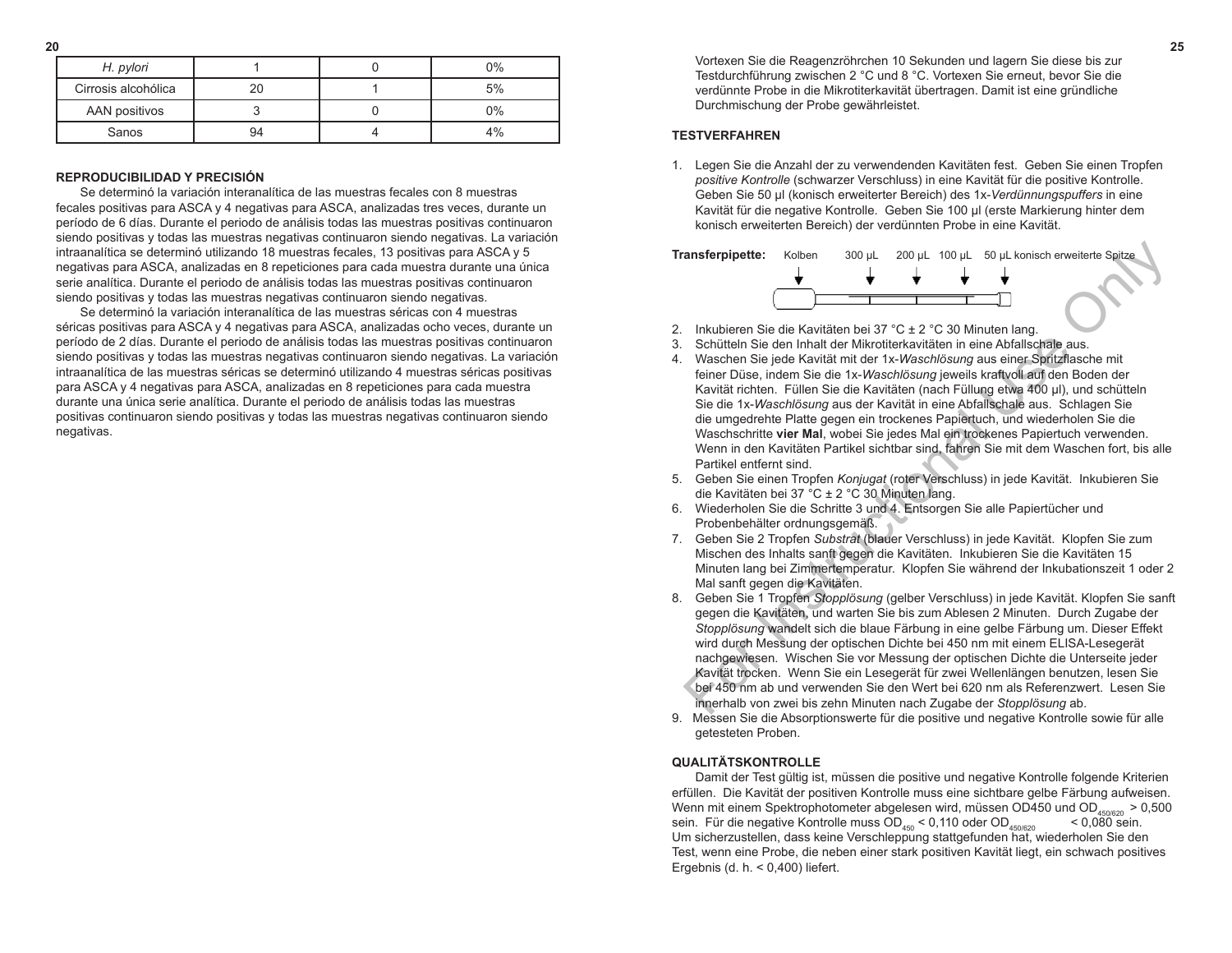#### **26 19 INTERPRETATION DER TESTERGEBNISSE**

Die Messungen müssen mit einem Spektrophotometer für eine Wellenlänge bei 450 nm oder mit einem Spektrophotometer für zwei Wellenlängen bei 450/620 nm vorgenommen werden.

|                         | <b>Spektrophotometrische Messwerte</b> |                                         |
|-------------------------|----------------------------------------|-----------------------------------------|
|                         | Bei einer Wellenlänge<br>von 450 nm    | Bei zwei Wellenlängen<br>von 450/620 nm |
| Negativ für Stuhlproben | OD < 0.150                             | OD < 0.110                              |
| Positiv für Stuhlproben | OD ≥ 0,150                             | OD $\geq$ 0.110                         |
| Negativ für Serumproben | OD < 0,110                             | OD < 0.080                              |
| Positiv für Serumproben | $OD \ge 0,110$                         | OD $\geq 0.080$                         |

**Ein positives Testergebnis bedeutet, dass die Probe ASCA enthält. Ein negatives Testergebnis bedeutet, dass die Probe keine nachweisbare Konzentration an ASCA enthält.**

#### **ERWARTUNGSWERTE**

Die Prävalenz von Morbus Crohn wird auf 10-198 Personen/100.000 geschätzt und scheint anzusteigen. Morbus Crohn ist in der nordeuropäischen und nordamerikanischen Bevölkerung am meisten verbreitet (9). Männer und Frauen sind etwa zu gleichen Teilen betroffen.

In 2 separaten Gruppen mit gesunden Personen lieferten insgesamt 98% (57/58) und 96% (90/94) ein negatives Ergebnis für ASCA im Stuhl bzw. Serum. Zwei Probenpanels mit Stuhlproben (211) und Serumproben (186) von nicht an Morbus Crohn leidenden Patienten und gesunden Personen aus Virginia, Indiana, Minnesota, Massachusetts und Deutschland wurden mit dem *ASCA-CHEK™-*Test getestet*.* Das Alter der Population lag zwischen 1 und 79 Jahren. Für die 5 regionalen Populationen ergab sich eine Spezifität für Stuhlproben von 90% mit einem 95-%-Konfidenzintervall von 85-94%. Für die 5 regionalen Populationen ergab sich eine Spezifität für Serumproben von 93% mit einem 95-%-Konfidenzintervall von 88-96%. Example of Strumproben<br>
For Institute Considering the Section Book of the Consideration and ASCA enthaint.<br>
The positive Setergebnis bedeutet, dass die Probe ASCA enthält.<br>
The parameterism and SCA enthält.<br>
The parameter

#### **HALTBARKEIT UND LAGERUNG**

Das Verfallsdatum des Kits ist auf dem Packungsetikett angegeben. Das jeweilige Verfallsdatum für die einzelnen Bestandteile ist auf den einzelnen Etiketten angegeben. Das Kit mit den Reagenzien von bestimmter Haltbarkeit muss zwischen 2 °C und 8 °C gelagert und nach dem Gebrauch so schnell wie möglich wieder in den Kühlschrank gestellt werden.

#### **LEISTUNGSDATEN**

An der klinischen Prüfung des *ASCA-CHEK™*-Tests mit Stuhlproben nahmen 250 Patienten mit CED, 45 RDS-Patienten, die nicht an Morbus Crohn litten, sowie 58 gesunde Kontrollpersonen an 5 separaten Studienstandorten (4 klinische und 1 interner Standort) teil. In der CED-Gruppe befanden sich 142 Patienten mit Morbus Crohn und 108 Patienten mit Colitis ulcerosa. Männer und Frauen waren etwa im Verhältnis 1:1 beteiligt, und insgesamt 40% der Patienten waren bis zu 18 Jahren alt. Die Stuhlkonsistenz reichte von fest bis flüssig und zeigte im Test eine akzeptable Reaktivität. Insgesamt 57% der Patienten mit Morbus Crohn waren beim *ASCA-CHEK™*-Test positiv. Die kombinierte Analyse für alle 5 Standorte zeigte eine Sensitivität von 57% und eine Spezifität von 91%, wobei die Gesamtkorrelation mit klinisch bestätigtem Morbus Crohn 77% betrug. Tabelle 1 zeigt die Testergebnisse für die kombinierte Analyse aller 4 Studienstandorte und des einen internen Standortes.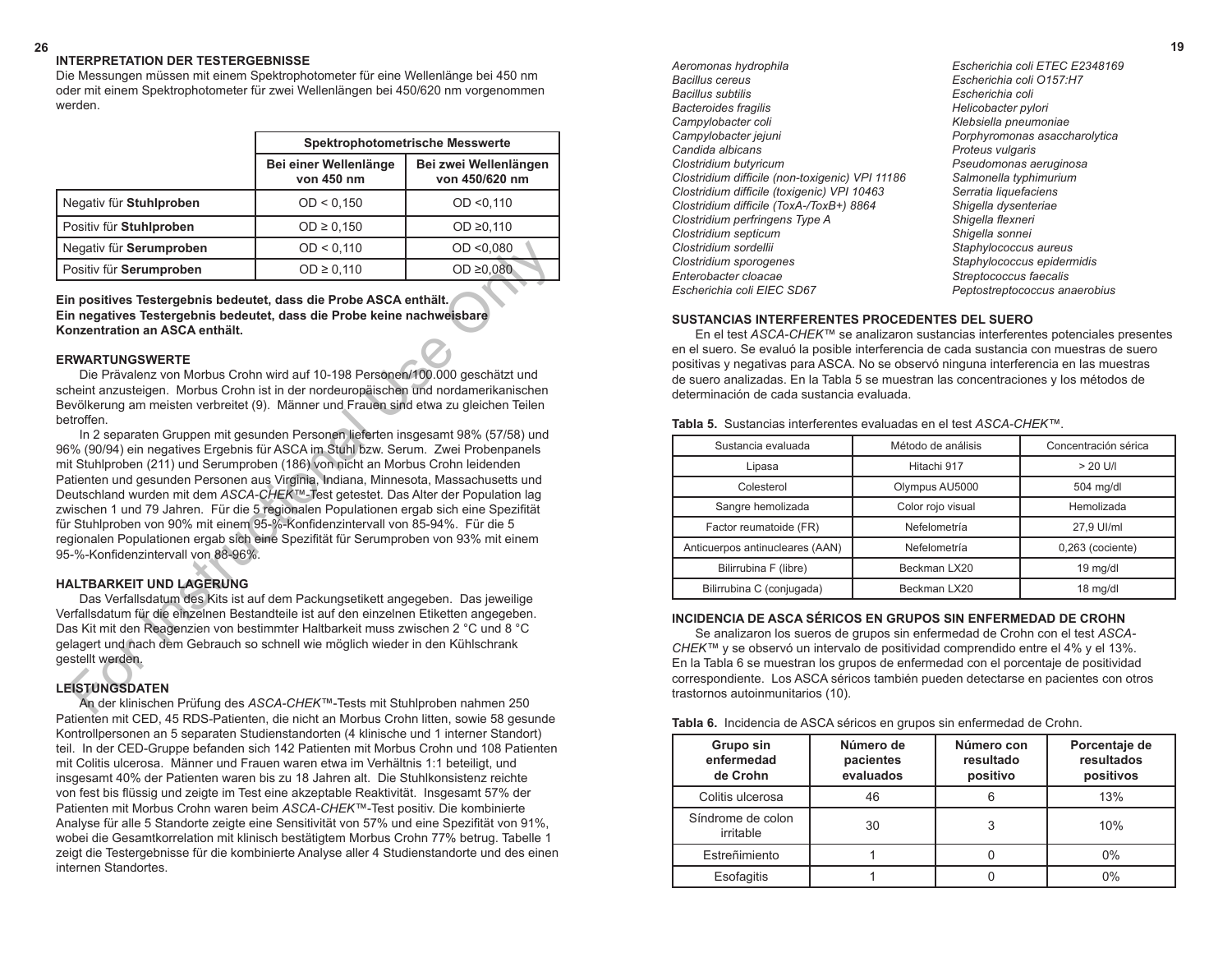**18 27 Tabelle 1.**Ergebnisse des *ASCA-CHEK™*-Tests von 4 klinischen Studienstandorten und 1 internen Standort für die Unterscheidung von Morbus Crohn und nicht Morbus Crohn anhand von Stuhlproben.

| Anzahl der Stuhlproben = 353    | <b>Morbus Crohn</b> | <b>Colitis ulcerosa, RDS</b><br>und nicht-CED |
|---------------------------------|---------------------|-----------------------------------------------|
| Positiv bei<br>ASCA-CHEK™-Test  | 81                  | 20                                            |
| Negativ bei<br>ASCA-CHEK™ -Test | 61                  | 191                                           |

|                |     | 95%-Konfidenz-<br>Intervalle |
|----------------|-----|------------------------------|
| l Sensitivität | 57% | $49 - 65%$                   |
| Spezifität     | 91% | $86 - 94\%$                  |
| Korrelation    | 77% | $73 - 81%$                   |

An einer separaten klinischen Prüfung des *ASCA-CHEK™*-Tests mit Serumproben nahmen 218 Patienten mit CED, 39 RDS-Patienten, die nicht an Morbus Crohn litten, sowie 94 gesunde Kontrollpersonen an 5 separaten Studienstandorten (4 klinische und 1 interner Standort) teil. In der CED-Gruppe befanden sich 172 Patienten mit Morbus Crohn und 46 Patienten mit Colitis ulcerosa. Männer und Frauen waren etwa im Verhältnis 1:1 beteiligt, und insgesamt 40% der Patienten waren bis zu 19 Jahren alt. Insgesamt 62% der Patienten mit Morbus Crohn waren beim *ASCA-CHEK™*-Test positiv. Die kombinierte Analyse für alle 5 Standorte zeigte eine Sensitivität von 62% und eine Spezifität von 93%, wobei die Gesamtkorrelation mit klinisch bestätigtem Morbus Crohn 78% betrug. Tabelle 2 und 3 zeigen die Ergebnisse des *ASCA-CHEK™*-Tests sowie eines handelsüblichen ASCA-Tests im Vergleich zu klinischen Untersuchungen. Sensitivität  $57\%$ <br>  $49-65\%$ <br>
Spezifität  $57\%$ <br>
Spezifität  $57\%$ <br>
An einer separaten kiinischen Prüfung des ASCA-CHEK<sup>m</sup>-Tests mit Serumproben<br>
Am einer separaten kiinischen Prüfung des ASCA-CHEK<sup>m</sup>-Tests mit Serumpro

**Tabelle 2.**Ergebnisse des *ASCA-CHEK™*-Tests von 4 klinischen Studienstandorten und 1 internen Standort für die Unterscheidung von Morbus Crohn und nicht Morbus Crohn anhand von Serumproben.

| Serum Anzahl = 351                     | <b>Morbus Crohn</b> | <b>Colitis ulcerosa, RDS</b><br>und nicht-CED |
|----------------------------------------|---------------------|-----------------------------------------------|
| Positiv bei<br>ASCA-CHEK™-Test         | 107                 | 13                                            |
| <b>Negativ bei</b><br>ASCA-CHEK™ -Test | 65                  | 166                                           |

|                |     | 95%-Konfidenz-<br><b>Intervalle</b> |
|----------------|-----|-------------------------------------|
| l Sensitivität | 62% | $55 - 69%$                          |
| l Spezifität   | 93% | $88 - 96\%$                         |
| Korrelation    | 78% | 73 - 82%                            |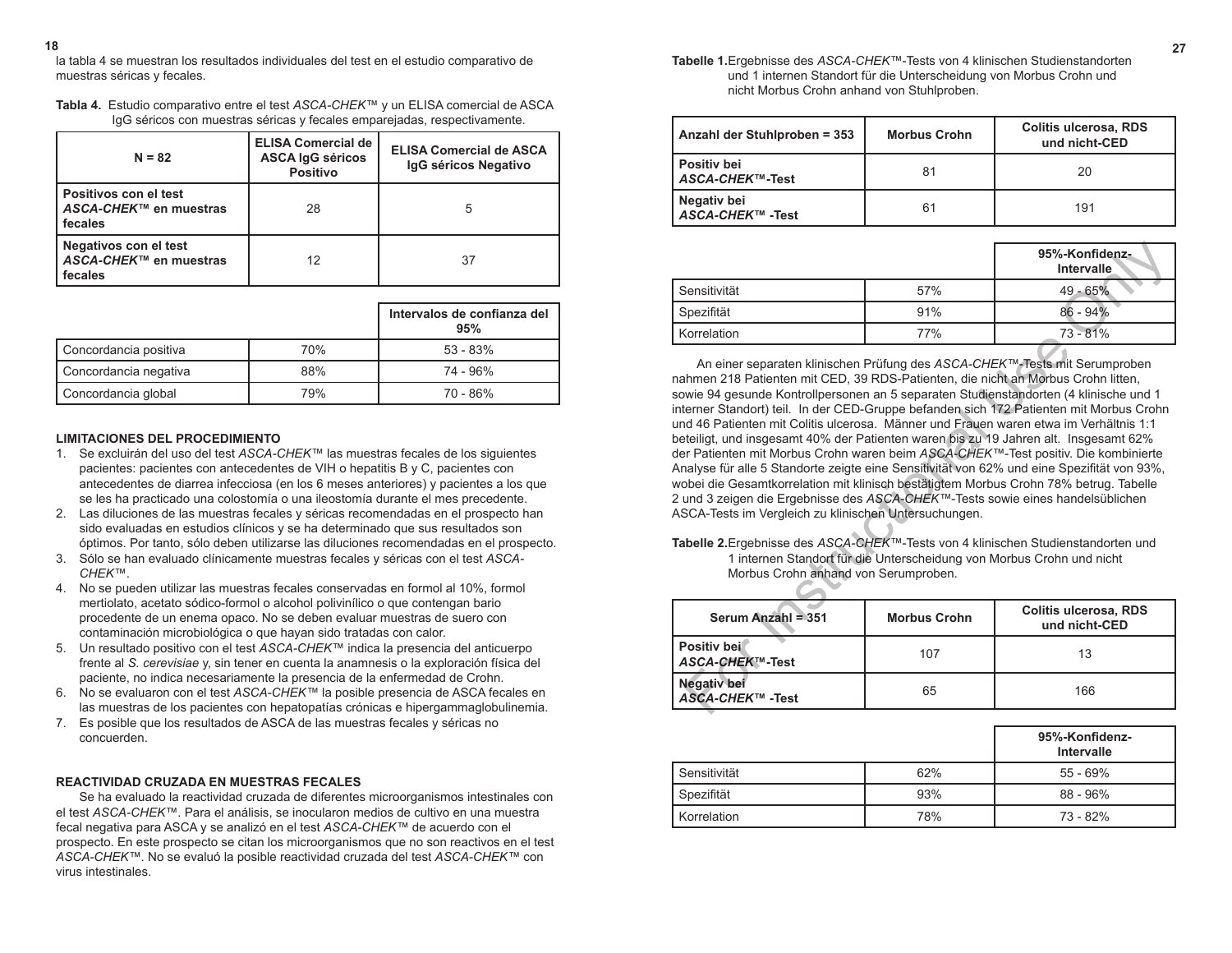**28 17 Tabelle 3.** Ergebnisse des handelsüblichen ASCA-Tests von 4 klinischen Studienstandorten und 1 internen Standort für die Unterscheidung von Morbus Crohn und nicht Morbus Crohn anhand von Serumproben.

| Serum Anzahl = 274                              | <b>Morbus Crohn</b> | <b>Colitis ulcerosa, RDS</b><br>und nicht-CED |
|-------------------------------------------------|---------------------|-----------------------------------------------|
| l Positiv bei handelsüblichem<br>ASCA-Test      | 89                  |                                               |
| Negativ bei handelsüblichem<br><b>ASCA-Test</b> | 51                  | 127                                           |

|              |     | 95%-Konfidenz-<br>Intervalle |
|--------------|-----|------------------------------|
| Sensitivität | 64% | $55 - 71%$                   |
| Spezifität   | 95% | $-98%$<br>89                 |
| Korrelation  | 79% | 74 - 83%                     |

An einer Vergleichsstudie zwischen ASCA im Serum und ASCA im Stuhl nahmen insgesamt 82 CED-Patienten (45% Erwachsene und 55% Kinder) teil. Von jedem Teilnehmer wurden je eine Stuhl- und Serumprobe entnommen. Die Serumproben wurden mit einem handelsüblichen ASCA-IgG-EIA getestet, die Stuhlproben wurden mit dem *ASCA-CHEK™*-Test analysiert. Insgesamt waren 5 ASCA-positive Stuhlproben IgG-negativ für ASCA im Serum, wobei 4 dieser Proben von Patienten mit Morbus Crohn stammten. Die statistische Vergleichsanalyse der beiden Tests zeigte eine prozentuale positive Übereinstimmung von 70% und eine prozentuale negative Übereinstimmung von 88%. Die Gesamtübereinstimmung betrug 79%. Tabelle 4 zeigt die einzelnen Testergebnisse für die Vergleichsstudie mit Serum- und Stuhlproben. Sensitivität  $64\%$ <br>
Sensitivität hervalle hervalististutie  $64\%$ <br>
Sensitivität bestämnt attack tietaal hervalle sensitivität sensitivität sensitivität sensitivität sensitivität sensitivität sensitivität sensitivität sen

**Tabelle 4.**Vergleichsstudie zwischen dem *ASCA-CHEK™*-Test und einem handelsüblichen IgG-ELISA für ASCA im Serum mit gepaarten Stuhl- bzw. Serumproben.

| Anzahl = $82$                               | Handelsüblicher<br>IgG-ELISA f. ASCA im<br><b>Serum Positiv</b> | Handelsüblicher IgG-<br><b>ELISA f. ASCA im Serum</b><br><b>Negativ</b> |
|---------------------------------------------|-----------------------------------------------------------------|-------------------------------------------------------------------------|
| <i>ASCA-CHEK</i> ™ - Test<br><b>Positiv</b> | 28                                                              |                                                                         |
| ASCA-CHEK™ - Test<br><b>Negativ</b>         | 12                                                              | 37                                                                      |

|                               |     | 95%-Konfidenz-<br>Intervalle |
|-------------------------------|-----|------------------------------|
| Positive Übereinstimmung in % | 70% | $53 - 83%$                   |
| Negative Übereinstimmung in % | 88% | 74 - 96%                     |
| Gesamtübereinstimmung in %    | 79% | 70 - 86%                     |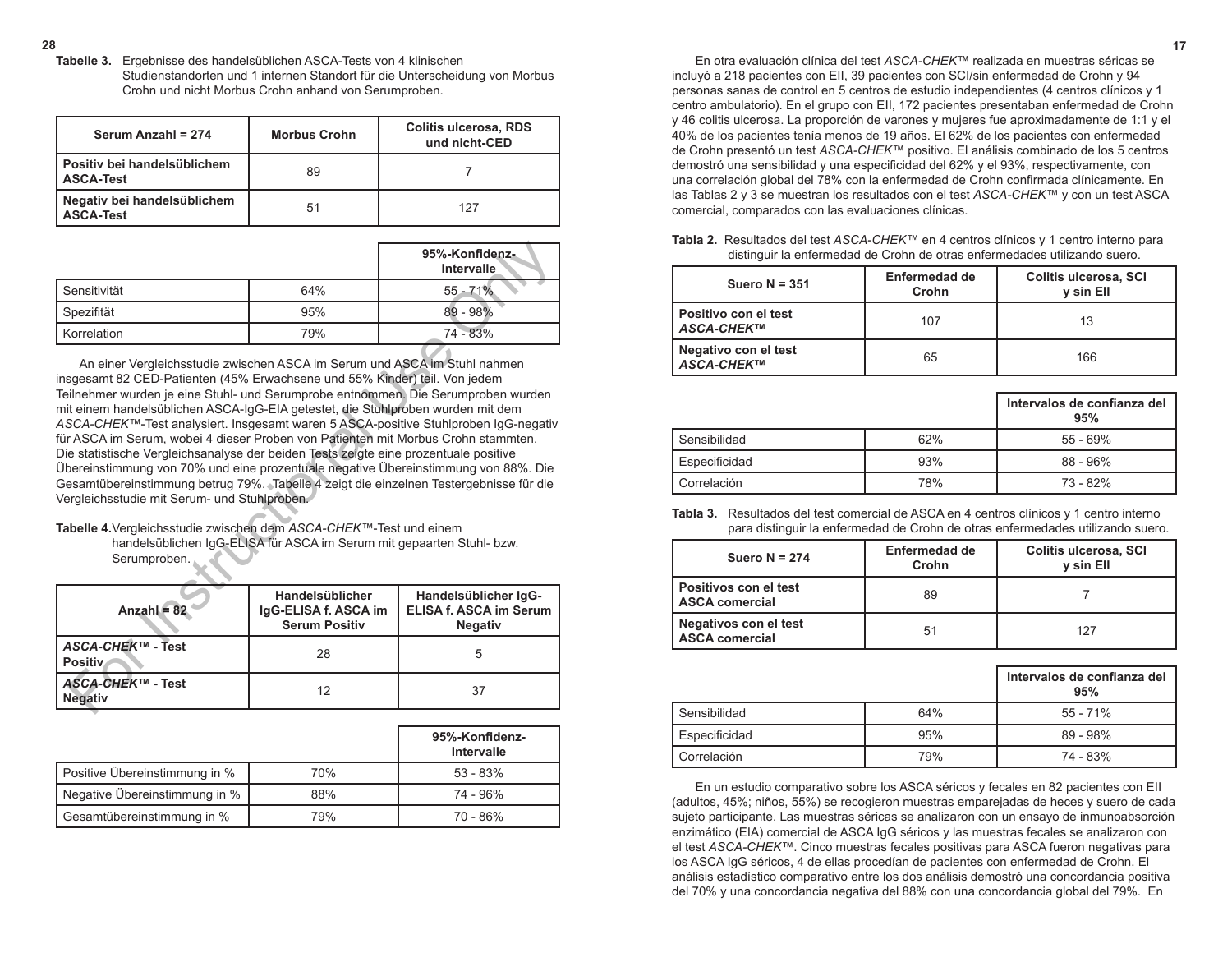#### **GRENZEN DES VERFAHRENS**

- 1. Stuhlproben folgender Patienten sollten nicht mit dem *ASCA-CHEK™*-Test analysiert werden: Patienten mit HIV und/oder Hepatitis B und C in der Vorgeschichte, Patienten mit vorangegangener infektiöser Diarrhoe (innerhalb von 6 Monaten) sowie Patienten, die vor bis zu einem Monat einer Kolostomie und/oder Ileostomie unterzogen wurden.
- 2. Die in der Packungsbeilage empfohlenen Verdünnungen für Stuhl- und Serumproben wurden in klinischen Studien geprüft und erwiesen sich als optimal für Testergebnisse. Daher sollten nur die empfohlenen Verdünnungen verwendet werden.
- 3. Ausschließlich Stuhl- und Serumproben wurden mit dem *ASCA-CHEK™*-Test klinisch evaluiert.
- 4. Stuhlproben, die in 10% Formalin, Merthiolat-Formalin, Natriumacetat-Formalin oder Polyvinylalkohol konserviert oder nach einem Bariumeinlauf entnommen wurden, dürfen nicht verwendet werden. Serumproben mit mikrobieller Kontamination bzw. wärmebehandelte Serumproben dürfen nicht getestet werden.
- 5. Ein positives Ergebnis des *ASCA-CHEK™*-Tests weist darauf hin, dass Antikörper gegen *S. cerevisiae* vorhanden sind, und bedeutet ohne Berücksichtigung der klinischen Vorgeschichte des Patienten oder körperliche Untersuchung nicht notwendigerweise, dass Morbus Crohn vorliegt.
- 6. Proben von Patienten mit chronischer Lebererkrankung und Hypergammaglobulinämie wurden nicht mit dem *ASCA-CHEK™*-Test auf ein mögliches Vorhandensein von ASCA im Stuhl geprüft.
- 7. Möglicherweise stimmen die Ergebnisse für ASCA im Stuhl und im Serum nicht überein.

# **KREUZREAKTIVITÄT FÜR STUHLPROBEN**

Es wurden verschiedene im Darm angesiedelte Organismen auf Kreuzreaktivität mit dem *ASCA-CHEK™*-Test untersucht. Für die Analyse wurde eine ASCA-negative Stuhlprobe mit Medienkulturen versetzt und gemäß der Packungsbeilage mit dem *ASCA-CHEK™*-Test getestet. Keiner der folgenden Organismen reagierte im *ASCA-CHEK™*- Test. Der *ASCA-CHEK™*-Test wurde nicht auf mögliche Kreuzreaktivität mit enteralen Viren geprüft. warmebehandelte Serumproben dürfen nicht getestel werden.<br>
warmebehandelte Serumproben dürfen nicht getestel werden.<br>
Ein positives Ergebnis des ASCA-CHEK<sup>TM</sup>-Tests weist darauf inn, das Antikörper<br>
egegen S. cerevisiae vo

*Aeromonas hydrophila Escherichia coli ETEC E2348169 Bacillus cereus Escherichia coli O157:H7 Bacteroides fragilis Helicobacter pylori Campylobacter coli Klebsiella pneumoniae Campylobacter jejuni Porphyromonas asaccharolytica* **Candida albicans Candida albicans Proteus vulgaris** *Clostridium butyricum Pseudomonas aeruginosa Clostridium difficile (non-toxigenic) VPI 11186 Salmonella typhimurium Clostridium difficile (toxigenic) VPI 10463 Serratia liquefaciens Clostridium difficile (ToxA-/ToxB+) 8864 Shigella dysenteriae Clostridium perfringens Type A Shigella flexneri Clostridium septicum Shigella sonnei Clostridium sordellii Staphylococcus aureus Clostridium sporogenes Staphylococcus epidermidis Enterobacter cloacae Streptococcus faecalis*

*Bacillus subtilis Escherichia coli Escherichia coli EIEC SD67 Peptostreptococcus anaerobius*

#### **INTERFERIERENDE SUBSTANZEN FÜR SERUM**

Mögliche interferierende Substanzen im Serum wurden im *ASCA-CHEK™*-Test getestet. Jede Substanz wurde auf mögliche Interferenz mit ASCA-positiven und ASCA-negativen Serumproben getestet. Es wurde keine Interferenz in den getesteten Serumproben beobachtet. Tabelle 5 zeigt die Konzentrationen und Messverfahren für jede getestete Substanz.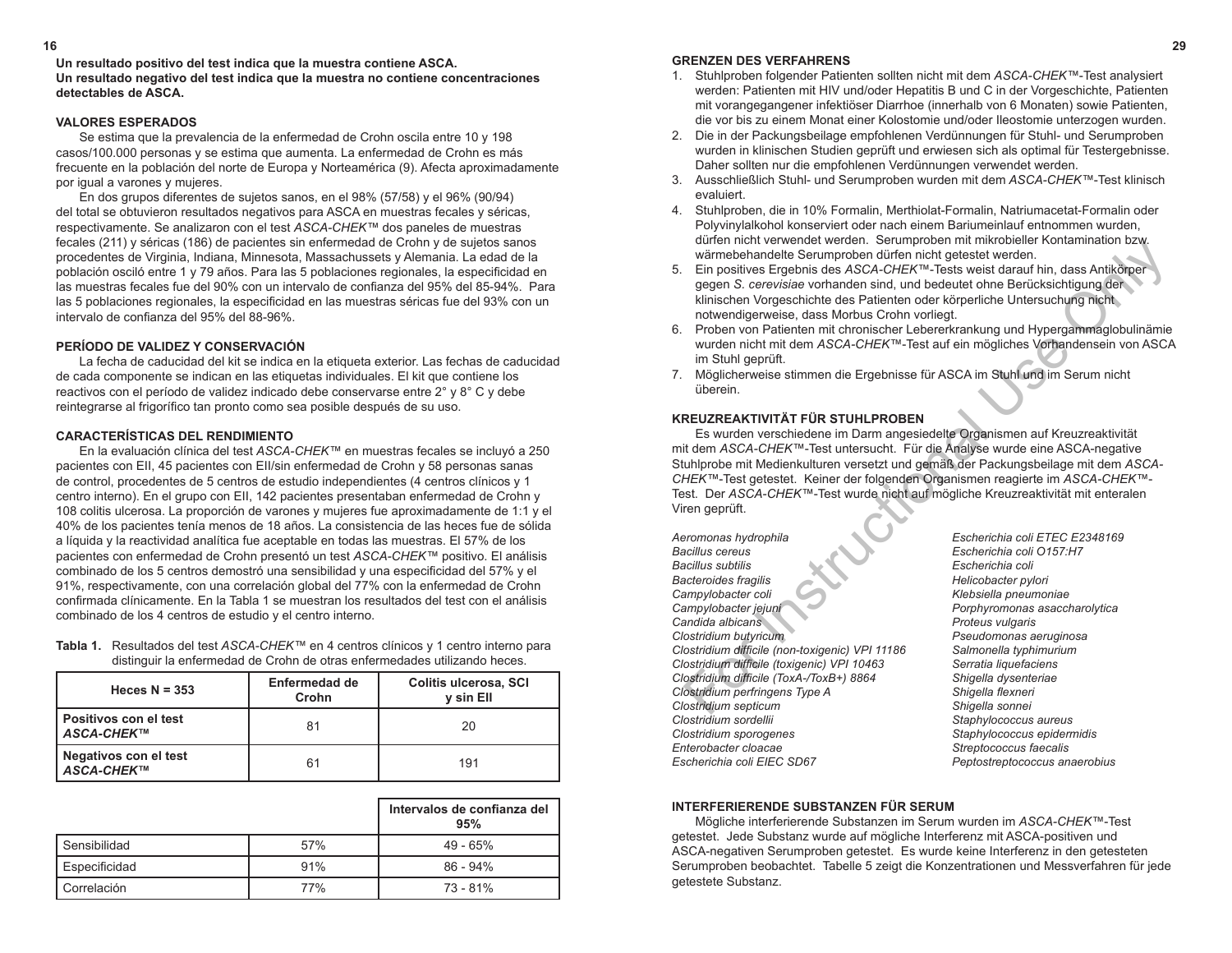**Testsubstanz Analyseverfahren Serumkonzentration** Lipase  $\vert$  Hitachi 917  $\vert$  > 20 E/L Cholesterin **Cholesterin Cholesterin Cholesterin C** Hämolysiertes Blut Sichtbare rote Farbe Hämolysiert Rheumafaktor (RF)  $\vert$  Nephelometrie  $\vert$  27,9 IE/ml Antinukleäre Antikörper (ANA) | Nephelometrie | 0,263 (Ratio) Bilirubin F (frei) | Beckman LX20 | 19 mg/dl Bilirubin C (konjugiert)  $\qquad$  Beckman LX20 18 mg/dl

**Tabelle 5**. Im *ASCA-CHEK™*-Test getestete interferierende Substanzen.

#### **INZIDENZ VON ASCA IM SERUM BEI NICHT-MC-GRUPPEN**

| BIIIUDIII F (IIEI)                                                                                                                                                                                                                                                                                                                                                                                                                         | Beckman LXZU    |  |                        | <u>ia mar</u> ui |
|--------------------------------------------------------------------------------------------------------------------------------------------------------------------------------------------------------------------------------------------------------------------------------------------------------------------------------------------------------------------------------------------------------------------------------------------|-----------------|--|------------------------|------------------|
| Bilirubin C (konjugiert)                                                                                                                                                                                                                                                                                                                                                                                                                   | Beckman LX20    |  |                        | 18 mg/dl         |
| INZIDENZ VON ASCA IM SERUM BEI NICHT-MC-GRUPPEN<br>Seren aus nicht-Morbus-Crohn-Gruppen wurden mit dem ASCA-CHEK™-Test getestet<br>und ergaben einen Positivitätsbereich von 4%-13%. Tabelle 6 zeigt die einzelnen Gruppen<br>mit der entsprechenden Positivrate in %. ASCA im Serum kann auch bei Patienten mit<br>anderen Autoimmunerkrankungen nachgewiesen werden (10).<br>Tabelle 6. Inzidenz von ASCA im Serum bei nicht-MC-Gruppen. |                 |  |                        |                  |
| nicht-Morbus-CrohnGruppe                                                                                                                                                                                                                                                                                                                                                                                                                   | Anzahlgetestete |  | <b>Anzahl positive</b> | %positiv         |
| Colitis ulcerosa                                                                                                                                                                                                                                                                                                                                                                                                                           | 46              |  | 6                      | 13%              |
| Reizdarmsyndrom                                                                                                                                                                                                                                                                                                                                                                                                                            | 30              |  | 3                      | 10%              |
| Obstipation                                                                                                                                                                                                                                                                                                                                                                                                                                |                 |  | $\Omega$               | $0\%$            |
| Ösophagitis                                                                                                                                                                                                                                                                                                                                                                                                                                | 1               |  | 0                      | $0\%$            |
| H. pylori                                                                                                                                                                                                                                                                                                                                                                                                                                  | 1               |  | 0                      | $0\%$            |
| Alkoholbedingte Leberzirrhose                                                                                                                                                                                                                                                                                                                                                                                                              | 20              |  | 1                      | 5%               |
| ANA-positiv                                                                                                                                                                                                                                                                                                                                                                                                                                | 3               |  | $\Omega$               | $0\%$            |
| Gesund                                                                                                                                                                                                                                                                                                                                                                                                                                     | 94              |  | 4                      | 4%               |
| REPRODUZIERBARKEIT UND PRÄZISION<br>Die Inter-Assay-Variation für Stuhlproben wurde mit 8 ASCA-positiven und 4 ASCA-<br>negativen Stuhlproben bestimmt, die in einem Zeitraum von 6 Tagen 3x getestet wurden.<br>Während des Testzeitraums blieben alle positiven Proben positiv und alle negativen<br>negative Die Intra-Assay-Variation wurde mit 18 Stubloroben – 13 ASCA-positiven und                                                 |                 |  |                        |                  |

#### **REPRODUZIERBARKEIT UND PRÄZISION**

 Die Inter-Assay-Variation für Stuhlproben wurde mit 8 ASCA-positiven und 4 ASCAnegativen Stuhlproben bestimmt, die in einem Zeitraum von 6 Tagen 3x getestet wurden. Während des Testzeitraums blieben alle positiven Proben positiv und alle negativen negativ. Die Intra-Assay-Variation wurde mit 18 Stuhlproben – 13 ASCA-positiven und 5 ASCA-negativen – bestimmt, die jeweils in 8 Replikaten in einem einzelnen Testlauf getestet wurden. Während des Testzeitraums blieben alle positiven Proben positiv und alle negativen negativ.

 Die Inter-Assay-Variation für Serumproben wurde mit 4 ASCA-positiven und 4 ASCAnegativen Serumproben bestimmt, die 8x in einem Zeitraum von 2 Tagen getestet wurden. Während des Testzeitraums blieben alle positiven Proben positiv und alle negativen negativ. Die Intra-Assay-Variation für Serum wurde mit 4 ASCA-positiven und 4 ASCAnegativen Serumproben bestimmt, die jeweils in 8 Replikaten in einem einzelnen Testlauf getestet wurden. Während des Testzeitraums blieben alle positiven Proben positiv und alle Negativen negativ.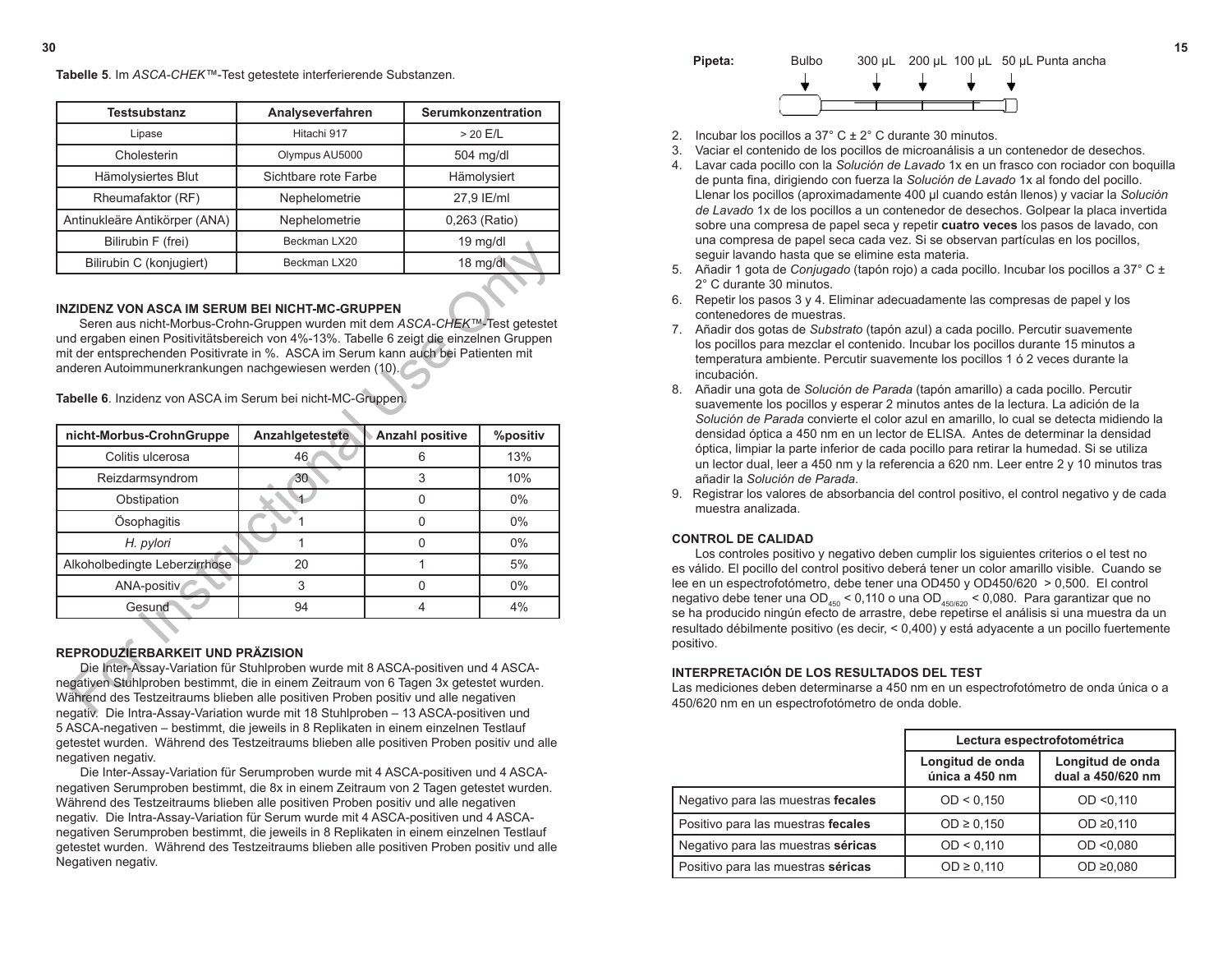# **14 31** *ASCA-CHEK™* **- FRANÇAIS**

#### **UTILISATION PRÉVUE**

Le test *ASCA-CHEK™* est un dosage immunoenzymatique (ELISA) destiné à la détection qualitative des anticorps anti-*S. cerevisiae* (ASCA) humains dans les selles et le sérum. Le résultat du test sert d'aide au diagnostic de la maladie de Crohn, en le combinant aux résultats cliniques et à ceux obtenus en laboratoire. POUR UNE UTILISATION DIAGNOSTIQUE *IN VITRO*.

Attention : selon la loi fédérale des États-Unis, ce dispositif ne peut être vendu que par un médecin ou sur ordonnance.

#### **EXPLICATION**

Nous estimons à 1 million le nombre d'Américains souffrant d'une maladie inflammatoire chronique de l'intestin (MICI), qui englobe la maladie de Crohn et la recto-colite hémorragique (1). Les MICI se caractérisent par une réponse inflammatoire chronique qui entraîne des dommages histologiques de la paroi de l'intestin. La maladie de Crohn peut impliquer l'ensemble du canal gastro-intestinal, et l'inflammation peut s'étendre à la muqueuse transmurale, alors que la recto-colite hémorragique peut uniquement affecter le gros intestin et l'inflammation peut toucher la muqueuse. Ces deux pathologies distinctes nécessitent un diagnostic différentiel rapide pour un traitement optimal. Les méthodes conventionnelles s'appuyant sur des examens par endoscopie et des analyses histologiques peuvent prendre plusieurs années avant de permettre la confirmation d'un diagnostic (2). Les méthodes de test permettant de déterminer la présence d'ASCA dans le sérum sanguin en tant qu'indicateur de la maladie de Crohn sont actuellement disponibles, avec des sensibilités comprises entre 35 et 70% (3-6). Nous estimons a 1 million in enomine d'Amendams sourrant d'une maladie intilammatione de l'intestin (MICI), qui englobe la maladie de Crohn et la recto-colite hémoragique<br>
D. Les MICI se carcatérisent par une réponse infi

Le test *ASCA*-*CHEK™* est un dosage immunoenzymatique permettant de dépister les ASCA dans les selles et le sérum humains. Le test propose un procédé utilisant des antigènes de *Saccharomyces cerevisiae* permettant de mesurer la quantité totale d'ASCA dans les selles et le sérum ; cet outil diagnostique peut permettre de distinguer la maladie de Crohn d'autres pathologies gastro-intestinales telles que la recto-colite hémorragique et le syndrome du côlon irritable.

### **PRINCIPE DU TEST**

Le test *ASCA-CHEK™* détecte les anticorps anti-*Saccharomyces cerevisiae* (ASCA). Les micropuits fournis dans le kit contiennent des antigènes immobilisés de *Saccharomyces cerevisiae*. Le *Conjugué* se compose d'anticorps d'anti-immunoglobuline humaine conjugués à de la peroxydase de raifort. Dans l'essai, une aliquote d'un échantillon de selles ou de sérum est émulsifiée dans le *Diluant* et l'échantillon dilué est transféré dans le micropuits. Si des ASCA sont présents dans l'échantillon, ils sont liés aux échantillons immobilisés. Après incubation, les puits sont lavés et le *Conjugué* est ajouté. Le *Conjugué* se lie aux ASCA captés par les antigènes immobilisés. Les produits non liés sont ensuite éliminés par une seconde série de lavages. L'adjonction du S*ubstrat* entraîne une modification de la coloration suite à la formation d'un complexe enzyme-anticorps-antigène en présence d'ASCA.

# **REACTIFS**

*Diluant 10X*, 40 ml (solution concentrée 10X de protéine tamponnée au phosphate contenant du thimérosal à 0,2 %)\*. Le *Diluant* 1X est également utilisé en tant que contrôle négatif (voir PROCÉDURE DE TEST). Mot indicateur : Avertissement H373 : Peut endommager les organes en cas d'exposition prolongée ou répétée H411: Toxique pour les organismes aquatiques, entraîne des effets néfastes à long terme. P260, P273, P314, P391, P501 *Conjugué*, 7 ml (immunoglobuline polyclonale de chèvre anti-humaine - Peroxydase de raifort dans une solution tamponnée contenant du thimérosal à 0,02%)\* DIL 10X CONJ ENZ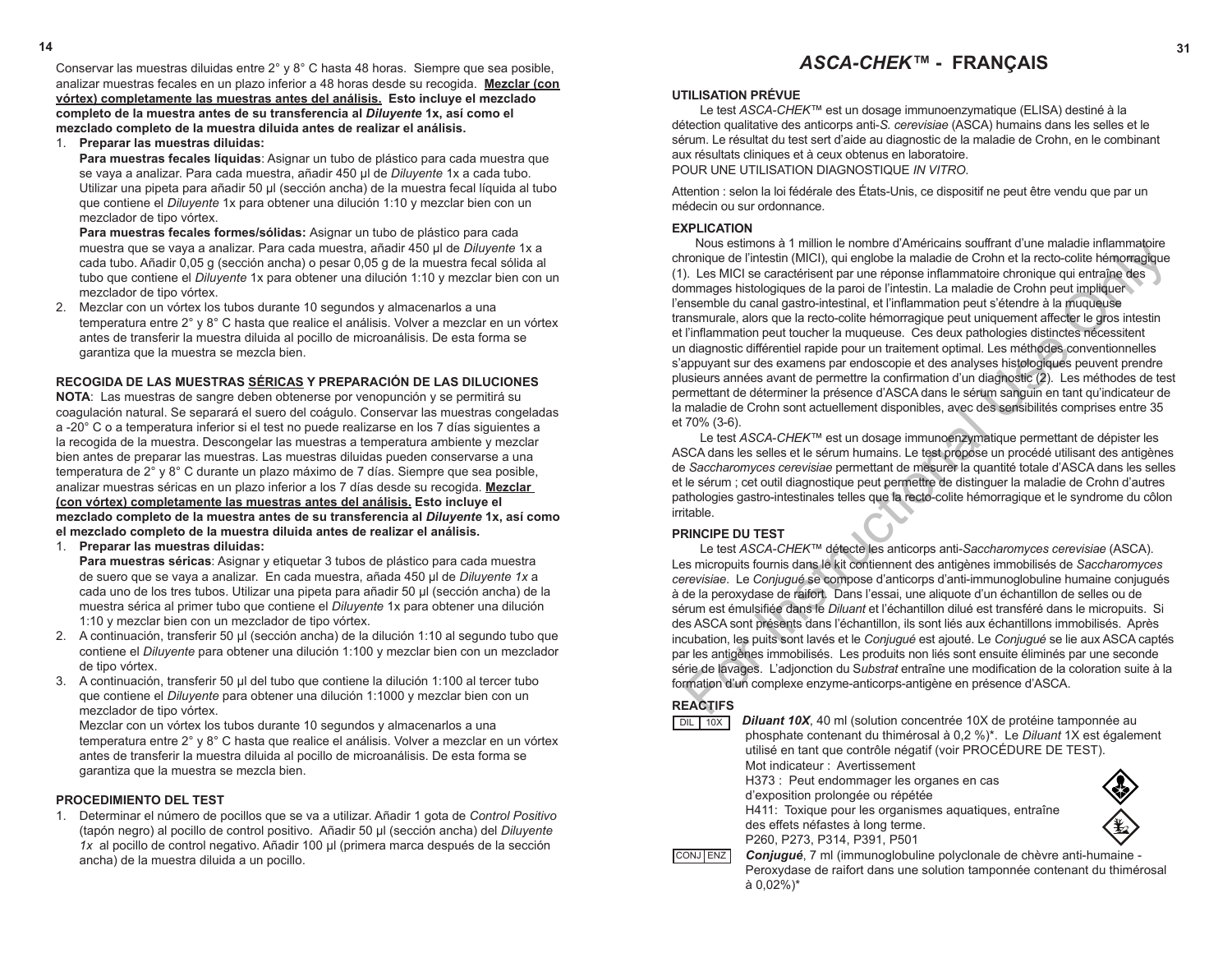| <b>SUBS REAG</b><br>CONTROL <sup>+</sup> | Substrat, 14 ml (substrat de tétraméthylbenzidine et peroxyde).<br>Contrôle positif, 3,5 ml (ASCA humaine dans une solution de protéine<br>tamponnée contenant du thimérosal à 0,02%)*.<br>WASHBUF 20X Tampon de lavage concentré, 50 ml (concentré à 20X contenant une<br>solution saline tamponnée au phosphate, un détergent et du thimérosal à<br>$0.2\%)^*$ .                                             |                                                                                                  |
|------------------------------------------|----------------------------------------------------------------------------------------------------------------------------------------------------------------------------------------------------------------------------------------------------------------------------------------------------------------------------------------------------------------------------------------------------------------|--------------------------------------------------------------------------------------------------|
| H <sub>2</sub> SO <sub>4</sub><br>0.6N   | Mot indicateur: Avertissement<br>H373 : Peut endommager les organes en cas<br>d'exposition prolongée ou répétée<br>H411: Toxique pour les organismes aquatiques, entraîne<br>des effets néfastes à long terme.<br>P260, P273, P314, P391, P501<br><b>Solution d'arrêt</b> , 7 ml (0,6 N d'acide sulfurique). ATTENTION : éviter tout<br>contact avec la peau. En cas de contact, rincer immédiatement à l'eau. |                                                                                                  |
| MA<br>PLT                                | Mot indicateur: Danger<br>H314 : Provoque de graves brûlures de la peau et<br>des lésions oculaires<br>P260, P264, P280, P301, P330, P331, P303, P361,<br>P353, P363, P304, P340, P310, P321, P305, P351, P338, P501<br>Microplaques, 12 bandes, 8 micropuits par bande, enduits d'antigènes<br>de Saccharomyces cerevisiae (sous emballage contenant un agent de<br>dessiccation)                             |                                                                                                  |
|                                          | *contient du mercure                                                                                                                                                                                                                                                                                                                                                                                           |                                                                                                  |
| Matériel fourni                          | 2 Films adhésifs plastiques<br>100 pipettes de transfert évasées (élément évasé = 50 µl)                                                                                                                                                                                                                                                                                                                       |                                                                                                  |
|                                          | Matériel et équipement nécessaires mais non fournis                                                                                                                                                                                                                                                                                                                                                            |                                                                                                  |
| Bouteille de Diluant 1X                  | Pulvérisateur pour Solution de lavage 1X<br>Tubes de dilution de l'échantillon<br>Réceptacle à déchets/Papier absorbant<br>Lecteur ELISA capable d'effectuer une lecture à 450 nm ou à 450/620 nm                                                                                                                                                                                                              | Agitateur vortex<br>Réfrigérateur de stockage<br>Eau déionisée ou distillée<br>Incubateur à 37°C |
|                                          | <b>PRÉCAUTIONS À PRENDRE</b>                                                                                                                                                                                                                                                                                                                                                                                   |                                                                                                  |
| 1.                                       | Rx Only - Sur ordonnance uniquement                                                                                                                                                                                                                                                                                                                                                                            |                                                                                                  |
| 2.<br>З.                                 | Uniquement à usage professionnel.<br>Les réactifs des différents kits ne doivent pas être mélangés. Ne pas utiliser le kit si la                                                                                                                                                                                                                                                                               |                                                                                                  |
|                                          | date d'expiration est dépassée.                                                                                                                                                                                                                                                                                                                                                                                |                                                                                                  |
| 4.                                       | Ne pas congeler les réactifs. Conserver le kit à une température comprise entre 2° et 8°C.                                                                                                                                                                                                                                                                                                                     |                                                                                                  |
| $5. \ \ddot$                             | Les réactifs doivent être à température ambiante avant utilisation.                                                                                                                                                                                                                                                                                                                                            |                                                                                                  |
| 6.                                       | Mélanger doucement les réactifs avant utilisation.                                                                                                                                                                                                                                                                                                                                                             |                                                                                                  |

# **Matériel et équipement nécessaires mais non fournis**

# **PRÉCAUTIONS À PRENDRE**

- 1. Rx Only Sur ordonnance uniquement<br>2. Uniquement à usage professionnel
- Uniquement à usage professionnel.
- 3. Les réactifs des différents kits ne doivent pas être mélangés. Ne pas utiliser le kit si la date d'expiration est dépassée.
- 4. Ne pas congeler les réactifs. Conserver le kit à une température comprise entre 2° et 8°C.
- 5. Les réactifs doivent être à température ambiante avant utilisation.
- 6. Mélanger doucement les réactifs avant utilisation.
- 7. Les capsules et les embouts sont classés par couleur. Ne pas les mélanger !
- 8. Lors des manipulations, éviter d'érafler le fond des micropuits, toute dégradation pouvant entraîner une lecture élevée de l'absorbance.
- 9. Tenir les compte-gouttes en position verticale de façon à dispenser des gouttes de réactif de taille adéquate.
- 10. Les micropuits non utilisés doivent être réintroduits sans attendre dans leur emballage refermable contenant un dessiccateur pour les protéger de l'humidité.
- 11. Le lavage doit être réalisé suivant les consignes indiquées afin d'éviter toute réaction hors essai.
- 12. Utiliser les échantillons de selles et de sérum respectivement dans les 48 heures et les 7 jours suivant le prélèvement pour obtenir des résultats optimaux. Bien qu'un cycle de congélation-décongélation soit acceptable, les échantillons congelés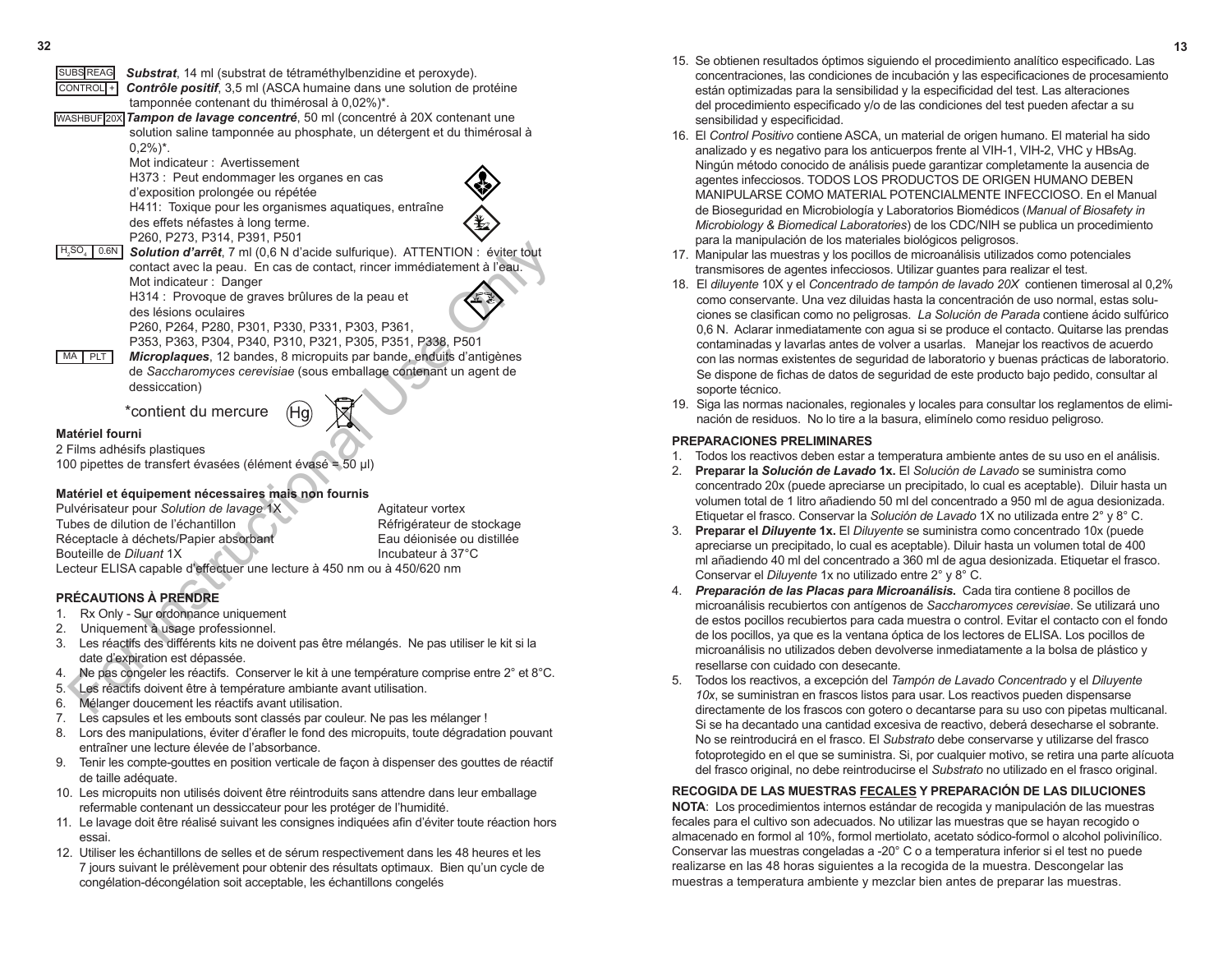(-20°C ou moins) peuvent perdre leur activité si les cycles de congélation-décongélation sont trop fréquents.

- 13. Le *Substrat* est photosensible et ne doit pas être directement exposé à la lumière solaire ou à une source de rayons UV. Si une coloration apparaît suite à une exposition du *Substrat* à la lumière, celui-ci doit être éliminé.
- 14. La contamination microbienne des réactifs peut réduire l'exactitude de l'analyse. Éviter la contamination microbienne des réactifs en utilisant des pipettes stériles jetables pour extraire les aliquotes des flacons à réactifs.
- 15. La procédure de test spécifiée permet d'obtenir les meilleurs résultats. Les concentrations, les conditions d'incubation et les spécifications de traitement ont été optimisées de façon à rendre le test sensible et spécifique. Toute modification de la procédure spécifiée et/ou des conditions de test peut altérer la sensibilité et la spécificité du test.
- 16. Le *Contrôle positif* contient des ASCA, un produit humain dérivé. La substance a été testée et a présenté des résultats négatifs pour les anticorps anti-VIH-1, VIH-2, HCV et HbsAg. Aucune méthode de test connue ne garantit l'absence totale d'agents infectieux. L'ENSEMBLE DES PRODUITS HUMAINS DOIVENT ETRE MANIPULES EN TANT QUE PRODUITS POTENTIELLEMENT INFECTIEUX. Un procédé de protection contre les risques biologiques est publié dans le Manual of Biosafety in Microbiology & Biomedical Laboratories du CDC/NIH.
- 17. Manipuler les échantillons et micropuits utilisés comme tout facteur potentiel de transmission d'agents infectieux. Utiliser des gants pour effectuer les tests.
- 18. Le *Diluant 10X* et le *Tampon de lavage concentré 20X* contiennent du Thimérosal 0,2 % comme conservateur. Une fois diluées à une concentration normale d'utilisation, ces solutions sont classées comme non dangereuses. La *Solution d'arrêt* contient 0,6 N d'acide sulfurique. En cas de contact, rincer immédiatement à l'eau. Les vêtements contaminés doivent être ôtés puis lavés avant d'être réutilisés. Manipuler les réactifs selon les réglementations existantes relatives à la sécurité des laboratoires et les bonnes pratiques de laboratoire. Les fiches de sécurité de ce produit sont disponibles à la demande. Contacter le support technique. outest.<br>
Le Contrôle positif contient des ASCA, un produit humain dérivé. La substance a été<br>
tels de a présenté des résultas hegátis pour les anticorps anti-VH-1, VH-2, HCV et<br>
LE-NGEMBLE DES PRODUITS HUMAINS DOIVENT ETRE
- 19. Respecter les arrêtés locaux, régionaux et nationaux relatifs aux réglementations sur l'élimination des déchets. Ne pas les jeter avec les déchets ménagers mais avec les matières dangereuses.

# **PREPARATIONS PRELIMINAIRES**

- 1. Tous les réactifs doivent se trouver à température ambiante avant application dans l'essai.
- 2. **Préparer la** *Solution de lavage* **à 1X.** La *Solution de lavage* se trouve sous forme de concentré à 20X (un précipité peut être observé et est acceptable). Verser 50 ml de concentré dans 950 ml d'eau déionisée pour obtenir un volume total d'un litre. Étiqueter la bouteille. Conserver toute *Solution de lavage* 1X non utilisée à une température comprise entre 2° et 8°C.
- 3. **Préparer le** *Diluant* **1X.** Le *Diluant* est fourni sous forme de concentré à 10X (un précipité peut être observé et est acceptable). Verser 40 ml de concentré dans 360 ml d'eau déionisée pour obtenir un volume total de 400 ml. Étiqueter la bouteille. Conserver tout *Diluant* 1X non utilisé à une température comprise entre 2° et 8°C.
- 4. **Préparation de la** *microplaque***.** Chaque bande contient 8 micropuits enduits d'antigènes de *Saccharomyces cerevisiae*. Chaque échantillon ou solution de contrôle nécessite un de ces micropuits enduits. Éviter tout contact avec le fond des micropuits, il s'agit de la partie utilisée par les lecteurs ELISA. Les micropuits inutilisés doivent être immédiatement remis dans le sachet plastique et ce dernier doit être fermé hermétiquement avec l'agent de dessiccation.
- 5. Tous les réactifs, excepté le *Tampon de lavage concentré* et le *Diluant 10X*, sont fournis dans des flacons prêts à l'emploi. Les réactifs peuvent être dispensés directement à l'aide des compte-gouttes ; ils peuvent également être transvasés puis dispensés à l'aide de pipettes multicanaux. Après transvasement, tout surplus de réactif devra être éliminé. Ne pas réintroduire dans le flacon original. Le *Substrat* doit être maintenu dans son récipient opaque d'origine et extrait de ce récipient suivant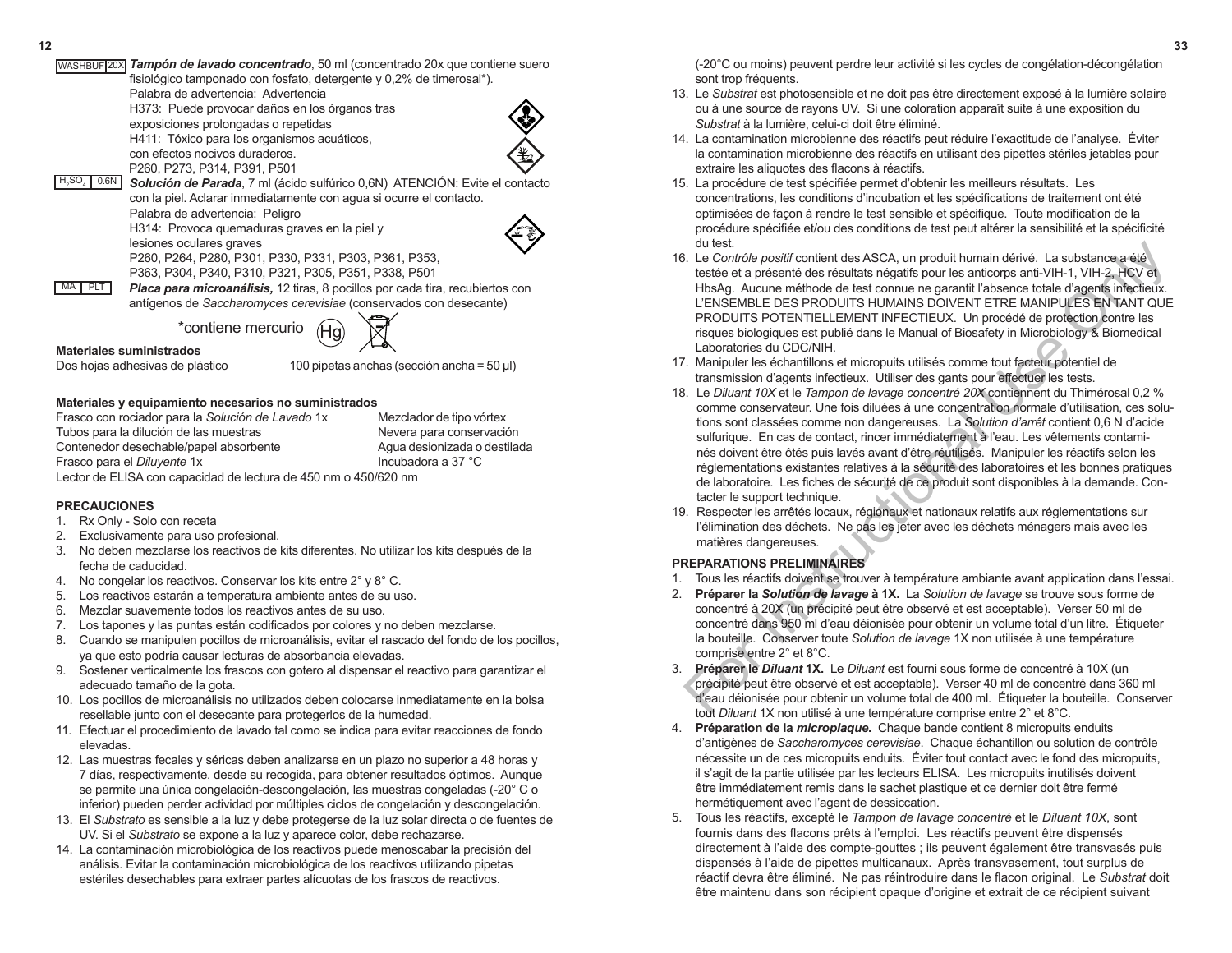besoin. Après extraction, le *Substrat* inutilisé ne doit pas être réintroduit dans son récipient d'origine.

**PRÉLÈVEMENT DES ÉCHANTILLONS FÉCAUX ET PRÉPARATION DE DILUTIONS REMARQUE** : Les méthodes internes standard de prélèvement et de manipulation des échantillons de selles sont appropriées. Ne pas utiliser des échantillons collectés ou conservés dans 10 % de formol, de formol thimérosal, dans du formol d'acétate de sodium ou d'alcool polyvinylique. Conserver les échantillons à -20°C si le test ne peut être réalisé dans un délai de 48 heures après le prélèvement. Laisser décongeler les échantillons à température ambiante et bien mélanger avant de préparer l'échantillon. Conserver les échantillons dilués à une température comprise entre 2° et 8°C jusqu'à 48 heures. Si possible, tester les échantillons de selles de moins de 48 heures. **Bien mélanger (mixer) les échantillons avant l'essai. Ceci inclut le mélange complet de l'échantillon avant de le transférer sur le** *Diluant* **1X ainsi que le mélange complet de l'échantillon dilué avant de réaliser l'essai.** 

#### 1. **Préparer des échantillons dilués :**

**Pour des échantillons de selles liquides** : Préparer un tube plastique pour chaque échantillon à tester. Pour chaque échantillon, ajouter 450 µl de *Diluant* 1X à chaque tube. Utiliser une pipette de transfert pour ajouter 50 µl (élément évasé) de l'échantillon de selles liquide au tube contenant du *Diluant* 1X pour une dilution 1:10 et bien mélanger en utilisant un agitateur vortex.

**Pour des échantillons de selles formées/solides :** Préparer un tube plastique pour chaque échantillon à tester. Pour chaque échantillon, ajouter 450 µl de *Diluant* 1X à chaque tube. Ajouter 0,05 g (élément évasé) ou peser 0,05 g d'échantillon de selles solides au tube contenant du *Diluant* 1X pour une dilution 1 : 10 et bien mélanger en utilisant un agitateur vortex.

2. Agiter les tubes pendant 10 secondes et les conserver à une température comprise entre 2° et 8°C jusqu'à réalisation du test. Agiter une fois de plus avant de transférer l'échantillon dilué vers le micropuits. Cette opération garantit un bon mélange de l'échantillon.

**PRÉLÈVEMENT DES ÉCHANTILLONS DE SÉRUM ET PRÉPARATION DE DILUTIONS REMARQUE** : les échantillons sanguins doivent être prélevés par ponction veineuse et leur coagulation doit être naturelle. Séparer le sérum du caillot. Conserver les échantillons non dilués à -20°C si le test ne peut être réalisé dans un délai de 7 jours après le prélèvement. Laisser décongeler les échantillons à température ambiante et bien mélanger avant de préparer l'échantillon. Les échantillons dilués peuvent être conservés entre 2° et 8°C pendant un maximum de 7 jours. Si possible, tester les échantillons de sérum de moins de 7 jours. **Bien mélanger (mixer) les échantillons avant l'essai. Ceci inclut le mélange complet de l'échantillon avant de le transférer sur le** *Diluant* **1X ainsi que le mélange complet de l'échantillon dilué avant de réaliser l'essai.**  s échamillions avant l'essai, Ceci inclut le mélange complet de l'échantillion avant<br>le le transférer sur le Diluant 1X ainsi que le mélange complet de l'échantillon d'ant<br>de réaliser l'essai.<br>Préparer des échantillons dil

- 1. **Préparer des échantillons dilués : Pour les échantillons de sérum** : préparer et étiqueter 3 tubes en plastique pour chaque échantillon de sérum à tester. Pour chaque échantillon, ajouter 450 µl de *Diluant 1X* dans chacun des trois tubes. Utiliser une pipette de transfert pour ajouter 50 µl (élément évasé) de l'échantillon de sérum dans le premier tube contenant du *Diluant* 1X pour une dilution au 1/10 et bien mélanger en utilisant un agitateur vortex.
- 2. Ensuite, transférer 50 µl (élément évasé) de la dilution au 1/10 dans le deuxième tube contenant le *Diluant* pour une dilution au 1/100 et bien mélanger à l'aide d'un agitateur vortex.
- 3. Ensuite, transférer 50 µl du tube contenant la dilution au 1/100 dans le troisième tube avec le *diluant* pour obtenir une dilution au 1/1000 et bien mélanger à l'aide d'un agitateur vortex.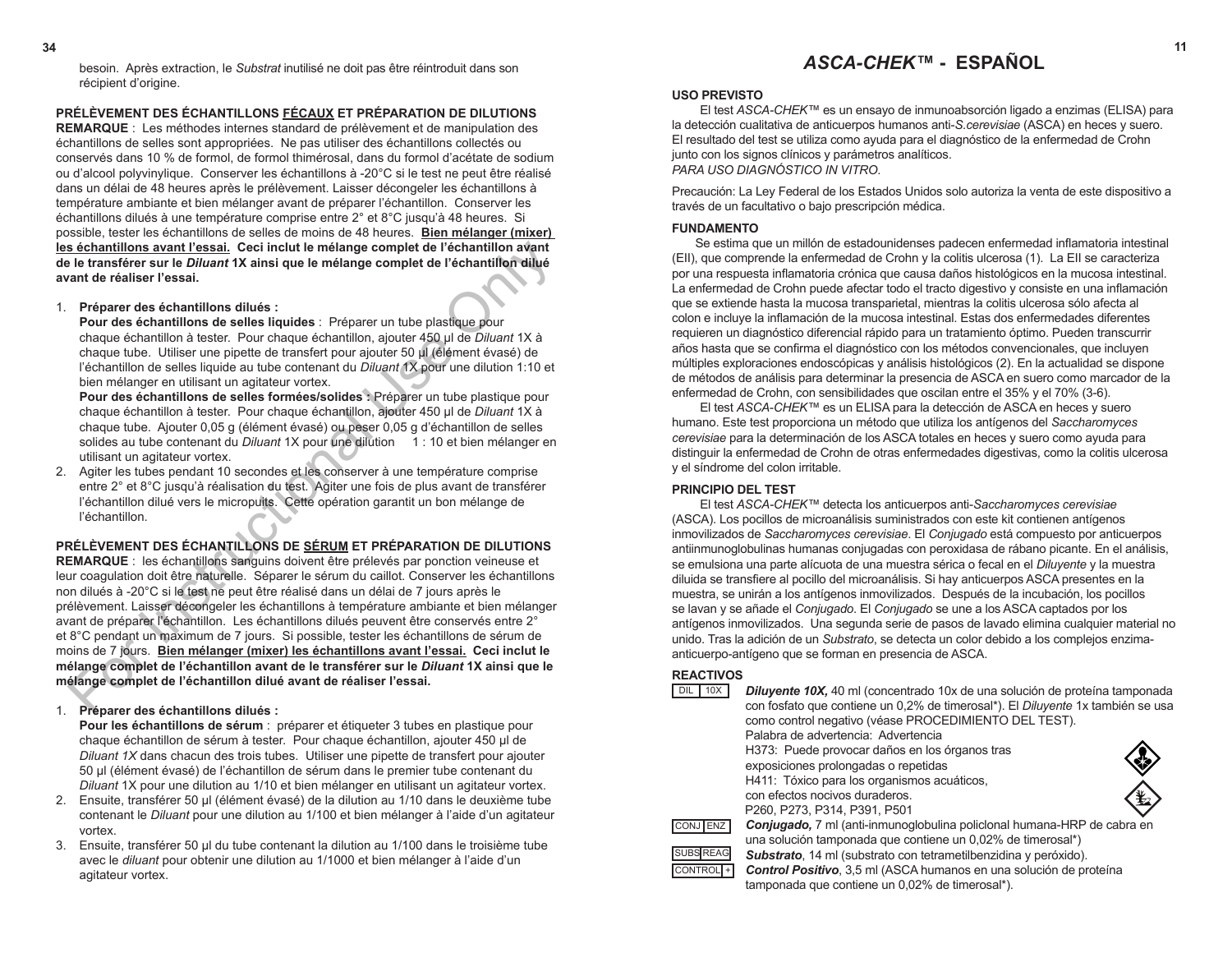Agiter les tubes pendant 10 secondes et les conserver à une température comprise entre 2° et 8°C jusqu'à réalisation du test. Agiter une fois de plus avant de transférer l'échantillon dilué vers le micropuits. Cette opération garantit un bon mélange de l'échantillon.

# **PROCÉDURE DE TEST**

1. Déterminer le nombre de micropuits à utiliser. Ajouter 1 goutte de *Contrôle Positif* (capsule noire) au micropuits de contrôle positif. Ajouter 50 µl (élément évasé) de *Diluant* 1X dans un puits de contrôle négatif. Ajouter 100 µl (premier repère après la partie évasée) d'échantillon dilué dans un micropuits.



- 2. Incuber les micropuits à  $37^{\circ}$ C  $\pm$  2 $^{\circ}$ C pendant 30 minutes.<br>3. Secouer le contenu hors des micropuits dans un réceptac
- 3. Secouer le contenu hors des micropuits dans un réceptacle à déchets.
- 4. Nettoyer les micropuits en projetant énergiquement la *Solution de lavage* 1X à l'aide d'un pulvérisateur à jet continu vers le fond de chaque micropuits. Remplir les micropuits (environ 400 µl une fois remplis), puis secouer la *Solution de lavage* 1X hors du micropuits dans un réceptacle à déchets. Rabattre la plaque à l'envers sur une serviette en papier sèche et répéter **quatre fois** les étapes de lavage en utilisant une serviette en papier sèche à chaque fois. Si des particules sont visibles dans les micropuits, continuer le lavage jusqu'à disparition complète de ces dernières.
- 5. Ajouter une goutte de *Conjugué* (capsule rouge) dans chaque micropuits. Incuber les micropuits à 37°C ± 2°C pendant 30 minutes.
- 6. Reprendre les étapes 3 et 4. Jeter toutes les serviettes en papier et récipients à échantillons selon les règles établies.
- 7.Verser 2 gouttes de *Substrat* (capsule bleue) dans chaque micropuits. Tapoter légèrement sur les micropuits pour mélanger le contenu. Laisser incuber les micropuits à température ambiante pendant 15 minutes. Tapoter légèrement les micropuits 1 à 2 fois pendant la période d'incubation.
- 8. Verser 1 goutte de *Solution d'arrêt* (capsule jaune) dans chaque micropuits. Tapoter légèrement les micropuits et attendre 2 minutes avant d'effectuer la lecture. Lors de l'adjonction de la *Solution d'arrêt*, la couleur bleue vire au jaune. Cette modification peut être détectée en mesurant la densité optique à une longueur d'onde de 450 nm sur un lecteur ELISA. Essuyer le dessous de chaque micropuits pour enlever l'humidité avant de mesurer la densité optique. Pour les lecteurs à double longueur d'onde, effectuer la lecture à 450 nm et se référer à 620 nm. Effectuer la lecture entre deux et dix minutes après l'adjonction de la *Solution d'arrêt*. **Pipet de transferit.**<br> **Ealion and transferition**<br> **Ealion and transferition**<br> **Ealion 300 µL 200 µL 100 µL 50 µL Embout évasé<br>
Secoure le contenu hors des micropolis dans un réceptace à déchets.<br>
Nettoyer les micropolis**
- 9. Enregistrer les valeurs d'absorbance pour le contrôle positif, le contrôle négatif et chaque échantillon testé.

#### **CONTRÔLE DE LA QUALITÉ**

Les contrôles positif et négatif doivent répondre aux critères suivants, faute de quoi le test est invalide. Le micropuits de contrôle doit être d'aspect jaune. Si la lecture se fait sur un spectrophotomètre, le résultat des DO $_{\rm 450}$  et DO $_{\rm 450620}$  doit être supérieur à 0,500. Le contrôle négatif doit être inférieur à 0,110 DO<sub>450</sub> ou inférieur à 0,080 DO<sub>450/620</sub>. Pour vérifier l'absence de contamination, réitérer le test si un échantillon présente un résultat positif contestable (soit inférieur à 0,400) et se trouve à proximité d'un micropuits dont la positivité est sans conteste.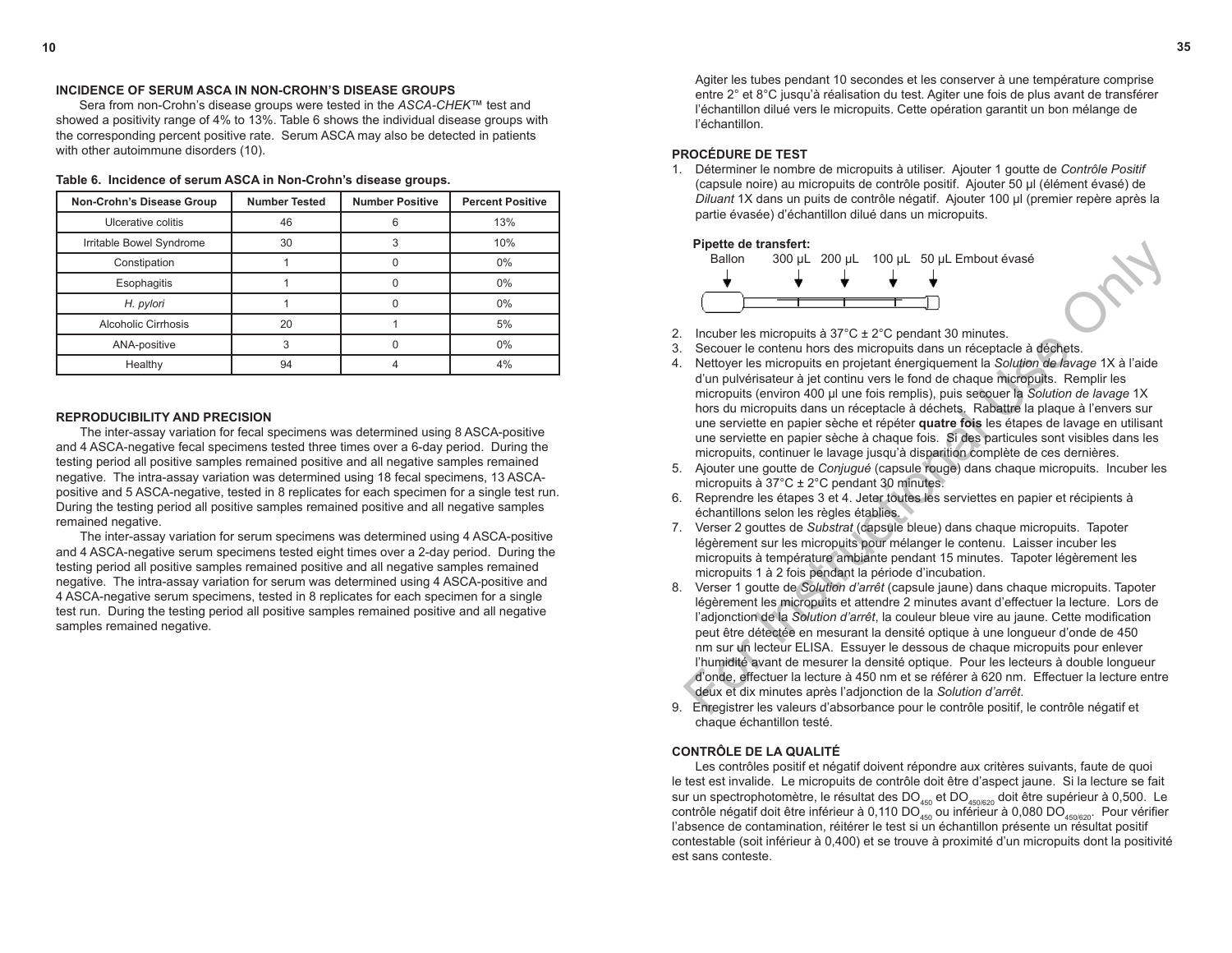#### **INTERPRÉTATION DES RÉSULTATS**

Les mesures doivent être effectuées à 450 nm sur un spectrophotomètre à longueur d'onde unique ou à 450/620 nm sur un spectrophotomètre à longueur d'onde double.

|                                        | Mesure spectrophotométrique        |                                        |  |
|----------------------------------------|------------------------------------|----------------------------------------|--|
|                                        | Longueur d'onde<br>simple à 450 nm | Longueur d'onde<br>double à 450/620 nm |  |
| Négatif pour les échantillons fécaux   | DO < 0.150                         | DO < 0.110                             |  |
| Positif pour les échantillons fécaux   | $DO \ge 0,150$                     | DO ≥0,110                              |  |
| Négatif pour les échantillons sériques | DO < 0,110                         | DO < 0.080                             |  |
| Positif pour les échantillons sériques | $DO \ge 0,110$                     | DO $\geq 0.080$                        |  |

**Un résultat positif indique que l'échantillon contient de l'ASCA. Un résultat négatif au test indique que l'échantillon ne contient pas une quantité détectable d'ASCA.**

#### **VALEURS ATTENDUES**

La prévalence de la maladie de Crohn est estimée de 10 à 198 personnes/100 000 et semble en augmentation. La maladie de Crohn est plus courante dans les populations d'Europe du Nord et d'Amérique du Nord (9). Ceci affecte les hommes et les femmes dans des proportions approximativement équivalentes.

Dans deux groupes distincts de sujets sains, 98 % (57/58) et 96 % (90/94) ont été testés positifs pour les ASCA respectivement dans les selles et dans le sérum. Deux panels d'échantillons de selles (211) et de sérum (186) prélevés chez des patients ne souffrant pas de la maladie de Crohn et des sujets sains des états de Virginie, de l'Indiana, du Minnesota, du Massachusetts et d'Allemagne ont été soumis au test *ASCA-CHEK™*. L'âge de la population s'étendait d'1 à 79 ans. Pour les 5 populations régionales, la spécificité pour les échantillons fécaux était de 90 %, soit entre 85 et 94 % avec un intervalle de confiance de 95 %. Pour les 5 populations régionales, la spécificité pour les échantillons sériques était de 93 %, soit entre 88 et 96 % avec un intervalle de confiance de 95 %. Negatif pour les échantillons sériques<br>
Do <0,110 Do <0,080<br>
Dositif pour les échantillons sériques<br>
Do ≥0,110 Do ≥0,080<br>
Trésultat positif indique que l'échantillon contient de l'ASCA.<br>
NEEURS ATTENDUES<br>
La prévalence de

# **DURÉE DE CONSERVATION ET STOCKAGE**

La date d'expiration du kit est indiquée sur l'étiquette extérieure. La date d'expiration de chaque composant est indiquée sur chaque étiquette. Le kit contenant les réactifs dont la durée de conservation est indiquée doit être conservé à une température comprise entre 2° et 8°C et remis au réfrigérateur aussitôt que possible après utilisation.

# **EFFICACITÉ DU TEST**

Dans l'évaluation clinique du test *ASCA-CHEK™* sur des échantillons de selles, 250 patients souffrant d'une MICI, 45 patients souffrant d'une colopathie fonctionnelle hors maladie de Crohn et 58 sujets sains ont été recrutés sur 5 sites d'étude différents (4 sites cliniques et 1 site interne). Dans le groupe MICI, 142 patients présentaient une maladie de Crohn et 108 souffraient de recto-colite hémorragique. Le rapport homme/femme était approximativement de 1:1 et 40 % des patients étaient âgés de 18 ans ou moins. La consistance des selles variait de solide à liquide et tous les échantillons ont présenté une réactivité acceptable à l'essai. 57% des patients souffrant de la maladie de Crohn se sont révélés positifs au test *ASCA-CHEK™*. L'analyse combinée pour les 5 sites a mis en avant une sensibilité et une spécificité de 57% et 91% respectivement, avec une corrélation globale de 77% pour maladie de Crohn confirmée cliniquement. Le tableau 1 montre les résultats aux tests pour l'analyse combinée des 4 sites d'étude et du site interne.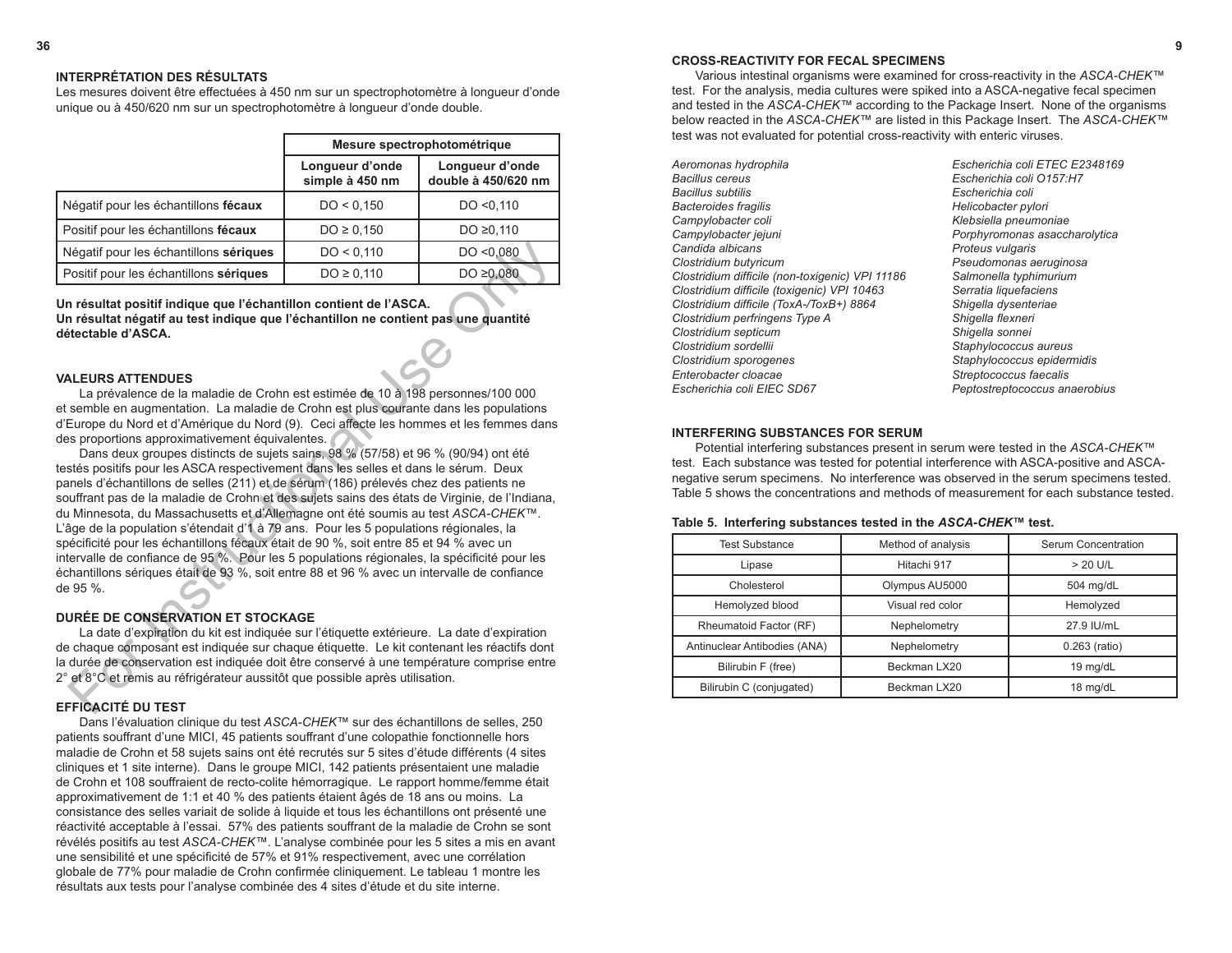**8 37 Tableau 1.** Résultats du test *ASCA-CHEK™* sur 4 sites d'étude clinique et 1 site interne pour distinguer la maladie de Crohn d'autres maladies sur des selles.

| Selles N=353            | <b>Maladie de Crohn</b> | Recto-colite hémorragique,<br>syndrome du côlon irritable<br>et sans MICI |
|-------------------------|-------------------------|---------------------------------------------------------------------------|
| Test ASCA-CHEK™ positif | 81                      | 20                                                                        |
| Test ASCA-CHEK™ négatif | 61                      | 191                                                                       |

|             |     | Intervalles de confiance de<br>95% |
|-------------|-----|------------------------------------|
| Sensibilité | 57% | $49 - 65%$                         |
| Spécificité | 91% | $86 - 94%$                         |
| Corrélation | 77% | $73 - 81%$                         |

Dans une évaluation clinique distincte du test *ASCA-CHEK™* sur des échantillons de sérum, 218 patients souffrant d'une MICI, 39 patients souffrant d'un syndrome du côlon irritable hors maladie de Crohn et 94 sujets sains ont été recrutés sur 5 sites d'étude différents (4 sites cliniques et 1 site interne). Dans le groupe MICI, 172 patients présentaient une maladie de Crohn et 46 souffraient de recto-colite hémorragique. Le rapport homme/femme était approximativement de 1:1 et 40 % des patients étaient âgés de 19 ans ou moins. 62 % des patients souffrant de la maladie de Crohn se sont révélés positifs au test *ASCA-CHEK™*. L'analyse combinée pour les 5 sites a mis en avant une sensibilité et une spécificité de 62% et 93% respectivement, avec une corrélation globale de 78% pour maladie de Crohn confirmée cliniquement. Les tableaux 2 et 3 montrent les résultats comparatifs entre le test *ASCA-CHEK™* et un test commercialisé des ASCA, par rapport aux examens cliniques. Sensibilité  $\frac{97\%}{49.68\%}$ <br>
Spécificité  $\frac{91\%}{77\%}$   $\frac{49.65\%}{78.81\%}$ <br>
Dans une évaluation clinique distincte du test ASCA-CHEK<sup>m</sup> sur des Agademillons<br>
sérum, 218 patients souffrant d'une MICI, 39 patients so

**Tableau 2.** Résultats du test *ASCA-CHEK™* sur 4 sites d'étude clinique et 1 site interne pour distinguer la maladie de Crohn d'autres maladies sur des échantillons de sérum.

| Sérum N=351             | <b>Maladie de Crohn</b> | Recto-colite hémorragique,<br>syndrome du côlon irritable<br>et sans MICI |
|-------------------------|-------------------------|---------------------------------------------------------------------------|
| Test ASCA-CHEK™ positif | 107                     |                                                                           |
| Test ASCA-CHEK™ négatif | 65                      | 166                                                                       |

|               |     | Intervalles de confiance de<br>95% |
|---------------|-----|------------------------------------|
| l Sensibilité | 62% | $55 - 69%$                         |
| Spécificité   | 93% | $88 - 96%$                         |
| Corrélation   | 78% | 73 - 82%                           |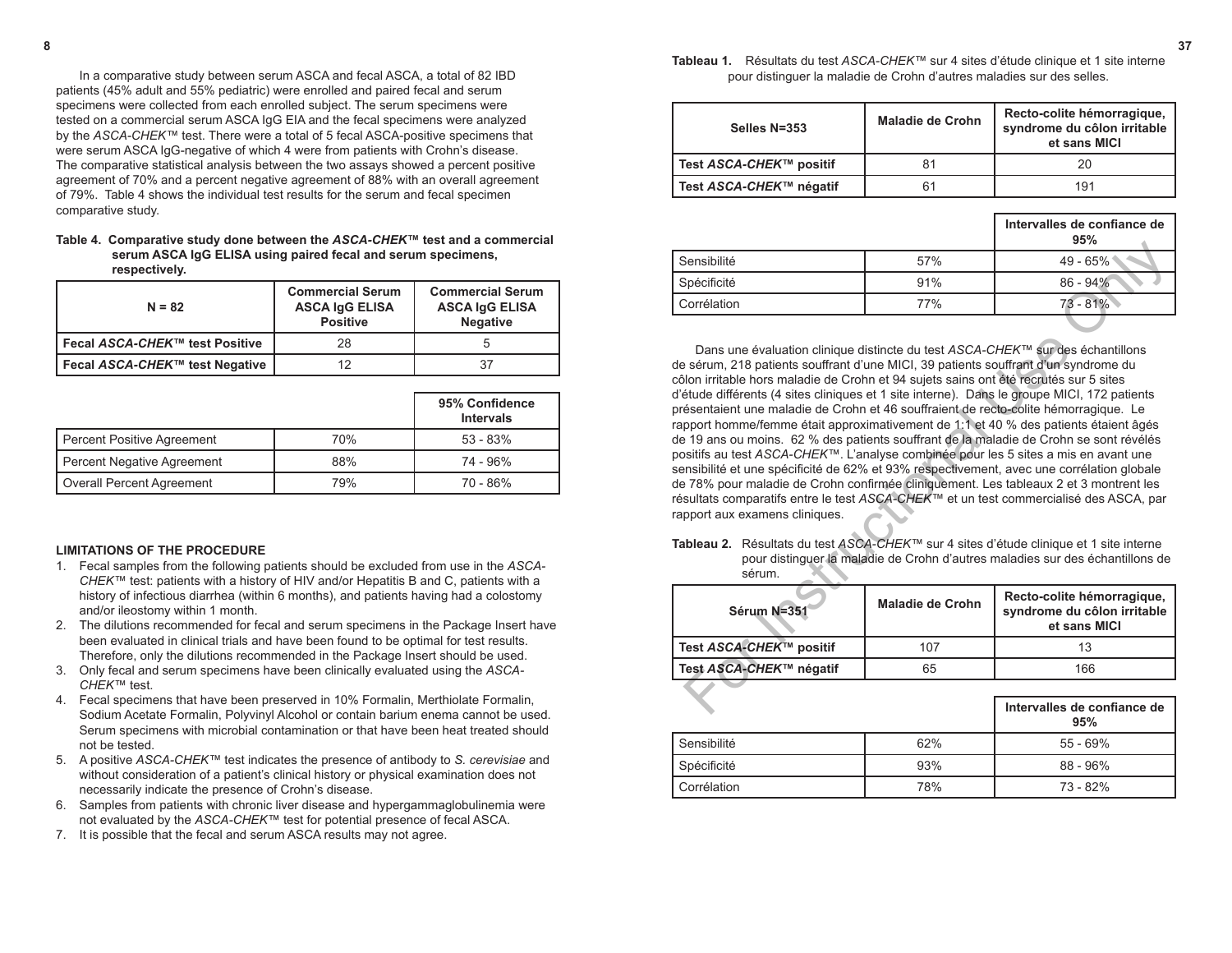**Tableau 3.** Résultats du test commercialisé des ASCA sur 4 sites d'étude clinique et 1 site interne pour distinguer la maladie de Crohn d'autres maladies sur des échantillons de sérum.

| Sérum $N = 274$                      | <b>Maladie de Crohn</b> | Recto-colite hémorragique,<br>syndrome du côlon irritable<br>et sans MICI |
|--------------------------------------|-------------------------|---------------------------------------------------------------------------|
| l Test commercialisé ASCA<br>positif | 89                      |                                                                           |
| l Test commercialisé ASCA<br>négatif | 51                      | 127                                                                       |

|               |     | Intervalles de confiance de<br>95% |
|---------------|-----|------------------------------------|
| Sensibilité   | 64% | $55 - 71%$                         |
| Spécificité   | 95% | $89 - 98%$                         |
| l Corrélation | 79% | 74 - 83%                           |

Dans une étude comparative entre l'ASCA sanguin et l'ASCA retrouvé dans les selles, un total de 82 patients avec MICI (45 % de patients adultes et 55 % de patients pédiatriques) ont été recrutés et des échantillons appariés de selles et de sérum ont été prélevés auprès de chaque sujet. Les échantillons de sérum sanguin ont été testés sur un sérum sanguin commercial ASCA IgG EIA et les échantillons de selles ont été analysés à l'aide du test *ASCA-CHEK™*. Un total de 5 échantillons de selles positifs à l'ASCA étaient négatifs à l'IgG d'ASCA sanguin, et quatre d'entre eux provenaient de patients souffrant de la maladie de Crohn. L'analyse statistique comparative entre les deux essais a montré un pourcentage de confirmation positif de 70% et un pourcentage de confirmation négatif de 88%, pour une confirmation globale de 79%. Le tableau 4 présente les résultats détaillés du test pour l'étude comparative échantillon sanguin/prélèvement de selles. **Example 11**<br> **Example 12**<br> **Example 12**<br> **Example 12**<br> **Example 12**<br> **Example 12**<br> **Example 12**<br> **Example 12**<br> **Example 12**<br> **Example 12**<br> **Example 12**<br> **Example 12**<br> **Example 12**<br> **Example 12**<br> **Example 12**<br> **Example 12** 

**Tableau 4.** Étude comparative effectuée entre le test *ASCA-CHEK™* et un sérum sanguin commercialisé ASCA IgG EIA utilisant respectivement des échantillons de selles et de sérum sanguin appariés.

| $N = 82$                                        | Sérum commercialisé | Sérum commercialisé<br>ASCA IgG ELISA Positif   ASCA IgG ELISA Négatif |
|-------------------------------------------------|---------------------|------------------------------------------------------------------------|
| l Test <i>ASCA-CHEK</i> ™ sur selles<br>positif | 28                  |                                                                        |
| l Test <i>ASCA-CHEK</i> ™ sur selles<br>négatif | 12                  | 37                                                                     |

|                              |     | Intervalles de confiance<br>de 95% |
|------------------------------|-----|------------------------------------|
| Pourcentage d'Accord Positif | 70% | $53 - 83%$                         |
| Pourcentage d'Accord Négatif | 88% | 74 - 96%                           |
| Pourcentage d'Accord Global  | 79% | 70 - 86%                           |

**38 7**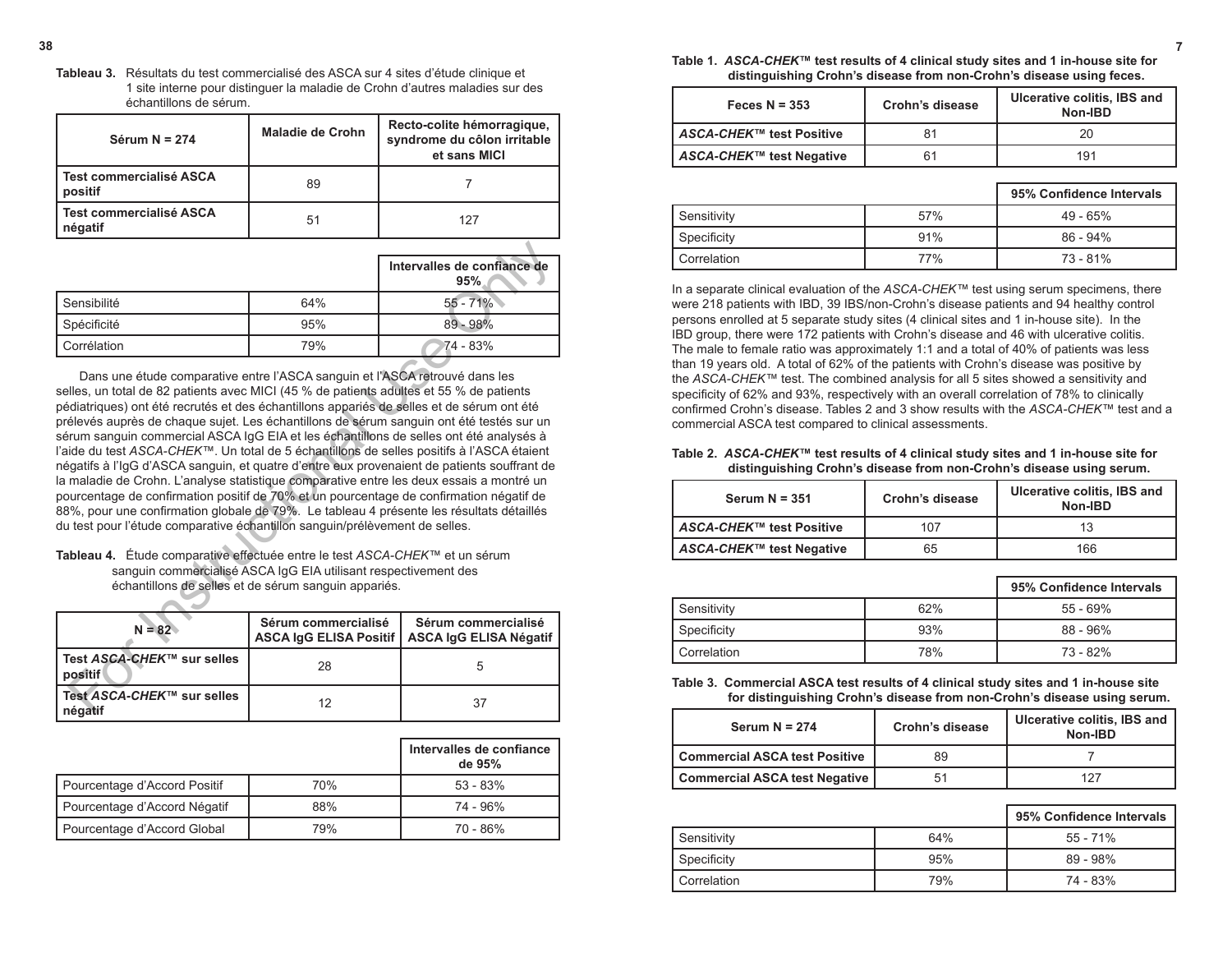# **6 39 LIMITES DE LA PROCÉDURE**

- Les échantillons fécaux des patients suivants doivent être exclus du test *ASCA-CHEK™* : patients présentant des antécédents de VIH et/ou d'Hépatite B et C, patients présentant une anamnèse de diarrhées infectieuses (au cours des 6 mois précédant le test), et patients ayant souffert d'une colostomie et/ou d'une iléostomie au cours du mois précédant le test.
- 2. Les dilutions d'échantillons de selles et de sérum recommandées par la notice ont été évaluées lors d'essais cliniques et se sont montrées optimales pour les résultats aux tests. Ainsi, seules les dilutions recommandées dans la notice doivent être appliquées.
- 3. Seuls les échantillons fécaux et sériques ont été cliniquement évalués à l'aide du test *ASCA-CHEK™.*
- 4. Les échantillons de selles conservés dans 10 % de formol, de formol thimérosal, de formol d'acétate de sodium, d'alcool polyvinylique ou contenant les restes d'un lavement baryté ne peuvent pas être utilisés. Les échantillons de sérum avec contamination microbienne ou ayant subi un traitement thermique ne doivent pas être testés.
- 5. Un test *ASCA-CHEK™* positif indique la présence d'anticorps anti-*S. cerevisiae* et n'indique pas forcément la présence de la maladie de Crohn, en l'absence d'étude des antécédents cliniques et d'examen physique du patient.
- 6. Les échantillons provenant de patients souffrant de pathologies hépatiques chroniques et d'hypergammaglobulinémie n'ont pas été soumis au test *ASCA-CHEK™* pour évaluer la présence potentielle d'ASCA dans les selles.
- 7. Il est possible d'obtenir des résultats divergents entre les mesures d'ASCA sanguin et dans les selles.

# **RÉACTIVITÉ CROISÉE DES ÉCHANTILLONS DE SELLES**

Différents organismes retrouvés dans les intestins ont été examinés afin de déceler une réactivité croisée dans le test *ASCA-CHEK™*. Pour l'analyse, des cultures de milieu ont été introduites dans un échantillon de selles négatif à l'ASCA et l'ensemble a été soumis à l'*ASCA-CHEK™*, conformément à la notice jointe. Parmi les organismes cités ci-dessous dans cette notice, aucun n'a réagi avec le test *ASCA-CHEK™*. Le test *ASCA-CHEK™* n'a pas été soumis à réactivité croisée potentielle avec des entérovirus. Le tourino decrease to solution and the serves that the serves the serves of the laternal interaction and the serves of the serves of the serves of the serves of the serves of the serves of the serves of the serves of the

*Aeromonas hydrophila Escherichia coli ETEC E2348169 Bacillus cereus Escherichia coli O157:H7 Bacillus subtilis Escherichia coli* **Bacteroides fragilis Helicobacter pylori** *Campylobacter coli Klebsiella pneumoniae Campylobacter jejuni Porphyromonas asaccharolytica Candida albicans Proteus vulgaris Clostridium butyricum Pseudomonas aeruginosa Clostridium difficile (non-toxigenic) VPI 11186 Salmonella typhimurium Clostridium difficile (toxigenic) VPI 10463 Serratia liquefaciens Clostridium difficile (ToxA-/ToxB+) 8864 Shigella dysenteriae Clostridium perfringens Type A Shigella flexneri Clostridium septicum Shigella sonnei Clostridium sordellii Staphylococcus aureus Clostridium sporogenes Staphylococcus epidermidis Enterobacter cloacae Streptococcus faecalis Escherichia coli EIEC SD67 Peptostreptococcus anaerobius*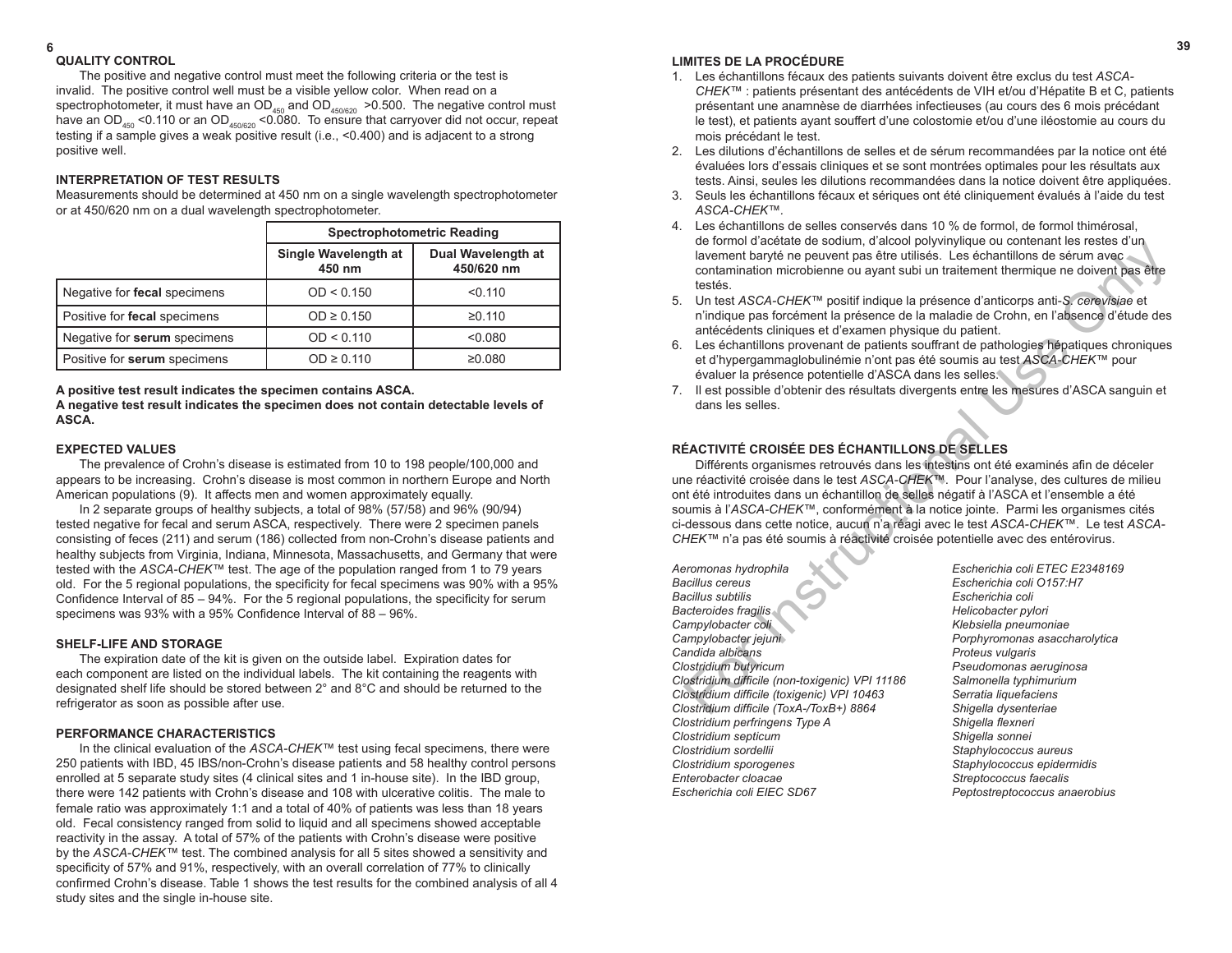#### **40 5 INTERFÉRENCES ANALYTIQUES POUR LE SÉRUM**

Les substances suivantes présentes dans le sérum et pouvant potentiellement interférer avec le test *ASCA-CHEK™* ont été testées. Chaque substance a été testée relativement aux interférences potentielles avec des échantillons de sérum positifs et négatifs pour les ASCA. Aucune interférence n'a été observée dans les échantillons de sérum testés. Le tableau 5 montre les concentrations et méthodes de mesure de chaque substance testée.

| Substance testée                                                                                                                                                                                                                                                                                                                                                                                                                                                                                                                         |               | Méthode d'analyse      |                 | Concentrationsérique       |  |  |
|------------------------------------------------------------------------------------------------------------------------------------------------------------------------------------------------------------------------------------------------------------------------------------------------------------------------------------------------------------------------------------------------------------------------------------------------------------------------------------------------------------------------------------------|---------------|------------------------|-----------------|----------------------------|--|--|
| Lipase                                                                                                                                                                                                                                                                                                                                                                                                                                                                                                                                   |               | Hitachi 917            |                 | $> 20$ U/I                 |  |  |
| Cholestérol                                                                                                                                                                                                                                                                                                                                                                                                                                                                                                                              |               | Olympus AU5000         |                 | 504 mg/dl                  |  |  |
| Sang hémolysé                                                                                                                                                                                                                                                                                                                                                                                                                                                                                                                            |               | Couleur rouge à l'oeil |                 | <b>Hémolysé</b>            |  |  |
| Facteur rhumatoïde                                                                                                                                                                                                                                                                                                                                                                                                                                                                                                                       | Néphélométrie |                        | 27,9 Ul/ml      |                            |  |  |
| Anticorps antinucléaires (ANA)                                                                                                                                                                                                                                                                                                                                                                                                                                                                                                           | Néphélométrie |                        | $0,263$ (ratio) |                            |  |  |
| Bilirubine L (libre)                                                                                                                                                                                                                                                                                                                                                                                                                                                                                                                     | Beckman LX20  |                        | 19 mg/dl        |                            |  |  |
| Bilirubine C (conjuguée)                                                                                                                                                                                                                                                                                                                                                                                                                                                                                                                 | Beckman LX20  |                        |                 | 18 mg/dl                   |  |  |
| INCIDENCE DES ASCA SÉRIQUES DANS LES GROUPES HORS MALADIE DE CROHN<br>Les sérums des groupes hors maladie de Crohn ont été testés avec le test ASCA-<br>CHEK™ et ont montré une fourchette de positivité de 4 à 13 %. Le tableau 6 montre les<br>différents groupes de maladies avec le pourcentage de positifs correspondant. Les ASCA<br>sériques peuvent aussi être dépistés chez les patients atteints d'autres pathologies auto-<br>immunes (10).<br>Tableau 6. Incidence des ASCA sériques dans les groupes hors maladie de Crohn. |               |                        |                 |                            |  |  |
| Groupe non associé à la<br>maladie de Crohn                                                                                                                                                                                                                                                                                                                                                                                                                                                                                              | Nombre testé  | Nombre de<br>positifs  |                 | Pourcentage de<br>positifs |  |  |
| Recto-colite hémorragique                                                                                                                                                                                                                                                                                                                                                                                                                                                                                                                | 46            | 6                      |                 | 13%                        |  |  |
| Syndrome du côlon irritable                                                                                                                                                                                                                                                                                                                                                                                                                                                                                                              | 30            | 3                      |                 | 10%                        |  |  |
| Constipation                                                                                                                                                                                                                                                                                                                                                                                                                                                                                                                             | 1             | $\Omega$               |                 |                            |  |  |
|                                                                                                                                                                                                                                                                                                                                                                                                                                                                                                                                          |               |                        |                 | $0\%$                      |  |  |

**Tableau 5.** Substances provoquant des interférences avec le test *ASCA-CHEK™.*

# **INCIDENCE DES ASCA SÉRIQUES DANS LES GROUPES HORS MALADIE DE CROHN**

| Groupe non associé à la<br>maladie de Crohn | Nombre testé | Nombre de<br>positifs | Pourcentage de<br>positifs |
|---------------------------------------------|--------------|-----------------------|----------------------------|
| Recto-colite hémorragique                   | 46           | 6                     | 13%                        |
| Syndrome du côlon irritable                 | 30           | 3                     | 10%                        |
| Constipation                                |              |                       | $0\%$                      |
| OEsophagite                                 |              |                       | 0%                         |
| H. pylori                                   |              |                       | 0%                         |
| Cirrhose alcoolique                         | 20           |                       | 5%                         |
| Positif aux ANA                             | 3            |                       | 0%                         |
| Sain                                        | 94           |                       | 4%                         |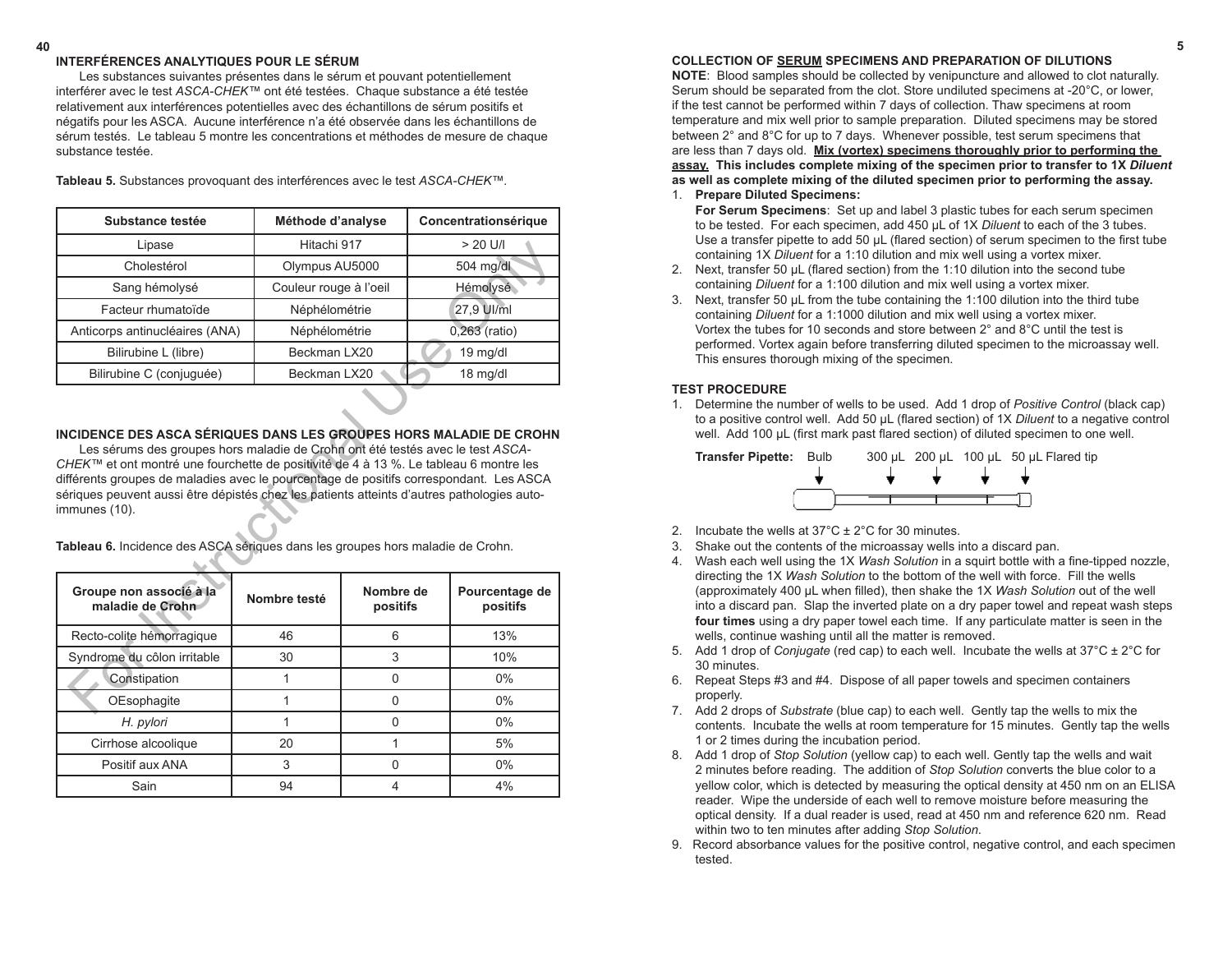# **REPRODUCTIBILITÉ ET PRÉCISION**

 La variation inter-essais pour les échantillons de selles a été déterminée en utilisant 8 échantillons de selles positifs aux ASCA et 4 négatifs aux ASCA, qui ont été testés trois fois sur une période de 6 jours. Pendant la période de test, tous les échantillons positifs sont restés positifs et tous les échantillons négatifs sont restés négatifs. La variation intraessais a été déterminée en utilisant 18 échantillons de selles, 13 d'entre eux étant positifs à l'ASCA contre 5 négatifs, et chaque échantillon étant testé 8 fois par cycle. Pendant la période de test, tous les échantillons positifs sont restés positifs et tous les échantillons négatifs sont restés négatifs.

 La variation inter-essais pour les échantillons de sérum a été déterminée en utilisant 4 échantillons de sérum positifs aux ASCA et 4 échantillons négatifs aux ASCA, qui ont été testés huit fois sur une période de 2 jours. Pendant la période de test, tous les échantillons positifs sont restés positifs et tous les échantillons négatifs sont restés négatifs. La variation intra-essais pour le sérum a été déterminée en utilisant 4 échantillons de sérum positifs aux ASCA et 4 échantillons négatifs, chaque échantillon étant testé 8 fois par cycle. Pendant la période de test, tous les échantillons positifs sont restés positifs et tous les échantillons négatifs sont restés négatifs. Seitifs sont restés positifs et tous les échantillons négatifs sont restés négatifs. La<br>principalité de segment de échantillons de déterminée en utilisant 4 échantillons de segment de la déterminée du tilisant de la déterm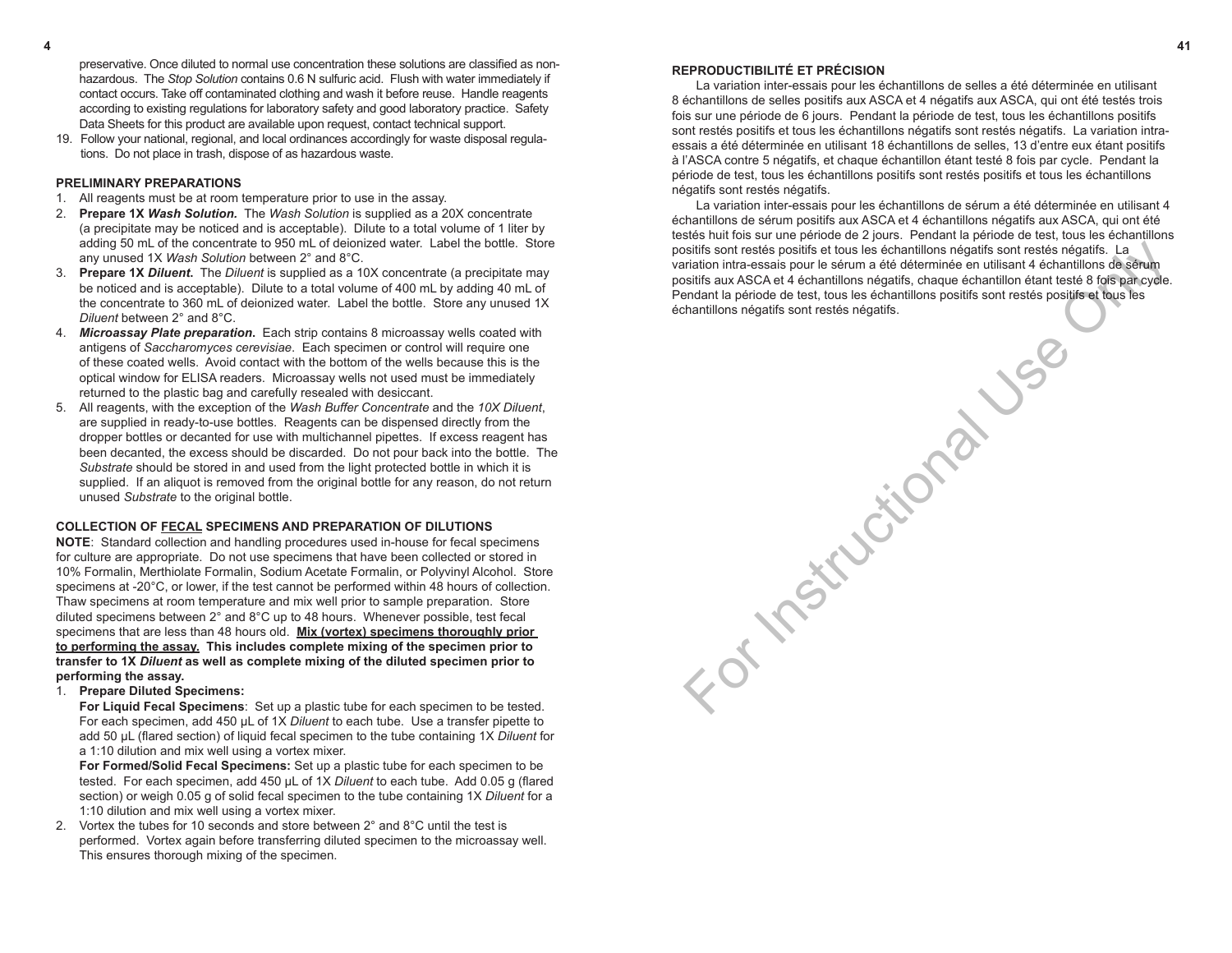For Instructional Use Only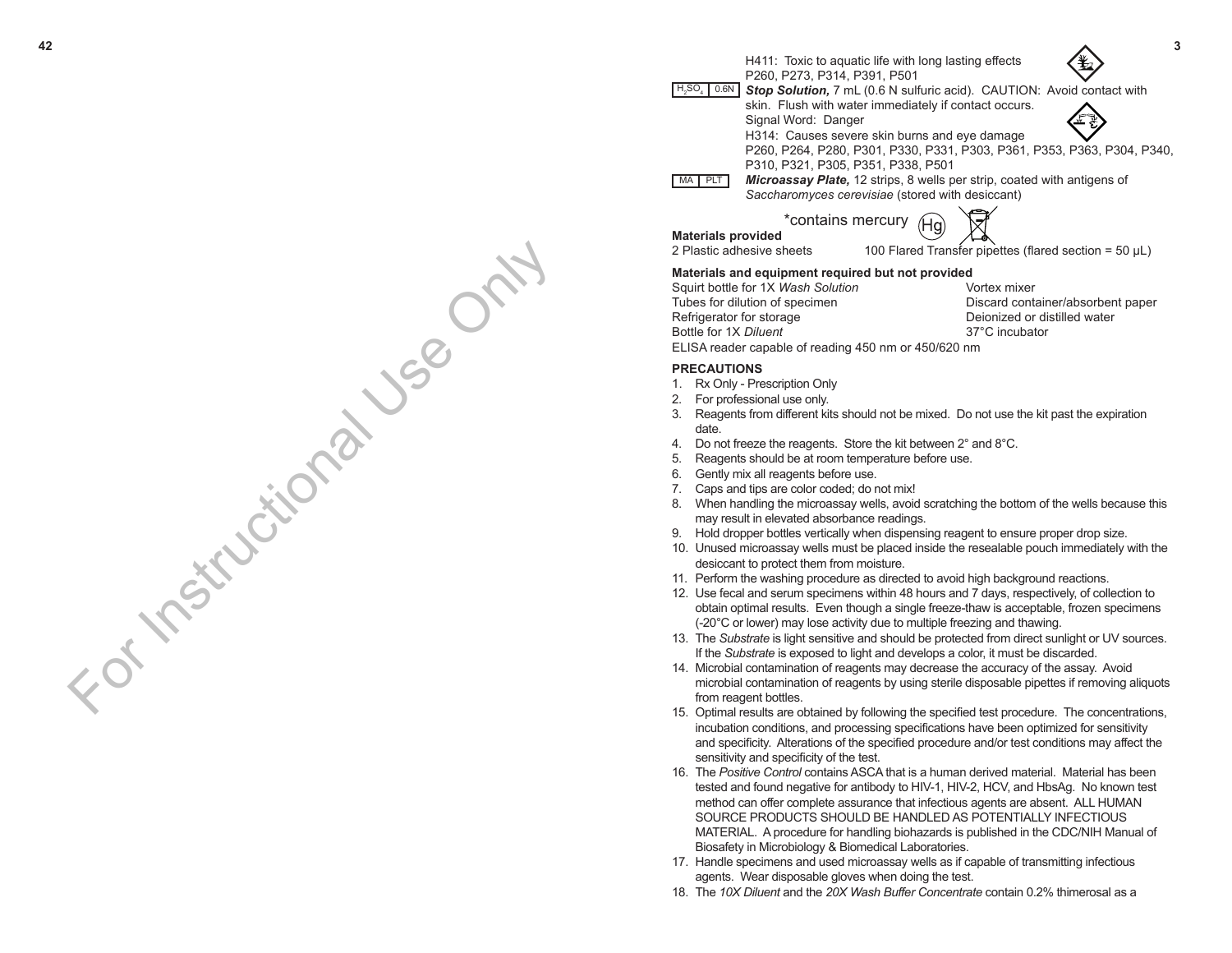# **REFERENCES CITED**

- 1. Everhart, J.E. 1994. Digestive Diseases in the United States: Epidemiology and Impact. U.S. Department of Health and Human Services, National Institutes of Health, National Institute of Diabetes and Digestive and Kidney Diseases. U.S. Government Printing Office. NIH Publication no. 94-1447.
- 2. Sartor, R.B. 1995. Microbial Agents in Pathogenesis, Differential Diagnosis, and Complications of Inflammatory Bowel Disease. In M. Blaser, P. Smith, J. Ravdin, H. Greenberg, and R. Guerrant (ed.), Infections of the Gastrointestinal Tract. Raven Press, New York, NY.
- 3. Annese, V., A. Andreoli, A. Andriulli, R.D. Inca, P. Gionchetti, A. Latiano, G. Lombardi, A. Piepoli, D. Poulain, and B. Sendid. 2001. Familial Expression of Anti-*Saccharomyces cerevisiae* Mannan Antibodies in Crohn's Disease and Ulcerative Colitis: A GISC Study. Am. J. Gastroenterology 96:2407-2412.
- 4. Dubinsky, M.C., J.J. Ofman, M. Urman, S. Targan, and E.G. Seidman. 2001. Clinical Utility of Serodiagnosis Testing in Suspected Pediatric Inflammatory Bowel Disease. Am. J. Gastroenterology 96:758-765.
- 5. Peeters, M., S. Joosens, S. Vermeire, R. Vlietinck, X. Bossuyt and P. Rutgeerts. 2001. Diagnostic Value of Anti-*Saccharomyces cerevisiae* and Antineutrophil Cytoplasmic Autoantibodies in Inflammatory Bowel Disease. Am. J. Gastroenterology 96:730-734.
- 6. Sandborn, W.J., E.V. Loftus, J.F. Colombel, K.A. Fleming, F. Seibold, H.A. Homburger, B. Sendid, R.W. Chapman, W. J. Tremaine, D.K. Kaul, J. Wallace, W.S. Harmsen, A.R. Zinsmeister, and S. Targan. 2001. Evaluation of Serologic Disease Markers in a Population Based Cohort of Patients with Ulcerative Colitis and Crohn's Disease. Inflamm. Bowel Dis. 7:192-201. ces cerevisiae Mannan Antibodies in Crohn's Disease and Ulcerative Colitis: A GISC<br>
Study, Am. J. Gastroenterology 96:2407-2412.<br>
Dubinsky, M.C., J.J. Ofman, M. Urman, S. Targan, and E.G. Seidman. 2001. Glinical<br>
Ultillity
- 7. Boone, J., Sandborn, W., Pelanne, L., and D. Lyerly. 2002. Measurement of Anti-*Saccharomyces Cervisiae* Antibodies in Human Feces as an Indicator of Crohn's disease. Supplement to Am. J. Gastroenterol. 97:S253:771. Scientific presentation at the Annual Scientific Meeting of the American College of Gastroenterology.
- 8. Buderus, S., Ringelmann, H., Lentze, M., Boone, J., and D. Lyerly. 2003. Fecal Anti-*Saccharomyces* Antibodies (ASCA) – Evaluation of a New Diagnostic Test in Pediatric Patients with Inflammatory Bowel Disease (IBD). Supplement to Gastroenterology. 124:A-196:S1327. Scientific presentation at Digestive Disease Week.
- 9. (www.niddk.nih.gov/health/digest/pubs/crohns/crohns.htm).
- 10. Muratori P, Muratori L, *et al*. Anti-*Saccharomyces cerevisiae* antibodies (ASCA) and autoimmune liver diseases. Clin Exp Immunol 2003; 132:473-476.